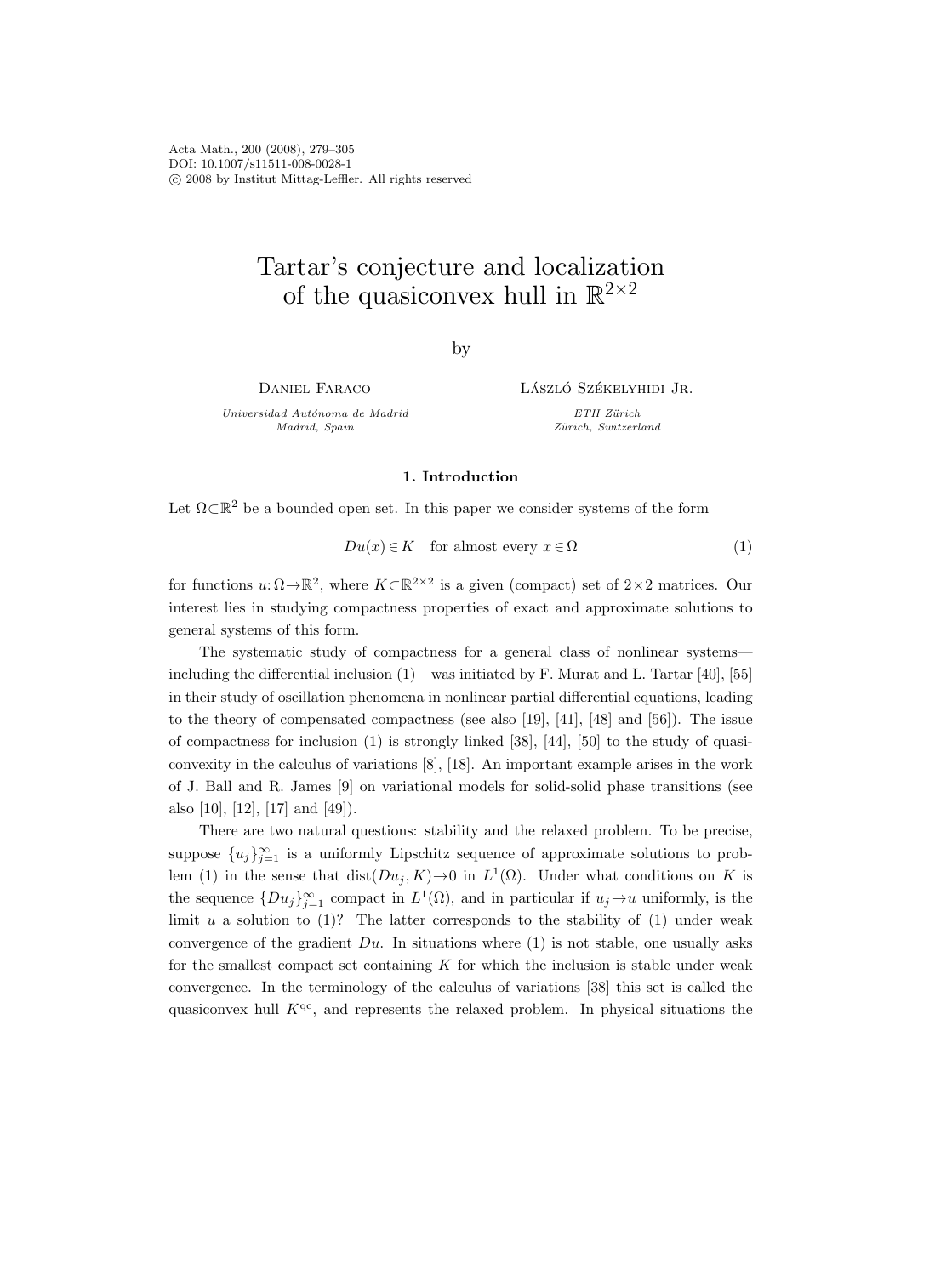relaxed problem describes the relation between microscopic and macroscopic quantities, as has been pointed out by Tartar [55], see also [9].

More recently the study of compactness also became relevant from the point of view of existence of solutions to (1) via Gromov's method of convex integration [22]. This method, which stems from the famous Nash–Kuiper  $C^1$ -isometric embedding theory [30], [42], is based on the presence of sufficiently many oscillations compatible with the inclusion. In this sense it relies on lack of compactness. One important feature of this construction is that it yields a very rich class of solutions with highly irregular behaviour. Recently S. Müller and V. Sverák [39] combined convex integration with a careful analysis of oscillations in the spirit of Tartar's compensated compactness, to obtain surprising counterexamples to regularity in quasilinear elliptic systems (see also [46], [51] and [28]).

It is well known that for problems of type (1) the main obstruction to compactness is due to the possible presence of rapid oscillations in the sequence of gradients  $Du_i$ . Indeed, if  $A, B \in \mathbb{R}^{2 \times 2}$  are any two matrices such that rank $(A-B)=1$ , then one can construct a sequence of uniformly Lipschitz functions  $u_j$ , whose gradients oscillate between A and B, such that no subsequence of  $\{Du_j\}_{j=1}^{\infty}$  converges strongly in  $L^1(\Omega)$ . If A and B are such that rank $(A-B)=1$ , we say that A and B are *rank-one connected* and in general speak of rank-one connections. Thus a necessary condition for compactness in  $(1)$  is that K contains no rank-one connections.

In [56] Tartar conjectured that in fact this condition should also be sufficient. For connected sets  $K \subset \mathbb{R}^{2 \times 2}$  the conjecture was verified by V. Šverák in [48]. On the other hand Tartar showed (see [57]) the need for additional conditions in the case of a general compact set. Indeed, Tartar produced an example of a set consisting of four matrices which contains no rank-one connections, but where compactness for sequences of gradients fails (this type of example was discovered in different contexts by various authors, e.g. [6], [16], [35], [46], see also [12]). Such four-matrix sets, called  $T_4$  configurations, were subsequently subject to an intense analysis in the literature [27], [28], [52], in part because they were the key elements in the construction of counterexamples to regularity for elliptic systems mentioned above.

Our first theorem shows that the additional condition that  $K$  contains no  $T_4$  configurations is sufficient for compactness.

THEOREM 1. (Compactness) Let  $K \subset \mathbb{R}^{2 \times 2}$  be a precompact set without rank-one connections and suppose that K contains no  $T_4$  configurations. Then, for any uniformly Lipschitz sequence  $u_j : \Omega \subset \mathbb{R}^2 \to \mathbb{R}^2$  with  $dist(Du_j, K) \to 0$  in  $L^1(\Omega)$ , the sequence  ${D u<sub>j</sub>}_{j=1}^{\infty}$  is compact in  $L^1(\Omega)$ .

The previous theorem in the case of diagonal matrices follows from [57], [37], and in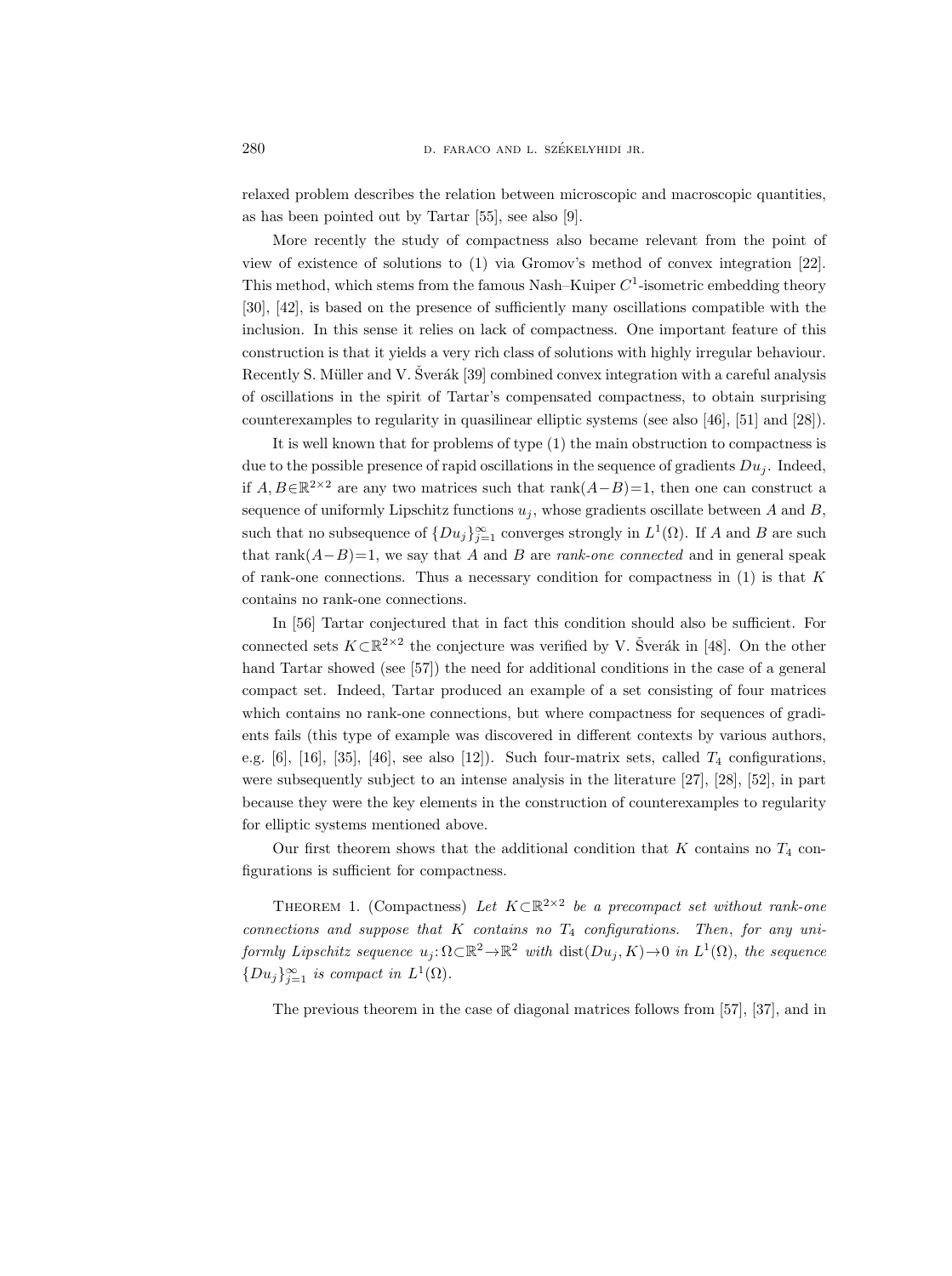the case of laminates from [52]. We remark that combining Proposition 2 and Theorem 2 in [52] leads to a very quick algorithm for deciding whether a compact set of  $2\times 2$  matrices contains  $T_4$  configurations.

Now we turn to our second question, the characterization of the relaxed problem. As mentioned earlier, this amounts to estimating the quasiconvex hull  $K<sup>qc</sup>$ . The usual technique in the literature [10], [12], [44], [49], [55] is to get a lower estimate from the rank-one convex hull  $K^{\text{rc}}$  and an upper estimate from the polyconvex hull  $K^{\text{pc}}$ , since

$$
K^{\rm rc}\subset K^{\rm qc}\subset K^{\rm pc}.
$$

In general these inclusions are known to be strict, although whether  $K<sup>qc</sup> = K<sup>rc</sup>$  in  $\mathbb{R}^{2 \times 2}$ remains an open problem. In estimating the rank-one convex hull a very useful fact is that the rank-one convex hull is localizable. This means that if we know a priori that  $K^{\text{rc}}$  is disconnected (for example by an estimate on the polyconvex hull), then  $K^{\text{rc}}$ can be calculated by considering just subsets of  $K$  contained in each connected component of K<sup>rc</sup>. More precisely, if K<sup>rc</sup>⊂ $\bigcup_{j=1}^{n} U_j$  for pairwise disjoint open sets  $U_j$ , then  $K^{\rm rc} \cap U_j = (K \cap U_j )^{\rm rc}$  for each j, see [27], [33], [43]. This result, known as the "structure theorem" for rank-one convex hulls, is valid in any dimension, and the proofs rely heavily on the locality of rank-one convexity. In contrast, quasiconvexity is known to be a non-local condition in higher dimensions [29], and localization of the quasiconvex hull is not possible in general (see below). Nevertheless, our second main result is that in the space of  $2\times 2$  matrices the structure theorem also holds for the quasiconvex hull (see also Corollary 3 in §5).

THEOREM 2. (Structure of quasiconvex hulls) If  $K \subset \mathbb{R}^{2 \times 2}$  is a compact set and  $K^{qc} \subset \bigcup_{j=1}^n U_j$  for pairwise disjoint open sets  $U_j$ , then  $K^{qc} \cap U_j = (K \cap U_j)^{qc}$ .

There is a close relationship between Theorems 1 and 2 and Morrey's conjecture regarding quasiconvexity and rank-one convexity. We recall that a variational integral of the form  $\int_{\Omega} f(Du(x)) dx$  is weakly<sup>∗</sup> lower-semicontinuous in the space  $W^{1,\infty}(\Omega, \mathbb{R}^m)$  if and only if  $f: \mathbb{R}^{m \times n} \to \mathbb{R}$  is quasiconvex (see [36]). It is well known that every quasiconvex function is rank-one convex, and C. B. Morrey Jr. in [36] posed the interesting problem of whether rank-one convexity implies quasiconvexity (see also [2], [7] and [24] for the relation of this conjecture with other areas). In the higher-dimensional case, where  $m \geqslant 3$ , V. Sverák in  $[47]$  constructed an ingenious counterexample, showing that quasiconvexity is not the same as rank-one convexity, and on the other hand S. Müller in [37] proved equality of the two notions for  $2\times 2$  diagonal matrices. However, the general non-diagonal case  $m=2$  remains an outstanding open problem. Subsequently Sverák's counterexample was used to show that in higher dimensions, quasiconvexity is not a local condition [29],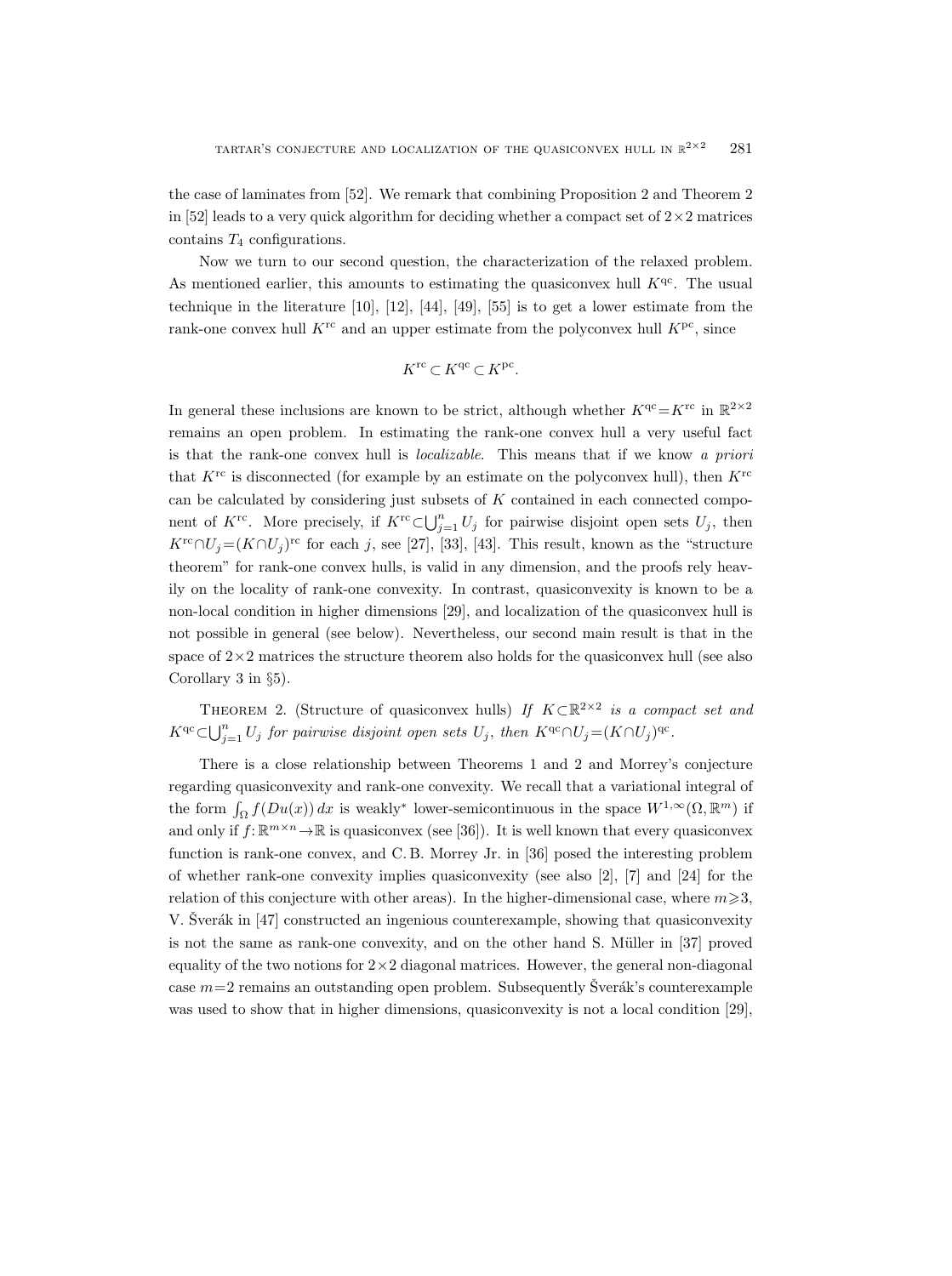and moreover that the type of localization as in Theorem 2 is not possible (an example in the space of  $6\times2$  matrices is due to Šverák, and can be found in [38, p. 68]). Theorem 2 (and Theorem 6 in §5) suggests that if there is a difference between rank-one convexity and quasiconvexity in  $\mathbb{R}^{2\times 2}$ , it has to be of a much more subtle nature.

To close this introduction, we briefly discuss the method of proof. Our approach is based on the notion of incompatible sets, continuing the study started by the second author in [53]. Following [11], two disjoint compact sets  $K_1, K_2 \subset \mathbb{R}^{2 \times 2}$  are said to be homogeneously incompatible if whenever  $u_j: \Omega \subset \mathbb{R}^2 \to \mathbb{R}^2$  is a sequence of uniformly Lipschitz mappings which are affine on the boundary and such that  $dist(Du_i, K_1\cup K_2)\rightarrow 0$  in L<sup>1</sup>, then either dist( $Du_j, K_1$ )  $\rightarrow$  0 or dist( $Du_j, K_2$ )  $\rightarrow$  0. Notice that if  $K = K_1 \cup K_2$  is the union of homogeneously incompatible sets, then the compactness issue for  $K$  is reduced to the compactness issue of the two smaller sets  $K_1$  and  $K_2$  separately. Accordingly, in both theorems our aim is to find a decomposition of  $K$  into homogeneously incompatible sets. We do this in two steps, a geometric and an analytic step.

The first step in finding such a decomposition is to analyse the rank-one convex geometry of K. In both Theorems 1 and 2 the assumptions on the set  $K$  imply restrictions on the rank-one convex hull  $K^{\text{rc}}$ , and these in turn imply a certain geometric structure for K, namely that  $K \subset \mathcal{E}_{\Gamma}$ , where  $\mathcal{E}_{\Gamma}$  is the quasiconformal envelope of an elliptic curve (see Definition 1). This analysis, mainly based on work in [52] and [54], is carried out in §4.

In §3 we show that the condition  $K\subset \mathcal{E}_{\Gamma}$  implies a decomposition of K into homogeneously incompatible sets. The key point is to realize that the set  $\mathcal{E}_{\Gamma}$  corresponds on the one hand to elliptic equations and on the other hand to families of quasiconformal mappings. More precisely, if  $u \in W^{1,2}(\Omega, \mathbb{C})$  satisfies  $Du(z) \in \mathcal{E}_{\Gamma}$  for almost every  $z \in \Omega$ , then u solves a corresponding nonlinear Beltrami equation of the form

$$
\partial_{\bar{z}}u = H(z, \partial_z u),
$$

whereas, when coupled with appropriate boundary conditions, u gives rise to a family of quasiconformal mappings parametrized by the curve  $\Gamma$  as

$$
u^{t}(z) = u(z) - \Gamma(t)z.
$$

The former allows us to use the approach in [3], [21] and [53] to construct certain nonlinear operators which act as projectors onto the set  $\mathcal{E}_{\Gamma}$ , whereas the latter, an idea which appeared in [14], leads to the required incompatibility result for solutions of the inclusion  $Du(z)\in\mathcal{E}_{\Gamma}$ . Indeed, our proof of this incompatibility (see Theorem 4) relies heavily on adapting the methods in [14, §7]—where Γ is a straight line in the conformal plane—to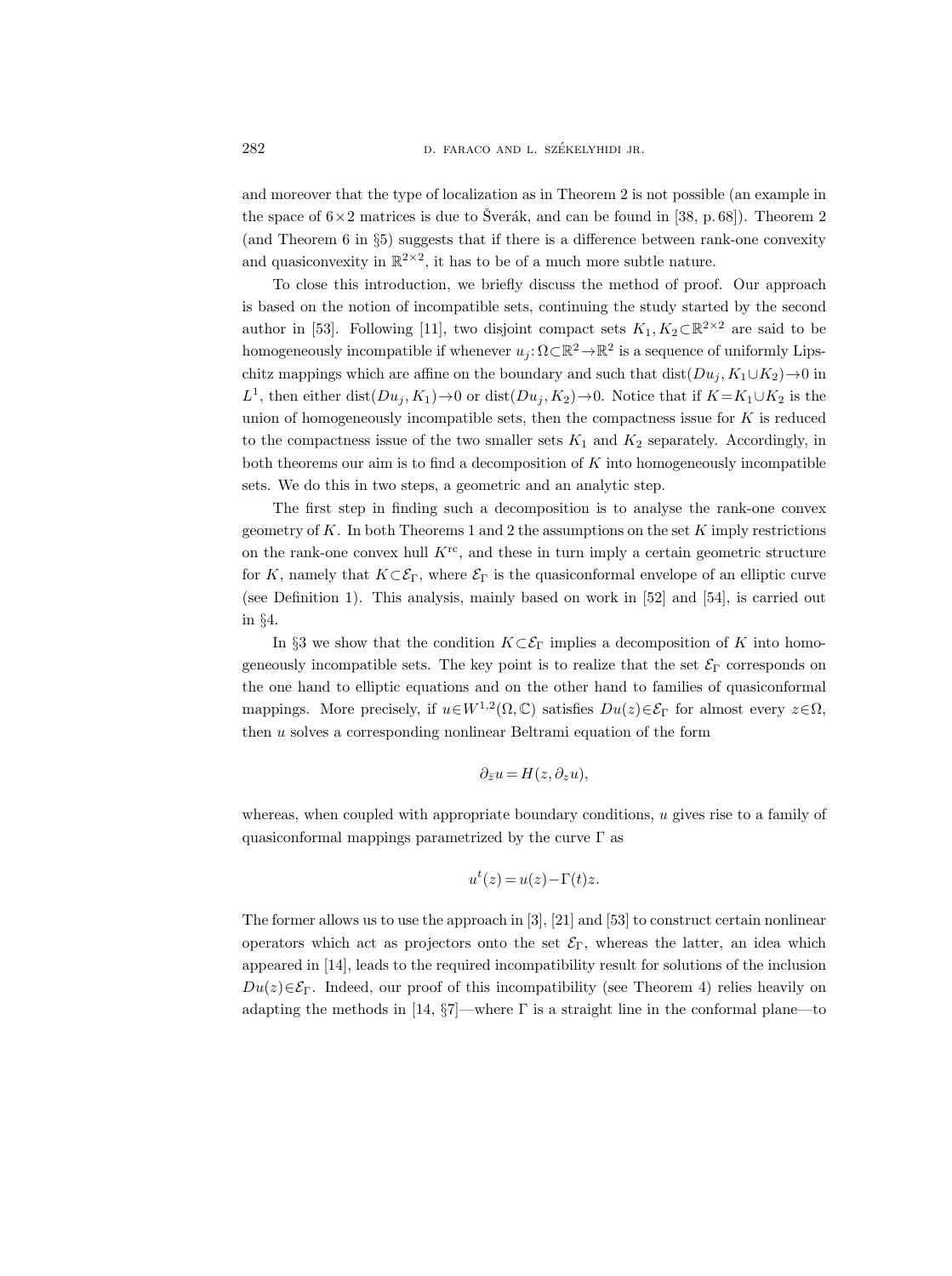our nonlinear setting. Using a different approach, the special case when  $\Gamma$  is a straight line and K consists of symmetric  $2 \times 2$  matrices has been obtained in [53].

Finally, in §5 we combine the results of the previous sections to give the proofs of the main theorems.

## 2. Preliminaries

Throughout the paper we denote by  $\mathbb{R}^{m \times n}$  the space of  $m \times n$  matrices. We introduce conformal-anticonformal coordinates on  $\mathbb{R}^{2\times 2}$  in the following way: for each  $A\in\mathbb{R}^{2\times 2}$ there exist unique  $z, w \in \mathbb{R}^2$  such that

$$
A = \begin{pmatrix} z_1 + w_1 & w_2 - z_2 \\ w_2 + z_2 & z_1 - w_1 \end{pmatrix},
$$
 (2)

so that  $\mathbb{R}^{2\times 2} \cong \mathbb{C} \times \mathbb{C}$ , and for matrices  $A \in \mathbb{R}^{2\times 2}$  we write  $A = (a^+, a^-)$  with  $a^+ \in \mathbb{C}$  denoting the conformal part and  $a^- \in \mathbb{C}$  denoting the anticonformal part of A. Also, we identify the complex number  $z=x+iy$  with the vector  $(x, y) \in \mathbb{R}^2$ , so that

$$
Az = a^+ z + a^- \overline{z}.\tag{3}
$$

The norm  $|\cdot|$  is the Euclidean norm on  $\mathbb{R}^2$ . Then, for each matrix  $A=(a^+,a^-)$ , one has det  $A = |a^+|^2 - |a^-|^2$ , so that

$$
\det A > 0 \quad \text{if and only if} \quad |a^+| > |a^-|.
$$

Furthermore, we have

$$
|A|^2 = 2|a^+|^2 + 2|a^-|^2
$$
 and  $||A|| = |a^+| + |a^-|$ ,

where  $|A|$  and  $||A||$  denote the Hilbert–Schmidt and the operator norm, respectively.

Let  $K\subset\mathbb{R}^{m\times n}$  be a compact set and let  $u_j\colon\Omega\subset\mathbb{R}^n\to\mathbb{R}^m$  be a sequence of uniformly Lipschitz functions such that  $dist(Du_j, K) \to 0$  in  $L^1(\Omega)$ . The technical tool to describe possible oscillations in the sequence of gradients  $\{Du_j\}_{j=1}^{\infty}$  is the Young measure  $\{\nu_x\}_{x\in\Omega}$ generated by the sequence (see e.g. [38], [44] and [55]). Specifically,  $\{\nu_x\}_{x\in\Omega}$  is a family of probability measures on  $\mathbb{R}^{m \times n}$ , depending measurably on  $x \in \Omega$ , such that supp  $\nu_x \subset K$ and for every  $f \in C_0(\mathbb{R}^{m \times n})$ ,

$$
f(Du_j) \stackrel{*}{\rightharpoonup} \int_{\mathbb{R}^{m \times n}} f(A) \, d\nu_x(A) \quad \text{in } L^{\infty}(\Omega). \tag{4}
$$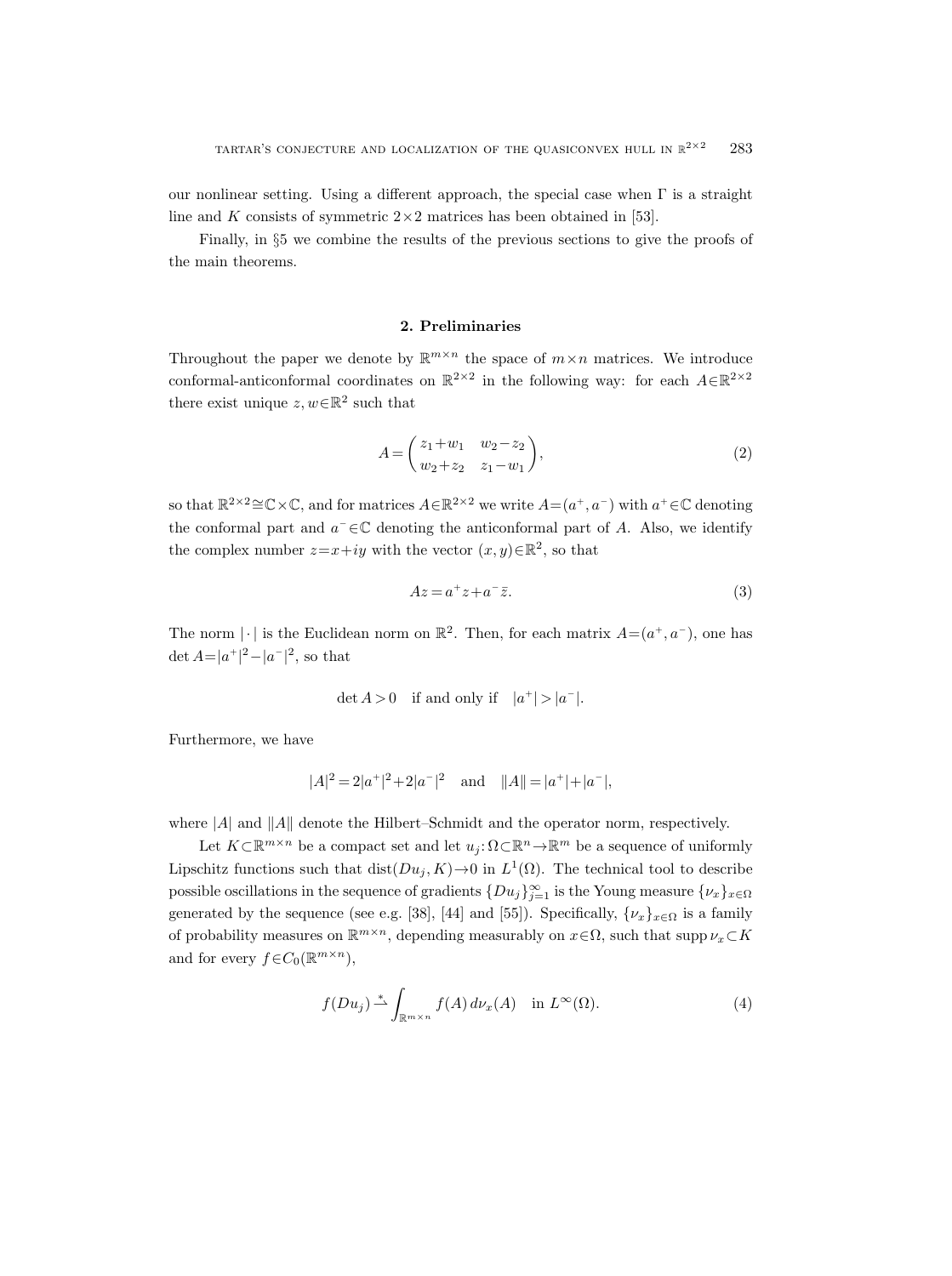In particular the sequence  $\{Du_j\}_{j=1}^{\infty}$  of gradients is precompact in  $L^1$  precisely if the measure  $\nu_x$  is a Dirac mass for almost every  $x \in \Omega$ . An important tool in the study of gradient Young measures is spatial localization in the sense that if  $\{\nu_x\}_{x\in\Omega}$  is a gradient Young measure, then for almost every  $x \in \Omega$  the measure  $\nu_x$  coincides with a *homogeneous* gradient Young measure, i.e. one which is independent of x (see [26]). In turn, if  $\nu$  is a homogeneous gradient Young measure with barycenter  $A = \bar{\nu}$ , then for any domain  $\Omega \subset \mathbb{R}^n$ there exists a sequence of uniformly Lipschitz functions  $u_j \colon \Omega \to \mathbb{R}^m$ , with  $u_j(x) = Ax$  on  $∂Ω$ , such that  ${Du_j}_{j=1}^\infty$  generates the Young measure  $ν$  in the sense of (4). Therefore, in studying the issue of compactness for differential inclusions, one can restrict attention to sequences of approximate solutions defined on some special domain (e.g. the unit ball in  $\mathbb{R}^n$ ) and subject to linear boundary conditions. In our case we will consider mappings  $u: \mathbb{D} \to \mathbb{C}$ , where  $\mathbb{D} \subset \mathbb{C}$  is the unit disc.

A function  $f: \mathbb{R}^{m \times n} \to \mathbb{R}$  is *quasiconvex* if for all open sets  $U \subset \mathbb{R}^n$  and all  $A \in \mathbb{R}^{m \times n}$ ,

$$
\int_U (f(A+Du)-f(A)) dx \geq 0 \quad \text{for all } u \in C_0^{\infty}(U,\mathbb{R}^m),
$$

and  $f$  is said to be *rank-one convex* if it is convex along each rank-one line, i.e. if  $t \mapsto f(A+tB)$  is convex whenever rank $(B)=1$ . Every quasiconvex function is rank-one convex. Homogeneous gradient Young measures are in duality with quasiconvex functions via Jensen's inequality [26]: a (compactly supported) probability measure  $\mu$  on  $\mathbb{R}^{m \times n}$ is a homogeneous gradient Young measure if and only if  $f(\bar{\mu}) \leq \int_{\mathbb{R}^{m} \times n} f(A) d\mu(A)$  for all quasiconvex functions  $f: \mathbb{R}^{m \times n} \to \mathbb{R}$ . In analogy, a probability measure  $\mu$  is called a laminate if Jensen's inequality holds for all rank-one convex functions [34], [43], [44]. Thus, all laminates are homogeneous gradient Young measures.

The quasiconvex hull of a compact set  $K\subset\mathbb{R}^{m\times n}$  can be defined as the set of barycenters of homogeneous gradient Young measures which are supported in  $K$ :

 $K<sup>qc</sup> = {\bar{\nu} : \nu$  is a homogeneous gradient Young measure and supp  $\nu \subset K$ ,

and the rank-one convex hull is defined similarly with laminates supported in K.

Throughout the paper we assume that the approximating sequence  ${u_j}_{j=1}^{\infty}$  with

$$
dist(Du_j, K) \to 0
$$

is uniformly Lipschitz. Nevertheless we remark that this is no real restriction and can be assumed without loss of generality (as long as the set  $K$  is assumed to be compact), by the truncation argument of K. Zhang [58]. See also the remark at the end of §3 for an extension to the case where  $K$  is not compact. For further information concerning the general theory of gradient Young measures we refer the reader to [38] and [44].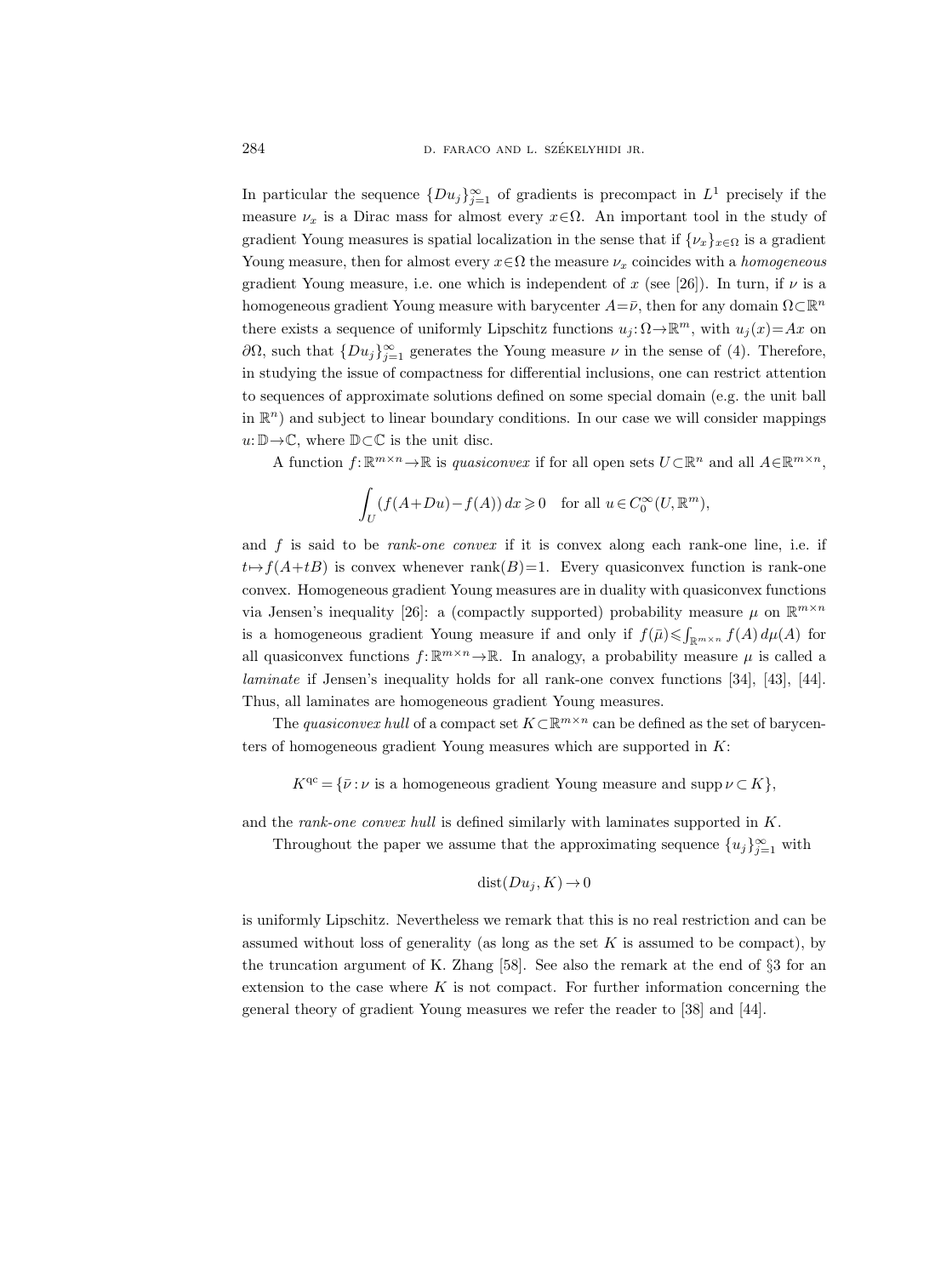A mapping  $u \in W^{1,2}(\mathbb{D}, \mathbb{R}^2)$  is said to be K-quasiregular if the inequality

$$
||Du(z)||^2 \leq \mathcal{K} \det Du(z)
$$
 (5)

holds for almost every  $z \in \mathbb{D}$ . If in addition u is a homeomorphism, then it is called K-quasiconformal. Defining  $\partial_z = \frac{1}{2}(\partial_x - i\partial_y)$  and  $\partial_{\bar{z}} = \frac{1}{2}(\partial_x + i\partial_y)$  allows one to write (5) equivalently as  $|\partial_{\bar{z}}u(z)|\leq k|\partial_{z}u(z)|$ , where  $k=(\mathcal{K}-1)/(\mathcal{K}+1)$ , since  $\partial_{z}u(z)$  and  $\partial_{\bar{z}}u(z)$  are nothing but the conformal and anticonformal parts of the  $2\times 2$  matrix  $Du(z)$  in the sense of (2). For the basic theory of planar quasiregular mappings see [1], [25] and [31]. In particular quasiregular mappings are continuous and differentiable almost everywhere. An important fact which was discovered recently by several authors (see [32, Theorem 5] and  $[14,$  Theorem 6.1) is that restrictions on the boundary values of the *real part* of the mapping are already enough to make quasiregular mappings quasiconformal.

PROPOSITION 1. Suppose  $u \in W^{1,2}(\mathbb{D}, \mathbb{C})$  is a quasiregular mapping such that Reu agrees with an affine map on the boundary  $\partial \mathbb{D}$ , in the sense that  $\text{Re}(u-A) \in W_0^{1,2}(\mathbb{D})$  for some affine map A. Then u is a homeomorphism and hence quasiconformal.

We will also need some basic facts concerning nonlinear Beltrami equations [4], [5], [23]. These are equations of the form

$$
\partial_{\bar{z}}u = H(z, \partial_z u) + h(z),\tag{6}
$$

where  $H: \Omega \times \mathbb{C} \to \mathbb{C}$  is a measurable function satisfying the ellipticity condition

$$
|H(z, w_1) - H(z, w_2)| \le k|w_1 - w_2| \quad \text{and} \quad H(z, 0) = 0 \tag{7}
$$

for some constant k<1. As shown in [15], general nonlinear systems  $\Phi(z, \partial_z u, \partial_{\bar{z}} u)=0$ which are elliptic in the sense of Lavrentiev can be reduced to this form. We will need the following result concerning the existence and uniqueness for the corresponding Riemann– Hilbert problem in the unit disc  $\mathbb{D}\subset\mathbb{C}$ .

PROPOSITION 2. Let  $H: \mathbb{D} \times \mathbb{C} \to \mathbb{C}$  satisfy (7), and let  $h \in L^2(\mathbb{D})$ . Then equation (6) admits a unique solution  $u \in W^{1,2}(\mathbb{D}, \mathbb{C})$  with  $\text{Re } u \in W_0^{1,2}(\mathbb{D})$ , and moreover there exists a constant  $C=C(k)$  such that eness f<br>
and  $l_0$ <br>  $\in W_0^{1,2}$ <br>  $L^2(\mathbb{D})$  we skep f the transf<br>  $z \overline{f(w)}$ and le<br>
∈  $W_0^{1,2}$ <br>  $L^2(\mathbb{D})$  we sket transf<br>
of the  $\frac{z\bar{f}(w)}{1-z\bar{w}}$ 

$$
||Du||_{L^2(\mathbb{D})}\leqslant C||h||_{L^2(\mathbb{D})}.
$$

Proof. This result is well known to experts, we sketch the proof for the reader's convenience. The proof is based on local versions of the classical Cauchy transform and the Beurling–Ahlfors transform. The local Cauchy transform is given by the formula

$$
C_{\mathbb{D}}f(z) = \frac{1}{\pi} \iint_{\mathbb{D}} \left( \frac{f(w)}{z - w} - \frac{z \overline{f(w)}}{1 - z \overline{w}} \right) dw,
$$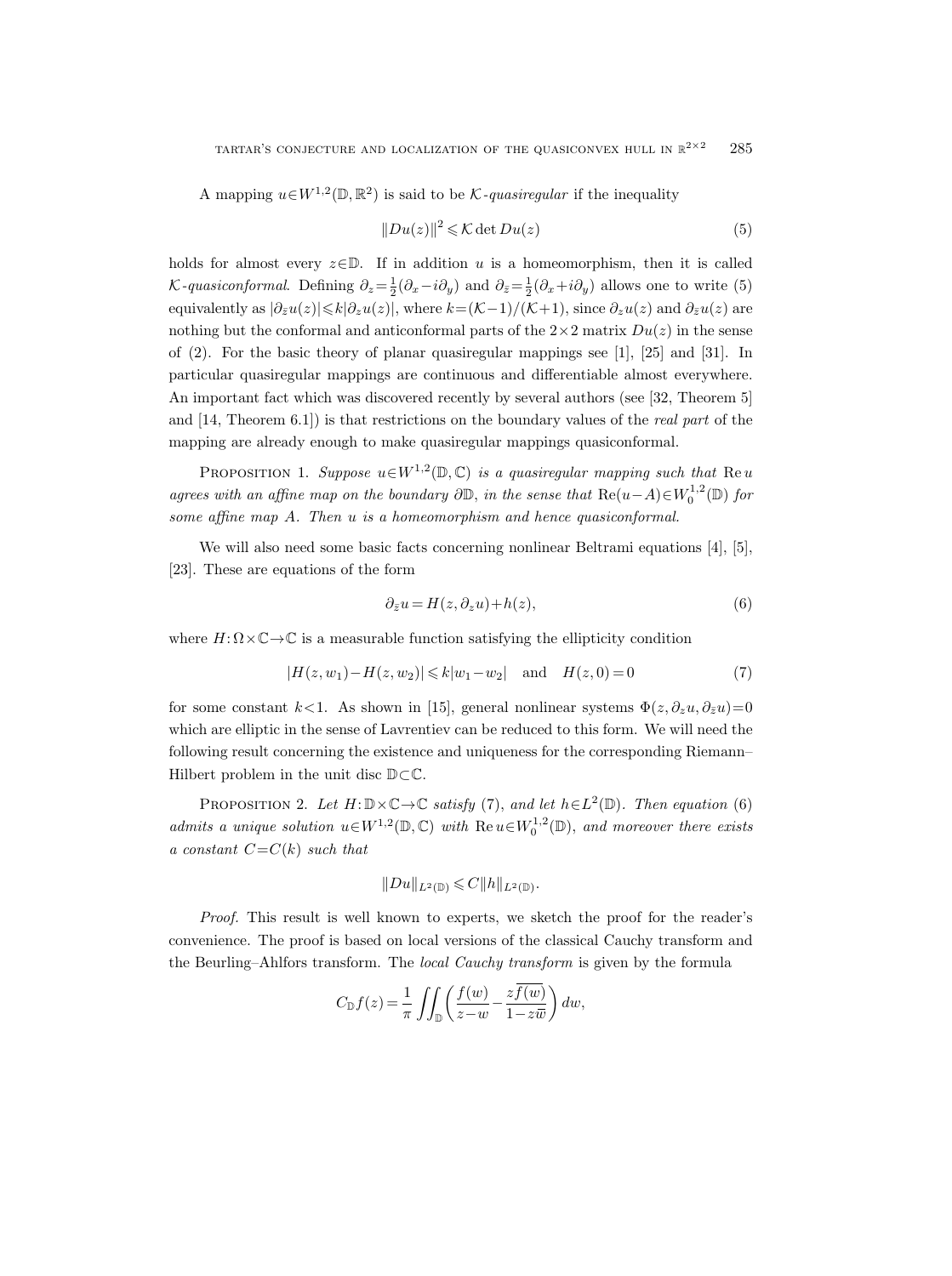and the local Beurling–Ahlfors transform is defined as  $S_{\mathbb{D}}(f)=\partial_z C_{\mathbb{D}}(f)$ . As the classical Beurling–Ahlfors transform,  $S_{\mathbb{D}}$  is an isometry on  $L^2(\mathbb{D})$  (see, e.g., [13], [14] and [23]). Thus the operator  $B_{\mathbb{D}}(v)(z) = H(z, S_{\mathbb{D}}v(z)) + h(z)$  is a contraction on  $L^2(\mathbb{D}, \mathbb{C})$ :

$$
||B_{\mathbb{D}}(v_1) - B_{\mathbb{D}}(v_2)||_{L^2(\mathbb{D})} \leq k ||v_1 - v_2||_{L^2(\mathbb{D})},
$$

and hence has a unique fixed point  $v \in L^2(\mathbb{D}, \mathbb{C})$ . Then the solution  $u \in W^{1,2}(\mathbb{D}, \mathbb{C})$  is given by  $u = C_{\mathbb{D}}v$ , since then  $\partial_{\bar{z}}u = v$ ,  $\partial_z u = S_{\mathbb{D}}v$  and  $\text{Re } u \in W_0^{1,2}(\mathbb{D}, \mathbb{C})$ .

The  $L^2$ -estimate is obtained similarly. Because of the condition  $(7)$ , we obtain for the fixed point  $v$ ,

$$
\|v\|_{L^2(\mathbb{D})}=\|B_{\mathbb{D}}(v)\|_{L^2(\mathbb{D})}\leqslant k\|v\|_{L^2(\mathbb{D})}+\|h\|_{L^2(\mathbb{D})},
$$

and since  $S_{\mathbb{D}}$  is an isometry, we find that

$$
\|Du\|_{L^2(\mathbb{D})}^2=2\|v\|_{L^2(\mathbb{D})}^2+2\|S_{\mathbb{D}}v\|_{L^2(\mathbb{D})}^2\leqslant 4\|v\|_{L^2(\mathbb{D})}^2\leqslant \frac{4}{(1-k)^2}\|h\|_{L^2(\mathbb{D})}^2.\hspace{1.5cm}\square
$$

For the corresponding  $L^p$ -theory of equation (6) for the sharp range of exponents p, we refer the reader to [4] and [5].

#### 3. Quasiconvex hulls

In this section we give a geometric condition for two disjoint compact sets  $K_1, K_2 \subset \mathbb{R}^{2 \times 2}$ to be homogeneously incompatible. Recall that this means that whenever  $u_j \colon \Omega \subset \mathbb{R}^2 \to \mathbb{R}^2$ is a sequence of uniformly Lipschitz mappings which are affine on the boundary of  $\Omega$  and such that  $dist(Du_j, K_1 \cup K_2) \rightarrow 0$  in  $L^1$ , then either

$$
dist(Du_j, K_1) \to 0
$$
 or  $dist(Du_j, K_2) \to 0$ .

In terms of gradient Young measures, this means that if  $\nu$  is a homogeneous gradient Young measure with support supp  $\nu \subset K_1 \cup K_2$ , then supp  $\nu \subset K_1$  or supp  $\nu \subset K_2$ .

Definition 1. A continuous curve  $\Gamma: S^1 \to \mathbb{R}^{2 \times 2}$  is said to be K-elliptic if  $\Gamma(t) \neq \Gamma(s)$ for  $t \neq s$  and

$$
\|\Gamma(t) - \Gamma(s)\|^2 \leq \mathcal{K} \det(\Gamma(t) - \Gamma(s)) \quad \text{for all } t, s \in \mathcal{S}^1.
$$

For an elliptic curve  $\Gamma$  we define the K-quasiconformal envelope of  $\Gamma$  as

$$
\mathcal{E}_{\Gamma} = \{ X \in \mathbb{R}^{2 \times 2} : ||X - \Gamma(t)||^2 \leq \mathcal{K} \det(X - \Gamma(t)) \text{ for all } t \in \mathcal{S}^1 \}.
$$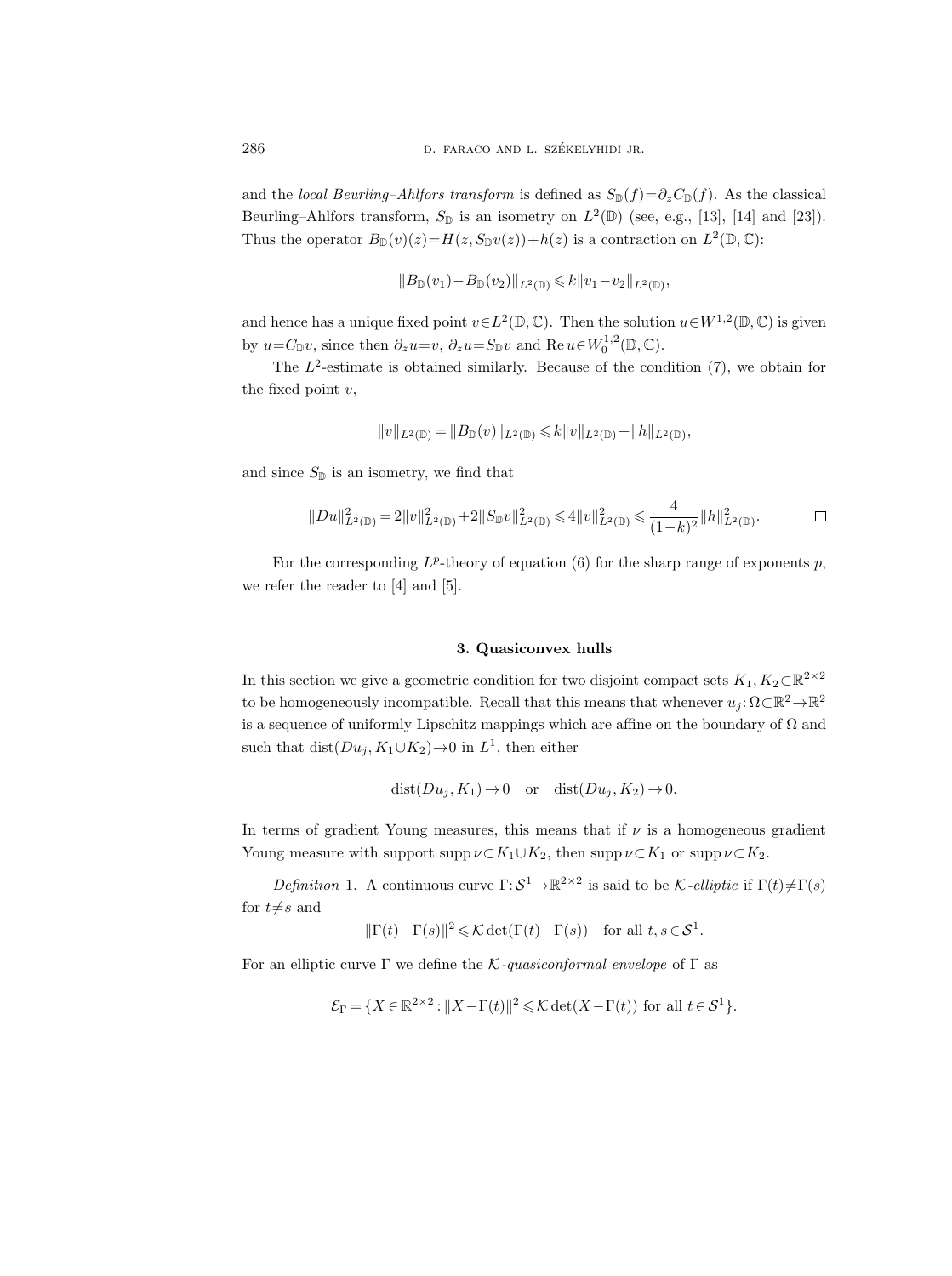Observe that in conformal-anticonformal coordinates,  $\mathcal{E}_{\Gamma}$  can be written as

$$
\mathcal{E}_{\Gamma} = \{ X = (z, w) \in \mathbb{R}^{2 \times 2} : |w - \Gamma^{-}(t)| \leq k |z - \Gamma^{+}(t)| \text{ for all } t \in \mathcal{S}^{1} \},
$$

where  $k = \frac{\mathcal{K}-1}{\mathcal{K}+1}$  and  $\Gamma(t) = (\Gamma^+(t), \Gamma^-(t)).$ 

We start with the following elementary fact, relating the quasiconformal envelope of elliptic curves to elliptic partial differential equations.

LEMMA 1. Let  $\Gamma: \mathcal{S}^1 \to \mathbb{R}^{2 \times 2}$  be a K-elliptic curve and let  $\mathcal{E}_{\Gamma}$  be the K-quasiconformal envelope of  $\Gamma$  for some  $K \geqslant 1$ . For every matrix  $X = (x^+, x^-) \in \mathcal{E}_{\Gamma}$  there exists a k-Lipschitz map  $H: \mathbb{C} \to \mathbb{C}$ , where  $k = (\mathcal{K}-1)/(\mathcal{K}+1)$ , such that  $x^- = H(x^+)$  and

$$
(z, H(z)) \in \mathcal{E}_{\Gamma} \quad \text{for all } z \in \mathbb{C}.
$$

*Proof.* Let  $p_0: \mathbb{R}^{2 \times 2} \to \mathbb{C}$  be the orthogonal projection onto the conformal plane, identified with  $\mathbb C$ . We consider the set  $E = \Gamma \cup \{X\} \subset \mathbb R^{2 \times 2}$  and denote by  $p_0(E)$  the projection of E onto the conformal plane. Note that K-ellipticity of  $\Gamma$  and  $X \in \mathcal{E}_{\Gamma}$  together imply

$$
||A_1 - A_2||^2 \le \mathcal{K} \det(A_1 - A_2)
$$
 for all  $A_1, A_2 \in E$ .

As observed by K. Zhang [59] and further exploited in [21], this condition implies that the function  $H_0: p_0(E) \subset \mathbb{C} \to \mathbb{C}$  defined by

$$
H_0(a^+) = a^-
$$
 for  $A = (a^+, a^-) \in E$ 

is well defined and k-Lipschitz on  $p_0(E)$  with  $k=(\mathcal{K}-1)/(\mathcal{K}+1)$ . Thus, by Kirszbraun's theorem, it can be extended to a k-Lipschitz function  $H: \mathbb{C} \to \mathbb{C}$ . Now, if  $z \in \mathbb{C}$  and  $t \in S^1$ , then

$$
|H(z) - \Gamma^{-}(t)| = |H(z) - H(\Gamma^{+}(t))| \le k|z - \Gamma^{+}(t)|,
$$

therefore  $(z, H(z)) \in \mathcal{E}_{\Gamma}$ .

Next we describe some geometric properties of quasiconformal envelopes.

LEMMA 2. Let  $\mathcal{E}_{\Gamma}$  be the K-quasiconformal envelope of a K-elliptic curve  $\Gamma$ . Then  $\mathcal{E}_{\Gamma} \backslash \Gamma$  consists of precisely two connected components,

$$
\mathcal{E}_{\Gamma} \backslash \Gamma = \mathcal{E}_{\Gamma}^0 \cup \mathcal{E}_{\Gamma}^1,
$$

that can be characterized in the following way: let  $L\subset \mathbb{R}^{2\times 2}$  be any two-dimensional subspace such that  $\det X \geq 0$  for all  $X \in L$ , and let  $p_L: \mathbb{R}^{2 \times 2} \to L$  be the orthogonal projection then<br>  $|H(z) - \Gamma^{-}(t)| = |H(z) - H(\Gamma^{+}(t))| \le k|z - \Gamma^{+}(t)|$ ,<br>
therefore  $(z, H(z)) \in \mathcal{E}_{\Gamma}$ .<br>
Next we describe some geometric properties of quasiconformal envelopes.<br>
LEMMA 2. Let  $\mathcal{E}_{\Gamma}$  be the K-quasiconformal envelope of a K-el  $\omega\subset L$  is a bounded simply connected open set in L. Then *S* of quasiconformal envelopes.<br> *l* envelope of a *K*-elliptic curve Γ. Then<br> *nents*,<br>  $\cup \mathcal{E}_{\Gamma}^1$ ,<br>  $\downarrow$ et  $L \subset \mathbb{R}^{2 \times 2}$  be any two-dimensional sub-<br>  $\nu_L: \mathbb{R}^{2 \times 2} \rightarrow L$  be the orthogonal projection<br> *e*  $\begin{CD} \n \text{co} \cdot \text{ed} \ \text{in} \ \text{in} \ \text{in} \ \text{in} \ \text{in} \ \text{in} \ \text{in} \ \text{in} \ \text{in} \ \text{in} \ \text{in} \ \text{in} \ \text{in} \ \text{in} \ \text{in} \ \text{in} \ \text{in} \ \text{in} \ \text{in} \ \text{in} \ \text{in} \ \text{in} \ \text{in} \ \text{in} \ \text{in} \ \text{in} \ \text{in} \ \text{in} \ \text{in} \ \text{in} \ \text{in} \ \text{in} \ \text{in} \ \$  $on for r$ <br>  $d \text{ com}$ <br>  $\sqrt{\Gamma} = \ell$ <br>  $g \text{ way}$ <br>  $and \text{ } d$ <br>  $d \text{ and } d$ <br>  $\frac{\overline{\mathbf{Q}}}{\mathbf{P}} \cap \overline{\ell_{\Gamma}^{\mathbf{I}}}$ 

$$
\mathcal{E}_{\Gamma}^{0} = \{ X \in \mathcal{E}_{\Gamma} : p_{L}(X) \in \omega \} \quad and \quad \mathcal{E}_{\Gamma}^{1} = \{ X \in \mathcal{E}_{\Gamma} : p_{L}(X) \in L \setminus \bar{\omega} \}. \tag{8}
$$

Moreover

$$
\overline{\mathcal{E}_{\Gamma}^0} \cap \overline{\mathcal{E}_{\Gamma}^1} = \Gamma.
$$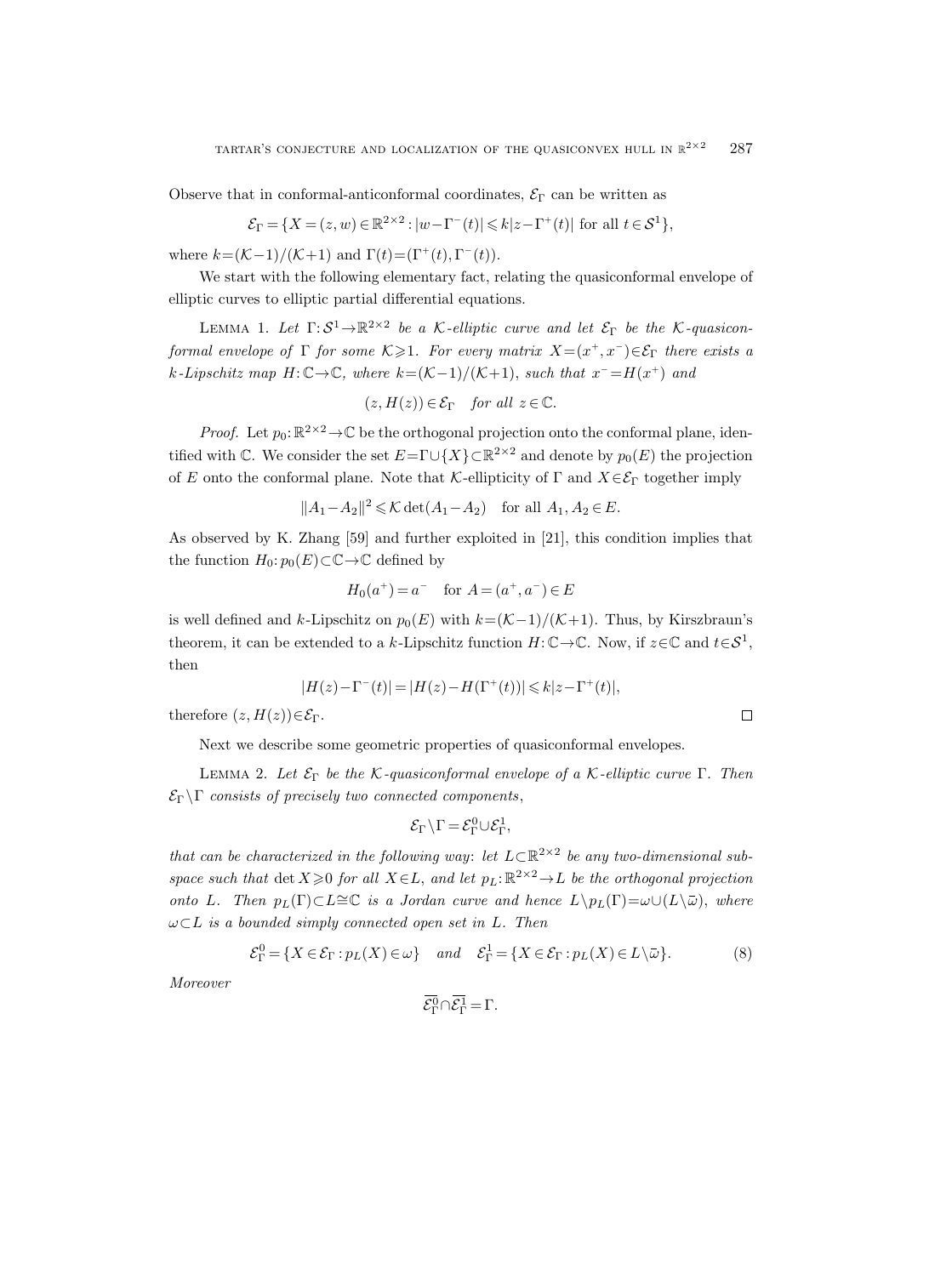*Proof.* Let L be any 2-dimensional subspace in  $\mathbb{R}^{2\times 2}$  such that  $\det X \geq 0$  for all  $X \in L$ . It is not difficult to see (see [59] or Lemma 1) that such subspaces can be written in conformal coordinates as

$$
L = \{(z, Az) : z \in \mathbb{C}\},\tag{9}
$$

where  $A: \mathbb{R}^2 \to \mathbb{R}^2$  is some linear map with norm  $||A|| \leq 1$ , and  $Az$  is understood as in (3). In particular the perpendicular subspace  $L^{\perp}$  can be written as

$$
L^{\perp} = \{ (-A^*w, w) : w \in \mathbb{C} \},\tag{10}
$$

where  $A^* : \mathbb{R}^2 \to \mathbb{R}^2$  is the adjoint of A (with respect to the standard scalar product in  $\mathbb{R}^2$ ). Therefore, if  $X, Y \in \mathbb{R}^{2 \times 2}$  with  $p_L(X) = p_L(Y)$ , then  $\det(X - Y) \leq 0$ .

It follows from the ellipticity that  $p_L(\Gamma)$  cannot have self-intersections and is therefore a Jordan curve. Indeed, if  $p_L(\Gamma(t)) = p_L(\Gamma(s))$  for some  $t, s \in S^1$ , then

$$
\det(\Gamma(t) - \Gamma(s)) \leq 0,
$$

and hence  $\Gamma(t) = \Gamma(s)$ , which is only possible if  $t = s$ .

We start by showing that  $p_L(\mathcal{E}_{\Gamma} \backslash \Gamma) = L \backslash p_L(\Gamma)$ . Because the curve  $\Gamma$  is K-elliptic, we find, as in Lemma 1, a k-Lipschitz function  $H: \mathbb{C} \to \mathbb{C}$  such that

$$
H(\Gamma^+(t)) = \Gamma^-(t) \quad \text{for all } t \in \mathcal{S}^1,
$$

where  $k = (\mathcal{K}-1)/(\mathcal{K}+1)$ , and we write  $\Gamma(t) \in \mathbb{R}^{2 \times 2} \cong \mathbb{C} \times \mathbb{C}$  in conformal-anticonformal coordinates as  $\Gamma(t) = (\Gamma^+(t), \Gamma^-(t))$ . Consider the graph

$$
\mathcal{G}_H = \{ (\xi, H(\xi)) : \xi \in \mathbb{C} \} \subset \mathbb{R}^{2 \times 2}
$$

of  $H$ . Since  $H$  is  $k$ -Lipschitz, we have that

$$
|H(\xi) - H(\Gamma^+(t))| \le k|\xi - \Gamma^-(t)| \quad \text{for all } \xi \in \mathbb{C} \text{ and } t \in \mathcal{S}^1,
$$

or equivalently

$$
||X - \Gamma(t)||^2 \leq \mathcal{K} \det(X - \Gamma(t)) \quad \text{for all } X \in \mathcal{G}_H \text{ and } t \in \mathcal{S}^1,
$$

and therefore

$$
\mathcal{G}_H \subset \mathcal{E}_\Gamma. \tag{11}
$$

We claim that  $p_L(\mathcal{G}_H)=L$ . Using (9) and (10), this amounts to proving that for any  $z\in\mathbb{C}$ there exists  $w \in \mathbb{C}$  such that  $(z, Az) + (-A^*w, w) \in \mathcal{G}_H$ , i.e. that

$$
Az + w = H(z - A^*w). \tag{12}
$$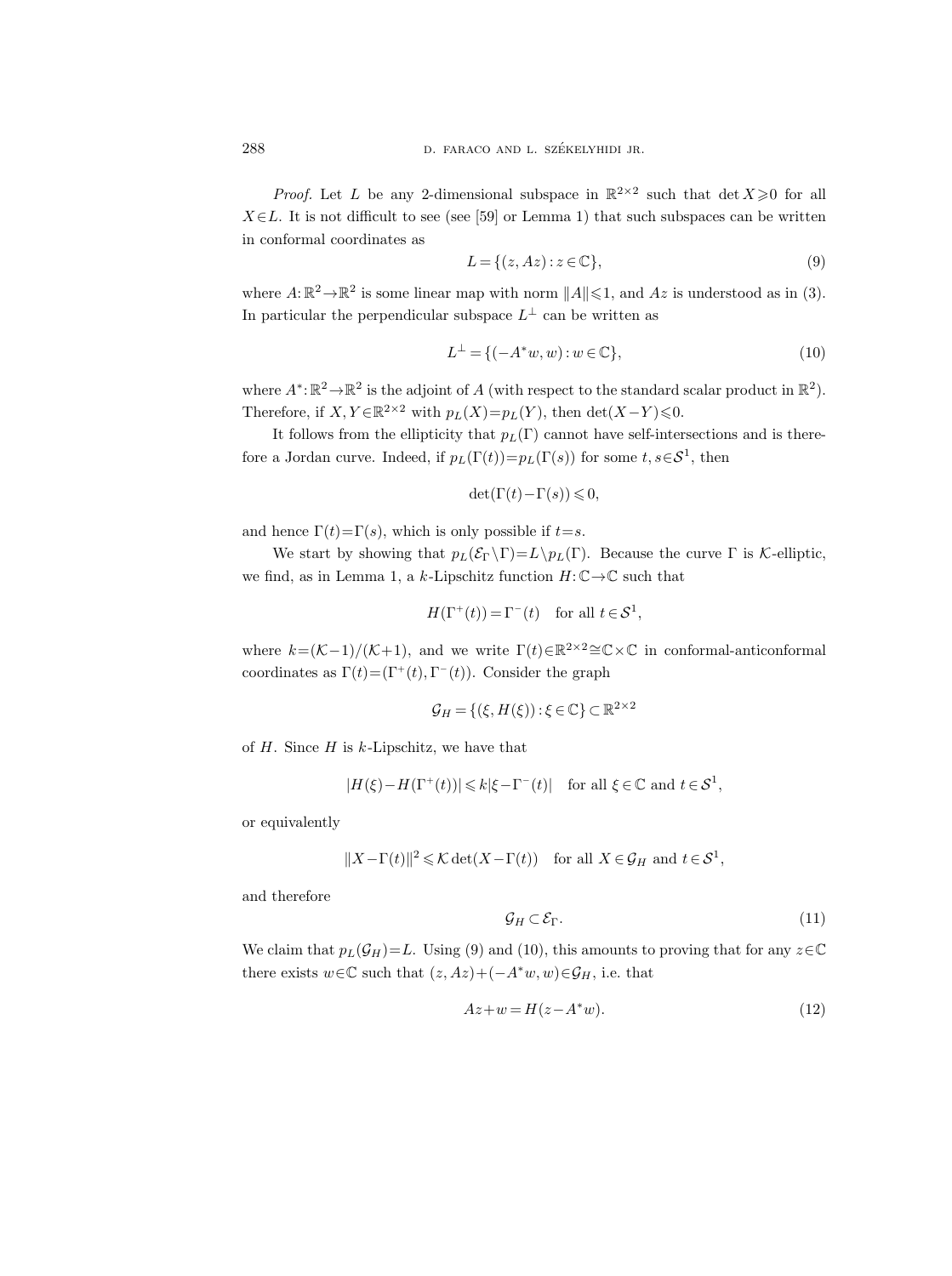For any fixed z consider the map  $F(w)=H(z-A^*w)-Az$ . Since H is k-Lipschitz and  $||A|| \leq 1$ , we have that

$$
|F(w_1)-F(w_2)|=|H(z-A^*w_1)-H(z-A^*w_2)|\leqslant k|A^*w_1-A^*w_2|\leqslant k|w_1-w_2|,
$$

therefore  $F: \mathbb{C} \to \mathbb{C}$  is a contraction, and thus it has a (unique) fixed point w satisfying  $w=F(w)$ . But then w satisfies (12), showing that  $L=p<sub>L</sub>(\mathcal{G}<sub>H</sub>)$ , and hence, in light of (11), that  $L=p_L(\mathcal{E}_{\Gamma})$ . Moreover,  $p_L(\mathcal{E}_{\Gamma} \backslash \Gamma) \cap p_L(\Gamma) = \emptyset$ , since  $\det(X-Y) > 0$  for any  $X \in \mathcal{E}_{\Gamma} \backslash \Gamma$ and  $Y \in \Gamma$ . Therefore we see that  $p_L(\mathcal{E}_{\Gamma} \backslash \Gamma) = L \backslash p_L(\Gamma)$ , and so  $p_L(\mathcal{E}_{\Gamma} \backslash \Gamma)$  consists of TARTAR'S CONJECTURE AND LOCALIZATION OF THE QUASICONVEX HULL IN  $\mathbb{R}^{2\times 2}$  289<br>
For any fixed z consider the map  $F(w) = H(z - A^*w) - Az$ . Since H is k-Lipschitz and<br>  $||A|| \le 1$ , we have that<br>  $|F(w_1) - F(w_2)| = |H(z - A^*w_1) - H(z - A^*$ particular  $\mathcal{E}_{\Gamma}$  can be written as the disjoint union  $\mathcal{E}_{\Gamma} = \mathcal{E}_{\Gamma}^0 \cup \mathcal{E}_{\Gamma}^1 \cup \Gamma$ , where  $\mathcal{E}_{\Gamma}^0$  and  $\mathcal{E}_{\Gamma}^1$  are defined in (8).

It remains to show that  $\mathcal{E}_{\Gamma}^0$  and  $\mathcal{E}_{\Gamma}^1$  are connected. Suppose for a contradiction (without loss of generality) that  $\mathcal{E}_{\Gamma}^{0}$  has more than one connected component, i.e. there exist disjoint nonempty open sets  $U, V \subset \mathbb{R}^{2 \times 2}$  such that  $\mathcal{E}_{\Gamma}^0 \subset U \cup V$ . Since  $p_L(\mathcal{E}_{\Gamma}^0) = \omega$  is connected, we have that  $p_L(U \cap \mathcal{E}_{\Gamma}^0) \cap p_L(V \cap \mathcal{E}_{\Gamma}^0) \neq \emptyset$ . We claim that this is a contradiction. Indeed, let  $X \in U \cap \mathcal{E}_{\Gamma}^0$  and  $Y \in V \cap \mathcal{E}_{\Gamma}^0$  be such that  $p_L(X) = p_L(Y)$ , and consider for any fixed  $t \in S^1$  the function nout loss of generality) to disjoint nonempty open<br>ected, we have that  $p_L(U$ <br>ed, let  $X \in U \cap \mathcal{E}_{\Gamma}^0$  and  $Y$ <br> $t \in \mathcal{S}^1$  the function<br> $q(\lambda) = \mathcal{K} \det((\lambda X \neq \det(X - Y) \leq 0 \text{ and } X \mapsto \text{.}$  Therefore  $q(\lambda) > 0$  for  $\lambda$ <br>segm  $\begin{aligned} \text{that } \alpha \text{ is } \text{dist} \,, \ \text{in sets } & \text{dist} \in \mathcal{V} \cap \mathcal{E}_{\Gamma}^0 \ & \text{if } X + (1) \rightarrow \text{det} \, \text{dist} \in (0,1) \ & \text{if } X \in \mathcal{V} \text{dist} \in \mathcal{E}_{\Gamma}^1 \cap \overline{\mathcal{E}_{\Gamma}^1} \end{aligned}$  $\mathcal{E}_{\Gamma}$  has more than one connected<br>ts  $U, V \subset \mathbb{R}^{2 \times 2}$  such that  $\mathcal{E}_{\Gamma}^{0} \subset U \cup$ <br> $\Gamma_{\Gamma}^{0} \cap p_{L}(V \cap \mathcal{E}_{\Gamma}^{0}) \neq \varnothing$ . We claim tha<br> $\cap \mathcal{E}_{\Gamma}^{0}$  be such that  $p_{L}(X) = p_{L}(Y)$ <br> $(1 - \lambda)Y) - \Gamma(t)$ ) –  $\|(\lambda X +$ ed conditions that this  $Y$ ), are  $Y$ )  $-1$ <br>oncave decomposes the proof  $\frac{1}{\Gamma} \cap \overline{\mathcal{E}_\Gamma^1}$ 

$$
q(\lambda) = \mathcal{K} \det((\lambda X + (1 - \lambda)Y) - \Gamma(t)) - ||(\lambda X + (1 - \lambda)Y) - \Gamma(t)||^2.
$$
 (13)

Since  $\det(X-Y) \leq 0$  and  $X \mapsto \det X$  is quadratic, q is a strictly concave quadratic polynomial. Therefore  $q(\lambda) > 0$  for  $\lambda \in (0, 1)$ . Using the definition of  $\mathcal{E}_{\Gamma}$  we deduce that the whole line segment connecting X and Y is contained in  $\mathcal{E}_{\Gamma} \backslash \Gamma$ , which shows that X and Y are contained in the same connected component of  $\mathcal{E}_{\Gamma} \backslash \Gamma$ . This is the promised contradiction. exist disjon<br>connected,  $\mathbf{h}$ ;<br>Indeed, let<br>fixed  $t \in \mathcal{S}^1$ <br>Since det(X<br>mial. There<br>line segmen<br>contained in Finally<br>hand  $p_L(\overline{\mathcal{E}_\Gamma^0})$ For  $X \in \mathcal{X}$ <br>the  $X \in \mathcal{A}$ <br> $\{X-Y\}$ <br> $\{X-Y\}$ <br> $\{X-Y\}$ <br> $\{X-Y\}$ <br> $\{Y\}$ <br> $\{Y\}$ <br> $\{Y\}$ between that  $p_L(U \cap \mathcal{E}_{\Gamma}^0) \cap p_L(V \cap \mathcal{E}_{\Gamma}^0) \neq \emptyset$ . We cla<br>  $U \cap \mathcal{E}_{\Gamma}^0$  and  $Y \in V \cap \mathcal{E}_{\Gamma}^0$  be such that  $p_L(X) =$ <br>
function<br>  $E = \mathcal{K} \det((\lambda X + (1 - \lambda)Y) - \Gamma(t)) - ||(\lambda X + (\lambda))||$ <br>  $\leq 0$  and  $X \mapsto \det X$  is quadratic, q i  $\varepsilon_{\Gamma} \in \mathcal{C}$ <br>aim t<br>=  $p_L$ <br>(1 -  $\lambda$ <br>ictly c<br>of  $\varepsilon_{\Gamma}$ <br>which<br>s is th<br>y  $\Gamma \subset \mathcal{C}$ <br> $\overline{\mathcal{C}}$   $\Gamma \subset \overline{\mathcal{C}}$ 

 $q(\lambda) = \mathcal{K} \det((\lambda X + (1 - \lambda)Y) - \Gamma(t))$ <br>Since  $\det(X - Y) \le 0$  and  $X \mapsto \det X$  is quadratic,<br>mial. Therefore  $q(\lambda) > 0$  for  $\lambda \in (0, 1)$ . Using the c<br>line segment connecting X and Y is contained i<br>contained in the same connected compo (c, *q* is<br>
c, *q* is<br>
defin<br>
in  $\mathcal{E}_{\Gamma} \setminus \Gamma$ <br>
at cen<br>
dists  $\Gamma$ <br>
for  $\Gamma$ <br>
for  $\Gamma$ <br>  $\Gamma$ <br>  $\Gamma$ <br>  $\Gamma$  $\Gamma$ <sup>1</sup>, and on the other  $T(\Gamma) \subset p_L(\Gamma)$ . Assume that there exists  $X \in (\mathcal{E}_{\Gamma}^0 \cap \mathcal{E}_{\Gamma}^1) \setminus \Gamma$  and let  $Y \in \Gamma$  be such that  $p_L(Y)=p_L(X)$ . Then in particular det(X-Y) ≤0, so that for any fixed  $t\in S^1$  the function q defined above in (13) is strictly concave, and also  $q(0)=q(1)\geq 0$ . But then  $q(\lambda) > 0$  for  $\lambda \in (0, 1)$ , implying that  $\lambda X + (1-\lambda)Y \in \mathcal{E}_{\Gamma} \backslash \Gamma$ . This contradicts the fact that  $p_L(\mathcal{E}_{\Gamma}\backslash\Gamma)\cap p_L(\Gamma)=\varnothing$ , and so we deduce that  $\overline{\mathcal{E}_{\Gamma}^0}\cap\overline{\mathcal{E}_{\Gamma}^1}=\Gamma$ .  $\Box$ 

The main result in this section is the following theorem, showing that quasiconformal envelopes of elliptic curves provide separating sets for homogeneous gradient Young measures.

THEOREM 3. Let  $\Gamma: \mathcal{S}^1 \to \mathbb{R}^{2 \times 2}$  be a K-elliptic curve and let  $\mathcal{E}_{\Gamma}$  be the K-quasiconformal envelope of  $\Gamma$  for some  $K \geq 1$ . If  $\nu$  is a compactly supported homogeneous gradient Young measure with supp  $\nu \subset \mathcal{E}_{\Gamma} \backslash \Gamma$ , then

$$
\operatorname{supp}\nu\subset\mathcal{E}_{\Gamma}^{0}\quad or\quad\operatorname{supp}\nu\subset\mathcal{E}_{\Gamma}^{1}.
$$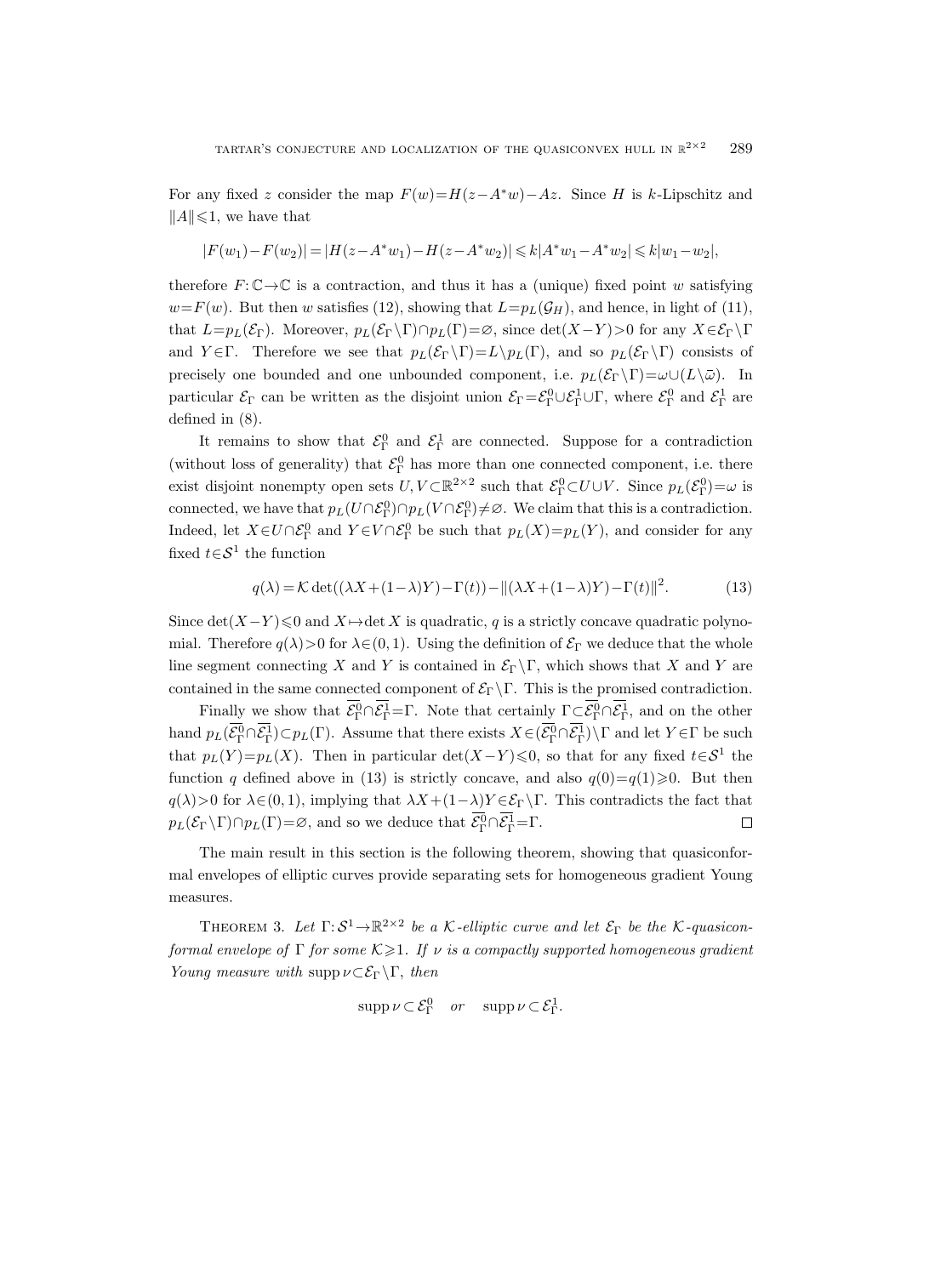290 D. FARACO AND L. SZÉKELYHIDI JR.

As explained in the introduction, the idea is to use the fact that the set  $\mathcal{E}_{\Gamma}$  corresponds to elliptic equations, to project the generating sequence of the Young measure onto the set  $\mathcal{E}_{\Gamma}$ . This is done by solving an appropriate Riemann–Hilbert problem. Then the result follows from the analogue separation statement for functions.

THEOREM 4. (Separation for functions) Let  $\Gamma: \mathcal{S}^1 \to \mathbb{R}^{2 \times 2}$  be a K-elliptic curve and let  $\mathcal{E}_{\Gamma}$  be the K-quasiconformal envelope of  $\Gamma$  for some  $K \geq 1$ . Let  $u \in W^{1,2}(\mathbb{D}, \mathbb{C})$  be such that  $Du(z) \in \mathcal{E}_{\Gamma}$  for almost every  $z \in \mathbb{D}$  and  $\text{Re}(u)$  is affine on the boundary  $\partial \mathbb{D}$ . Then 290<br>
As explained<br>
sponds to elliptic<br>
onto the set  $\mathcal{E}_{\Gamma}$ .<br>
the result follows<br>
THEOREM 4<br>
let  $\mathcal{E}_{\Gamma}$  be the  $\mathcal{K}$ -q<br>
that  $Du(z) \in \overline{\mathcal{E}_{\Gamma}^{D}}$ <br>
either  $Du(z) \in \overline{\mathcal{E}_{\Gamma}^{D}}$  $\overline{C}_{\Gamma}$  almost everywhere, or  $Du(z) \in \overline{\mathcal{E}_{\Gamma}^1}$  almost everywhere in  $\mathbb{D}$ . D. FARACO AND L. SZÉKE<br>in the introduction, the idea is t<br>equations, to project the general<br>his is done by solving an appropri<br>from the analogue separation stat<br>(Separation for functions) Let  $\Gamma$ :<br>asiconformal envelope o

*Proof.* Consider for any  $t \in S^1$  the mapping

$$
u^{t}(z) := u(z) - \Gamma(t)z.
$$

By the definition of  $\mathcal{E}_{\Gamma}$ , the mapping u satisfies, for any  $t \in \mathcal{S}^1$ , the distortion inequality

$$
||Du(z)-\Gamma(t)||^2 \leq \mathcal{K} \det(Du(z)-\Gamma(t)),
$$

and hence  $u^t$  satisfies

$$
||Du^{t}(z)||^{2} \leq \mathcal{K} \det(Du^{t}(z)) \quad \text{for almost every } z \in \mathbb{D}.
$$
 (14)

In short,  $u^t$  is a quasiregular mapping.

Furthermore Re $(u^t)$  is affine on  $\partial \mathbb{D}$  for all  $t \in S^1$ . Therefore Proposition 1 implies that  $u^t$  is a homeomorphism, a quasiconformal mapping. In particular

$$
u^t(z_1) \neq u^t(z_2)
$$
 for all  $t \in S^1$  and  $z_1, z_2 \in \mathbb{D}$  with  $z_1 \neq z_2$ ,

or, in other words,

$$
u(z_1) - u(z_2) - \Gamma(t)(z_1 - z_2) \neq 0.
$$

Setting  $z_1=z$  and  $z_2=z+\varepsilon$  for  $\varepsilon>0$  we obtain that

$$
\frac{u(z+\varepsilon)-u(z)}{\varepsilon}\neq \Gamma(t)e_1
$$

for all  $t \in S^1$ ,  $z \in \mathbb{D}$  and  $\varepsilon > 0$  such that  $z + \varepsilon \in \mathbb{D}$ , where  $e_1 = (1, 0) \in \mathbb{R}^2$ . The curve  $\Gamma(t)e_1$ can be identified with the orthogonal projection of the curve Γ onto the rank-one plane  $L = \{a \otimes e_1 : a \in \mathbb{R}^2\}$ . Since  $\Gamma$  is elliptic in the sense of Definition 1, the curve  $p_L(\Gamma) \subset L \cong \mathbb{C}$ is a Jordan curve, forming the boundary of some bounded simply connected domain  $\omega$ ⊂C. Considering the map  $(z, \varepsilon) \mapsto (u(z+\varepsilon)-u(z))/\varepsilon$  on the connected set

$$
\Delta = \{(z, \varepsilon) : z \in \mathbb{D}, \varepsilon > 0 \text{ and } z + \varepsilon \in \mathbb{D}\}\
$$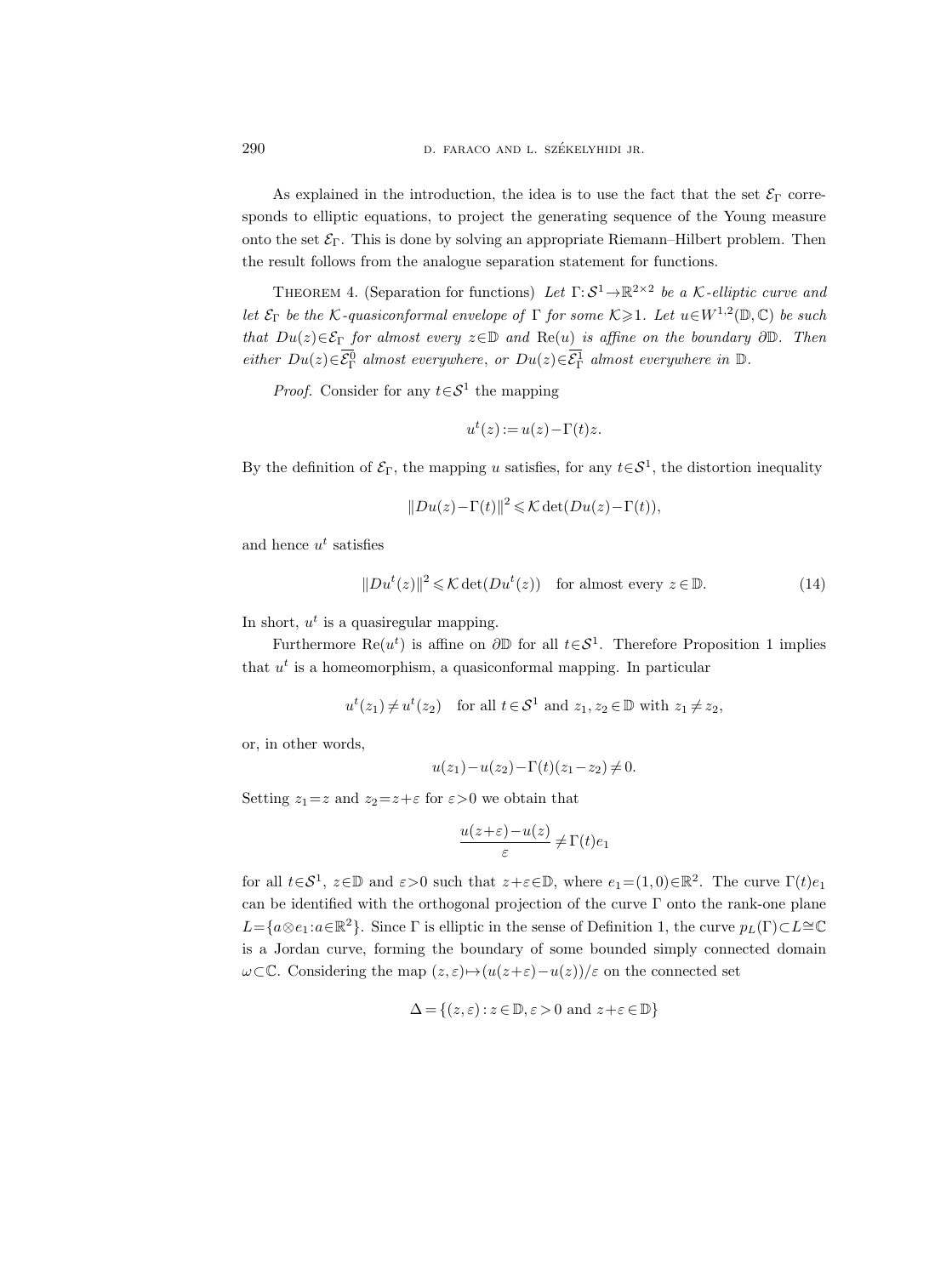and observing that  $u$  is continuous, we deduce that either

SETURE AND LOCALIZATION OF THE QUASCONVEX HULL IN 
$$
\mathbb{R}^{2\times2}
$$
 291

\nis continuous, we deduce that either

\n
$$
\frac{u(z+\varepsilon)-u(z)}{\varepsilon} \in \omega \quad \text{for all } (z,\varepsilon) \in \Delta, \quad \text{or}
$$
\n
$$
\frac{u(z+\varepsilon)-u(z)}{\varepsilon} \in \mathbb{C} \setminus \bar{\omega} \quad \text{for all } (z,\varepsilon) \in \Delta.
$$
\nr,  $Du(z)$  exists almost everywhere. Let  $z \in \mathbb{D}$  be a point of different

\n
$$
\frac{u(z+\varepsilon)-u(z)}{\varepsilon} - \partial_x u(z) = o(1),
$$
\nbefore, from (15) we obtain that

\n
$$
\partial_x u(z) \in \bar{\omega} \quad \text{for a.e. } z \in \mathbb{D}, \quad \text{or}
$$
\n(13)

Since u is quasiregular,  $Du(z)$  exists almost everywhere. Let  $z \in \mathbb{D}$  be a point of differentiability. Then

$$
\frac{u(z+\varepsilon)-u(z)}{\varepsilon}-\partial_x u(z)=o(1),
$$

where  $z=x+iy$ . Therefore, from (15) we obtain that

\n- (z) exists almost everywhere. Let 
$$
z \in \mathbb{D}
$$
 be a point of different  $\frac{u(z+\varepsilon)-u(z)}{\varepsilon} - \partial_x u(z) = o(1),$  from (15) we obtain that  $\partial_x u(z) \in \bar{\omega}$  for a.e.  $z \in \mathbb{D}$ , or  $\partial_x u(z) \in \mathbb{C} \setminus \omega$  for a.e.  $z \in \mathbb{D}$ .
\n- $=Du(z)e_1 = p_L(Du(z)),$  so that from (16) and Lemma 2 we  $Du(z) \in \overline{\mathcal{E}_{\Gamma}^0}$  for a.e.  $z \in \mathbb{D}$ , or
\n

On the other hand  $\partial_x u(z) = Du(z)e_1 = p_L(Du(z))$ , so that from (16) and Lemma 2 we deduce that

$$
\frac{u(z+\varepsilon)-u(z)}{\varepsilon} - \partial_x u(z) = o(1),
$$
  
from (15) we obtain that  

$$
\partial_x u(z) \in \bar{\omega} \text{ for a.e. } z \in \mathbb{D}, \text{ or}
$$

$$
u(x) \in \mathbb{C} \setminus \omega \text{ for a.e. } z \in \mathbb{D}.
$$

$$
v \cdot Du(z)e_1 = p_L(Du(z)), \text{ so that from (16) and Lemma 2 we}
$$

$$
Du(z) \in \overline{\mathcal{E}}_1^0 \text{ for a.e. } z \in \mathbb{D}, \text{ or}
$$

$$
Du(z) \in \overline{\mathcal{E}}_1^1 \text{ for a.e. } z \in \mathbb{D}.
$$

*Proof of Theorem 3.* Let  $\nu$  be a homogeneous gradient Young measure satisfying supp  $\nu \subset \mathcal{E}_{\Gamma}$ . Our aim is to show that  $\nu$  can be generated by a sequence of mappings  $u_j: \mathbb{D} \to \mathbb{C}$  uniformly bounded in  $W^{1,2}$  such that  $Du_j(z) \in \mathcal{E}_{\Gamma}$  almost everywhere and  $\text{Re}(u_j)$  is affine on  $\partial \mathbb{D}$ . To such a sequence we can then apply Theorem 4.

As explained in §2, we may assume that  $\nu$  is generated by a sequence  $\{Dv_j\}_{j=1}^{\infty}$  for uniformly Lipschitz mappings  $v_j: \mathbb{D} \to \mathbb{C}$  such that  $v_j(z) = Az$  on  $\partial \mathbb{D}$  for  $A = \bar{\nu} \in \mathbb{R}^{2 \times 2}$ . In particular, since supp  $\nu \subset \mathcal{E}_{\Gamma}$ , we have that

$$
\lim_{j \to \infty} \int_{\mathbb{D}} \text{dist}_{\mathcal{E}_{\Gamma}}(Dv_j)^p = 0 \quad \text{for all } p < \infty.
$$
 (17)

Since  $\{Dv_j\}_{j=1}^{\infty}$  is uniformly bounded in  $L^{\infty}(\Omega,\mathbb{R}^{2\times2})$ , the measurable selection theorem ([20], see also [60, Proposition 2.12]) provides us with a sequence of measurable functions  $P_j(z): \mathbb{D} \to \mathcal{E}_{\Gamma}$  such that

$$
dist_{\mathcal{E}_{\Gamma}}(Dv_j)(z) = |P_j(z) - Dv_j(z)|.
$$

Lemma 1 implies that for every  $j$  and  $z$  there exists a  $k$ -Lipschitz function

$$
H_j\big(z,\cdot\big)\hbox{:}\,{\mathbb C} \,{\to}\, {\mathbb C}
$$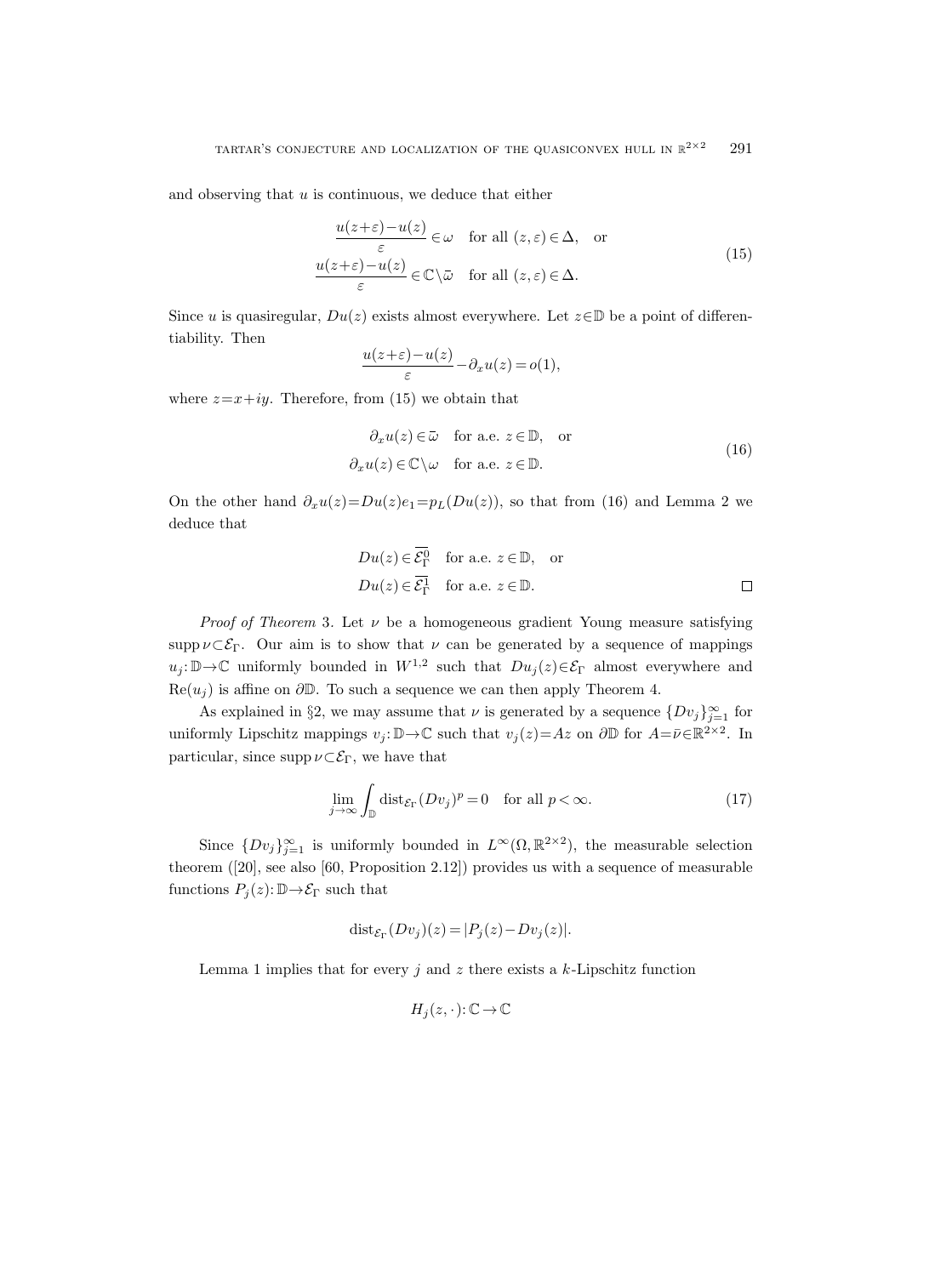such that  $P_j(z) \in \mathcal{G}_{H_j(z)} \subset \mathcal{E}_{\Gamma}$ , where  $\mathcal{G}_{H_j(z)} = \{(w, H_j(z, w)) : w \in \mathbb{C}\}\$  denotes the graph of  $H_j(z, \cdot)$  in  $\mathbb{C}\times\mathbb{C}\cong\mathbb{R}^{2\times 2}$ . In particular, writing  $P_j(z)=(p_j(z)^+, p_j(z)^-)$ , we have that

$$
p_j(z)^{-} = H_j(z, p_j(z)^+).
$$

But then, for almost every  $z \in \mathbb{D}$  we have that

$$
\begin{aligned} |\partial_{\bar{z}}v_j(z) - H_j(z, \partial_z v_j(z))| &\leq |\partial_{\bar{z}}v_j(z) - p_j(z)^{-}| + |p_j(z)^{-} - H_j(z, \partial_z v_j(z))| \\ &= |\partial_{\bar{z}}v_j(z) - p_j(z)^{-}| + |H_j(z, p_j(z)^{+}) - H_j(z, \partial_z v_j(z))| \\ &\leq |\partial_{\bar{z}}v_j(z) - p_j(z)^{-}| + k|p_j(z)^{+} - \partial_z v_j(z)| \\ &\leq 2 \text{dist}_{\mathcal{E}_{\Gamma}}(Dv_j(z)). \end{aligned} \tag{18}
$$

Thus, if we define  $E_i(z)=\partial_{\bar{z}}v_i(z)-H_i(z,\partial_zv_i(z))$ , it holds that

$$
\lim_{j \to \infty} ||E_j||_{L^2(\mathbb{D})} = 0. \tag{19}
$$

Next, we solve the following Riemann–Hilbert problem for  $w_j \in W^{1,2}(\mathbb{D}, \mathbb{C})$ , by appealing to Proposition 2:

$$
\begin{cases} \partial_{\bar{z}} w_j - H_j(z, \partial_z(v_j + w_j)) + H_j(z, \partial_z v_j) = -E_j, & \text{in } \mathbb{D}, \\ \text{Re}(w_j) = 0, & \text{on } \partial \mathbb{D}. \end{cases}
$$
\n(20)

We obtain  $w_j$  satisfying  $||Dw_j||_{L^2(\mathbb{D})} \leq C(k) ||E_j||_{L^2(\mathbb{D})}$ , and hence, by (19),

$$
\lim_{j \to \infty} ||Dw_j||_{L^2(\mathbb{D})} = 0. \tag{21}
$$

Now we claim that  $u_j = v_j + w_j$  fulfills all the properties demanded. Firstly, from (20) we see that  $u_i$  solves the equation

$$
\partial_{\bar{z}}u_j(z) = H_j(z, \partial_z u_j(z)),
$$

and thus  $Du_j(z)\in\mathcal{G}_{H_j(z)}\subset\mathcal{E}_{\Gamma}$  for almost every z. Since  $v_j$  is linear on the boundary  $\partial\mathbb{D}$ , we find that Re $(u_j)$  is also linear on the boundary. Finally, since  $Du_j - Dv_j = Dw_j$ , by (21) we have that  $||Du_j-Dv_j||_{L^2}\to 0$  as  $j\to\infty$ , therefore the sequence  $\{Du_j\}_{j=1}^{\infty}$ generates the same gradient Young measure as  $\{D_{v_j}\}_{j=1}^{\infty}$ , namely the measure  $\nu$ .  $j \rightarrow w_j$  fulfill<br>  $\partial_{\bar{z}} u_j$ <br>  $\mathcal{E}_{\Gamma}$  for al<br>
also linea<br>  $\iota_j - D v_j ||_1$ <br>
t Young i<br>
duce tha<br>  $D u_j \in \overline{\mathcal{E}_{\Gamma}^0}$ all the properties  $(z) = H_j(z, \partial_z u_j(z))$ .<br>
and the properties  $(z) = H_j(z, \partial_z u_j(z))$ .<br>
con the boundary.<br>
con the boundary.<br>
con the boundary.<br>
con the boundary.<br>
con the boundary.<br>
con the boundary.<br>
for each  $j \in \overline{N}$ .<br>
a.e. or See that  $u_j$  solves the equation<br>  $\partial_{\bar{z}}u_j(z) = H_j(z, \partial_z u_j(z)),$ <br>
and thus  $Du_j(z) \in \mathcal{G}_{H_j(z)} \subset \mathcal{E}_{\Gamma}$  for almost every z. Since  $v_j$  is linear on the bound<br>  $\partial \mathbb{D}$ , we find that  $\text{Re}(u_j)$  is also linear on the bounda and thus  $Du_j(z) \in \mathcal{G}_H$ <br>and thus  $Du_j(z) \in \mathcal{G}_H$ <br> $\partial \mathbb{D}$ , we find that Re( $\alpha$ <br>by (21) we have that<br>generates the same gr<br>From Theorem 4<br>Then there must be  $\alpha$ <br>all  $k \in \mathbb{N}$ , or  $Du_{jk} \in \overline{\mathcal{E}_\Gamma^1}$  $\partial_{\bar{z}}u_j(z) = H_j(z, \partial_z u_j(z)),$ <br>and thus  $Du_j(z) \in \mathcal{G}_{H_j(z)} \subset \mathcal{E}_{\Gamma}$  for almost every z. Since  $v_j$  is li<br> $\partial \mathbb{D}$ , we find that  $\text{Re}(u_j)$  is also linear on the boundary. Finally, s<br>by (21) we have that  $||Du_j - Dv_j||_{L^2} \to 0$ and thus  $Du_j(2)$ <br>  $\partial \mathbb{D}$ , we find tha<br>
by (21) we hav<br>
generates the sa<br>
From Theo<br>
From Theo<br>
Then there mus<br>
all  $k \in \mathbb{N}$ , or  $Du$ <br>
Young measure<br>
that supp  $\nu \subset \overline{\mathcal{E}}_1^{\Gamma}$ 

From Theorem 4 we deduce that for each  $j \in \mathbb{N}$ ,

$$
Du_j \in \overline{\mathcal{E}_{\Gamma}^0} \text{ a.e. or } Du_j \in \overline{\mathcal{E}_{\Gamma}^1} \text{ a.e. } (22)
$$

 $^0_\Gamma$  for  $\overline{F}$  for all  $k \in \mathbb{N}$ . Since any subsequence generates the same gradient  $\Gamma_{\Gamma}^{0}$  and in the latter case  $\Box$  $\Gamma^1$ . This completes the proof of Theorem 3.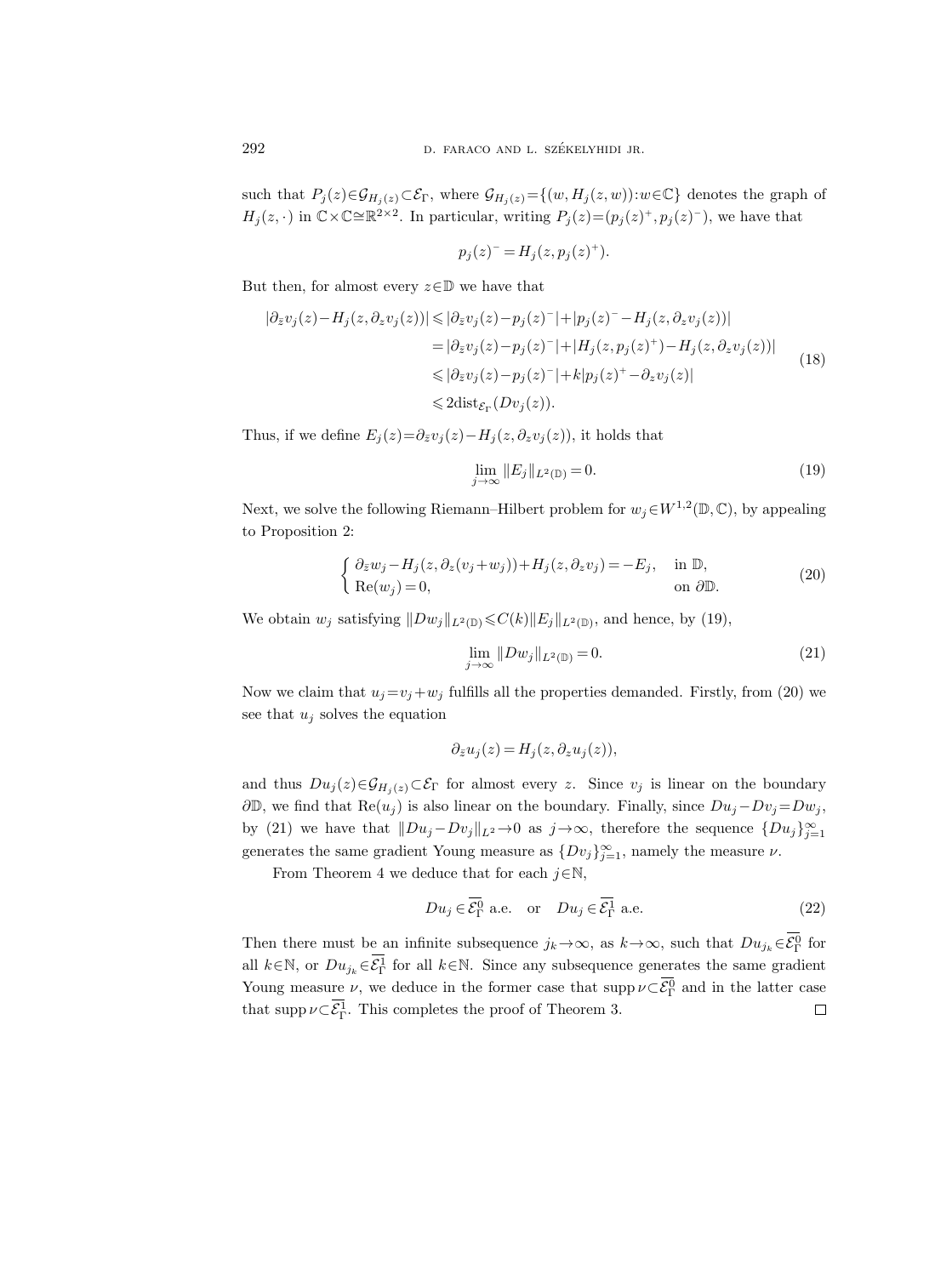We remark that in Theorem 3 we assumed that  $\nu$  is a *compactly supported* homogeneous gradient Young measure. Using a local version of the recent work of K. Astala, T. Iwaniec and E. Saksman in [5] concerning the optimal  $L^p$ -properties of nonlinear Beltrami operators in the plane, this requirement can be relaxed to the condition that  $\nu$  is a homogeneous gradient Young measure generated by a sequence  $\{Du_j\}_{j=1}^{\infty}$  uniformly bounded in  $L^q$ , for some  $q > 2\mathcal{K}/(\mathcal{K}+1)$ .

#### 4. Rank-one convex hulls

In this section we consider compact sets of matrices whose rank-one convex hull is disconnected. Our aim is to show that for such sets it is possible to find an elliptic curve (in the sense of Definition 1) separating the set, so that the ideas of §3 apply.

Definition 2. Let  $K \subset \mathbb{R}^{2 \times 2}$  be a compact set. A continuous, closed curve

$$
\Gamma: \mathcal{S}^1 \to \mathbb{R}^{2 \times 2}
$$

is said to be *separating* for  $K$  if

$$
K \subset U_{\Gamma} := \{ X \in \mathbb{R}^{2 \times 2} : \det(X - \Gamma(t)) > 0 \text{ for all } t \in \mathcal{S}^1 \},
$$

and K is contained in more than one connected component of  $U_{\Gamma}$ .

In [52] it was shown that if a compact set  $K \subset \mathbb{R}^{2 \times 2}$  contains no rank-one connections and no  $T_4$  configurations, then such a separating curve exists. To pass from this result to general compact sets we consider the connected components of  $K^{\text{rc}}$ . If X and Y are contained in different connected components of  $K^{rc}$ , then rank $(X-Y) > 1$ . Therefore the idea is to treat the set of connected components of  $K<sup>rc</sup>$  as a "set without rank-one connections". With this point of view, the proofs in [52] can be repeated with minor modifications, since the essential information used for sets without rank-one connections is not really det( $X-Y$ ), but only the *sign* of det( $X-Y$ ). In addition to finding a separating curve we will need to show that in fact a separating curve exists which is elliptic.

THEOREM 5. Suppose  $K \subset \mathbb{R}^{2 \times 2}$  is a compact set such that  $K^{\text{rc}}$  is not connected. Then, possibly after changing sign( $^{1}$ ), there exists an elliptic separating curve for K.

Proof. The proof is split into several parts:

(I) Prove that (up to changing sign) the set  $K$  admits a nontrivial decomposition of the type  $K=K_1\cup K_2$ , where  $K_1$  and  $K_2$  are disjoint compact sets with det $(X-Y) > 0$ 

<sup>&</sup>lt;sup>(1</sup>) Changing sign corresponds to considering  $K' = \{XJ : X \in K\}$  with  $J = \begin{pmatrix} 1 & 0 \\ 0 & 1 \end{pmatrix}$  $\begin{pmatrix} 1 & 0 \\ 0 & -1 \end{pmatrix}$ .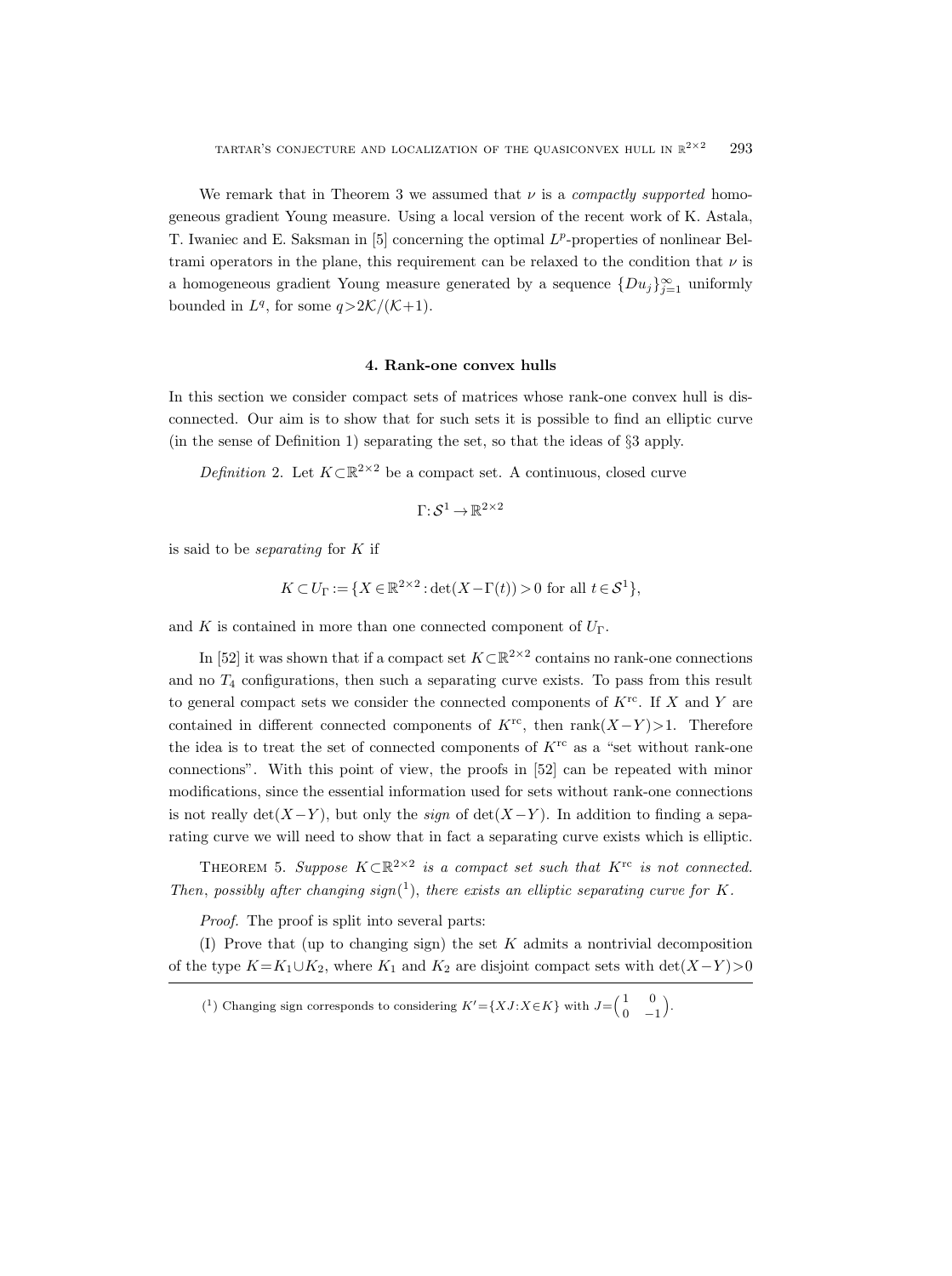for  $X \in K_1$  and  $Y \in K_2$ , such that whenever  $X_1, X_2 \in K_1$  and  $Y_1, Y_2 \in K_2$ , the four-point set  $\{X_1, X_2, Y_1, Y_2\}$  is not a  $T_4$  configuration;

(II) Use Theorem 4 in [52] to find a separating curve in the sense of Definition 2, corresponding to the decomposition  $K=K_1\cup K_2$ ;

(III) Show that if a separating curve exists, then there exists another separating curve for  $K$  (possibly corresponding to a different decomposition), which is elliptic in the sense of Definition 1. for  $X \in K_1$  and  $Y \in K_2$ , such that whenever  $X_1, X_2 \in K_1$  and  $Y_1, Y_2 \in K_2$ , the four-point<br>set  $\{X_1, X_2, Y_1, Y_2\}$  is not a  $T_4$  configuration;<br>(II) Use Theorem 4 in [52] to find a separating curve in the sense o

#### (I) Sign-separation.

We start with the following equivalence relation on K: let  $X \sim Y$  whenever X and for  $X \in K_1$  and  $Y \in K_2$ , such that whenever  $X_1, X_2 \in K_1$  and  $Y_1, Y_2 \in K_2$ , the four-point<br>set  $\{X_1, X_2, Y_1, Y_2\}$  is not a  $T_4$  configuration;<br>(II) Use Theorem 4 in [52] to find a separating curve in the sense of set  $\{X_1, X_2, Y_1, Y_2\}$  is not a  $T_4$  configuration;<br>
(II) Use Theorem 4 in [52] to find a separating curve in the sense of Definition 2,<br>
corresponding to the decomposition  $K = K_1 \cup K_2$ ;<br>
(III) Show that if a separati (II) Use Theorem 4 in [52] to find a separating curve in the sense of Definition 2,<br>corresponding to the decomposition  $K = K_1 \cup K_2$ ;<br>(III) Show that if a separating curve exists, then there exists another separating<br>curve totally disconnected, compact Hausdorff space. (I) Sign-separation.<br>
We start with the following equivalence relation on K: let  $X \sim Y$  whenever X and<br>
Y are contained in the same connected component of  $K^{rc}$ . Let  $\overline{K} = K/\sim$  denote the<br>
quotient space, equipped with We start with<br>re contained i<br>ient space, eq<br>ection. With s<br>of  $X \in K$ , an<br>ly disconnecte<br>Notice that a<br>in (I) it suffic<br>and  $K_2$ , both<br> $K_1$  and  $Y \in K_2$ <br>which are sign<br>Let  $\overline{X}$  and  $\overline{Y}$ be the same connected component of  $K^{\text{re}}$ . Let  $\overline{K} = K/\sim$  duipped with the quotient topology, and let  $\pi: K \to \overline{K}$  be the ome abuse of notation we will write  $\overline{X} = \pi(X)$  to denote the e d also the connected subse

Notice that a  $T_4$  configuration has a connected rank-one convex hull, therefore to obtain  $(I)$  it suffices to find a nontrivial decomposition of K into disjoint compact sets K<sub>1</sub> and K<sub>2</sub>, both consisting of equivalence classes for  $\sim$ , such that det(X-Y)>0 for sets which are sign-separated. quotient space, equipped with the quotient topolof<br>projection. With some abuse of notation we will will values of  $X \in K$ , and also the connected subset of<br>totally disconnected, compact Hausdorff space.<br>Notice that a  $T_4$ 

Let  $\overline{X}$  and  $\overline{Y}$  be two distinct elements of  $\overline{K}$ , and let  $X_0 \in \overline{X}$  and  $Y_0 \in \overline{Y}$ . Observe that det( $X_0-Y_0\neq 0$ , since otherwise the line segment [ $X_0, Y_0$ ] would be contained in  $K^{\text{rc}}$ , contradicting the assumption that  $\overline{X}$  and  $\overline{Y}$  are disjoint connected components of K<sup>rc</sup>. Assume for example that  $\det(X_0-Y_0)>0$ . We claim that in this case  $\det(X-Y)>0$ class of  $X \in \mathbb{R}$ , and als<br>totally disconnected, cc<br>obtain (I) it suffices to<br> $K_1$  and  $K_2$ , both cons<br> $X \in K_1$  and  $Y \in K_2$ . In<br>sets which are sign-sepa<br>Let  $\overline{X}$  and  $\overline{Y}$  be t<br>that det $(X_0 - Y_0) \neq 0$ , s<br> $K^{\$ o the connected subset of  $K$ <br>mompact Hausdorff space.<br>find a nontrivial decompositio<br>isting of equivalence classes fo<br>other words we need to find a<br>arated.<br>wo distinct elements of  $\overline{K}$ , and<br>ince otherwise the line se for all  $X \in \overline{X}$  and  $Y \in \overline{Y}$ . Indeed, let  $X_1 \in \overline{X}$  and  $Y_1 \in \overline{Y}$ . The function  $Y \mapsto \det(X_0 - Y)$  is colarly disconnected, compact riads<br>does notice that a  $T_4$  configuration has obtain (I) it suffices to find a nontriviour<br> $K_1$  and  $K_2$ , both consisting of equivalent  $X \in K_1$  and  $Y \in K_2$ . In other words we sets whic in space.<br>
s a connected rank-one convex hull<br>
ial decomposition of K into disjoint<br>
alence classes for  $\sim$ , such that det( $\cdot$ <br>
enced to find a decomposition of  $\overline{K}$ <br>
ments of  $\overline{K}$ , and let  $X_0 \in \overline{X}$  and  $Y_$ continuous and does not vanish on  $\overline{Y}$ , hence  $\det(X_0-Y) > 0$  for all  $Y \in \overline{Y}$ , by the con-Notice that<br>
obtain (I) it suff<br>  $K_1$  and  $K_2$ , bot<br>  $X \in K_1$  and  $Y \in I$ <br>
sets which are si<br>
Let  $\overline{X}$  and<br>
that det $(X_0 - Y_0$ <br>  $K^{\text{rc}}$ , contradictin<br>  $K^{\text{rc}}$ . Assume for<br>
for all  $X \in \overline{X}$  and<br>
continuous and nectedness of  $\overline{Y}$ . In particular, det(X<sub>0</sub>−Y<sub>1</sub>)>0. But then, by a similar argument, obtain (1) it sumces to mid a nontrivial decomposition of *K* into disjoint compact sets  $K_1$  and  $K_2$ , both consisting of equivalence classes for  $\sim$ , such that  $det(X-Y) > 0$  for  $X \in K_1$  and  $Y \in K_2$ . In other words we proving our claim. The above argument implies that the function s:  $\overline{K} \times \overline{K} \to \{-1, 0, 1\}$  defined by the above argument implies that the function s:  $\overline{K} \times \overline{K} \to \{-1, 0, 1\}$  defined by  $X_0 \in \overline{X}$  and  $Y_0 \in \overline{Y}$ . Ob det  $(X$  $(X_0 - Y_0)$ <br>adictim<br>me for<br> $\overline{X}$  and<br> $\overline{S}$  and<br> $\overline{S}$  and<br> $\overline{S}$  is of  $\overline{Y}$ .<br> $\overline{Y}$  and<br> $\overline{S}$  is of  $\overline{Y}$ .<br> $\overline{S}$ since otherwise the line segally<br>since otherwise the line segally assumption that  $\overline{X}$  and  $\overline{Y}$ <br>ple that det( $X_0 - Y_0$ ) > 0. W<br> $\overline{X}$ . Indeed, let  $X_1 \in \overline{X}$  and  $Y_1$ <br>ot vanish on  $\overline{Y}$ , hence det(<br>partic , and let  $X_0 \in X$  and  $Y_0 \in$ <br>gment  $[X_0, Y_0]$  would be<br>are disjoint connected co<br>e claim that in this case de<br> $\in \overline{Y}$ . The function  $Y \mapsto d$ <br> $(X_0-Y) > 0$  for all  $Y \in \overline{Y}$ ,<br>Dut then, by a simila<br>ss of  $\overline{X}$ . This f since otherwise the line seg<br>assumption that  $\overline{X}$  and  $\overline{Y}$ <br>ple that det $(X_0-Y_0) > 0$ . W<br> $\overline{X}$ . Indeed, let  $X_1 \in \overline{X}$  and  $Y_1$ <br>ot vanish on  $\overline{Y}$ , hence det<br>particular, det $(X_0-Y_1) > 0$ <br> $X \in \overline{X}$ , by the  $K^{\text{rc}}$ . Assume for example that c<br>for all  $X \in \overline{X}$  and  $Y \in \overline{Y}$ . Indeed<br>continuous and does not vanish<br>nectedness of  $\overline{Y}$ . In particula<br>det $(X - Y_1) > 0$  for all  $X \in \overline{X}$ , b<br>proving our claim.<br>The above argum let  $(X_0-Y_0) > 0$ , let  $X_1 \in \overline{X}$  are<br>  $\Box$  on  $\overline{Y}$ , hence<br>  $\Box$  r, det  $(X_0-Y_1)$ <br>  $\Box$  we the connect on<br>  $\Box$  s that the fun<br>  $X-Y$ ), if  $\overline{X}$ <br>
if  $\overline{X}$ <br>  $\Box \neq 0$  for  $\overline{X} \neq \overline{Y}$ 9. We claim that in the det  $(X_0 - Y) > 0$  for a set  $(\overline{X}_0 - Y) > 0$  for a set  $(\overline{X}) > 0$ . But then, by edness of  $\overline{X}$ . This for  $\overline{X} \times \overline{K} \to \{-1\} \neq \overline{Y}$ , where  $X \in \overline{X}$  a  $= \overline{Y}$ , By viewing  $s(\overline{X}, \overline{Y})$ for all  $X \in X$  and  $Y \in Y$ . Indeed, let  $X_1 \in X$  and  $Y_1 \in Y$ . The function  $Y \mapsto \det(X_0 - Y)$  is<br>continuous and does not vanish on  $\overline{Y}$ , hence  $\det(X_0 - Y) > 0$  for all  $Y \in \overline{Y}$ , by the con-<br>nectedness of  $\overline{Y}$ . In par

$$
s(\overline{X}, \overline{Y}) = \begin{cases} \text{sign det}(X - Y), & \text{if } \overline{X} \neq \overline{Y}, \text{ where } X \in \overline{X} \text{ and } Y \in \overline{Y}, \\ 0, & \text{if } \overline{X} = \overline{Y}, \end{cases}
$$

is well defined, and that  $s(\overline{X}, \overline{Y}) \neq 0$  for  $\overline{X} \neq \overline{Y}$ . By viewing  $s(\overline{X}, \overline{Y})$  as a discrete version connections, and therefore apply the ideas of §6 in [52].

To be concrete, for  $n \in \mathbb{N}$  let  $X_1, ..., X_{N(n)}$  be a  $(1/n)$ -net for K, and consider the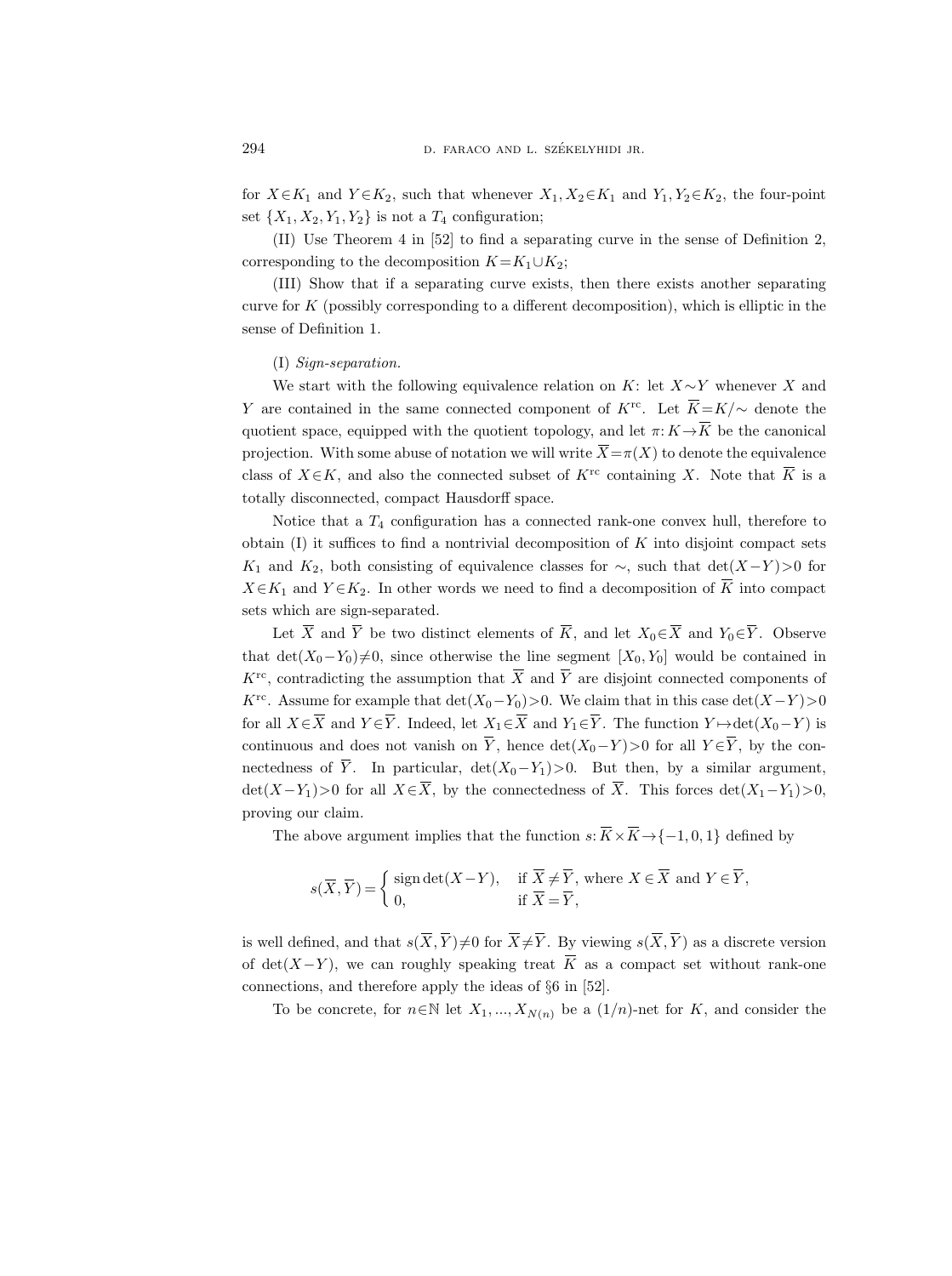image

TURE AND LOCALIZATION OF THE QUASCONV  

$$
\overline{K}^n = \{\overline{X}_1,...,\overline{X}_{N'(n)}\} = \pi\{X_1,...,X_{N(n)}\},
$$

where  $N'(n) \le N(n)$  (with strict inequality if  $\pi(X_j) = \pi(X_k)$  for some  $j \ne k$ ). Associated TARTAR'S CONJECTURE AND LOCALIZAT<br>
image  $\overline{K}^n = \{\overline{X}_1,...,\overline{X}_{N'(n)}$  where  $N'(n) \le N(n)$  (with strict inequality<br>
with  $\overline{K}^n$  there is a complete graph of  $N'$ with  $\overline{K}^n$  there is a complete graph of  $N'(n)$  vertices, where we color each edge  $\overline{XY}$ TARTAR'S CONJECTURE AN:<br>
image<br>  $\overline{K}^n = \{\overline{X}$ <br>
where  $N'(n) \le N(n)$  (with strict<br>
with  $\overline{K}^n$  there is a complete g<br>
according to the sign of  $s(\overline{X}, \overline{Y})$ D LOCALIZATION OF THE QUASICONVEX HULL IN  $\mathbb{R}^{2\times 2}$ <br>  $\overline{X}_{1}, ..., \overline{X}_{N'(n)}$  =  $\pi\{X_{1}, ..., X_{N(n)}\}$ ,<br>  $\overline{X}_{1}, ..., \overline{X}_{N'(n)}$  =  $\pi(X_{k})$  for some  $j \neq k$ . Ass<br>  $\overline{X}_{1}$ ,  $\overline{X}_{k}$  and  $\overline{X}_{k}$  and  $\overline{X}_{k}$  and  $\overline$ 295<br>
coiated<br>
ge  $\overline{XY}$ <br>  $\in \overline{K}^n$  a TARTAR'S CONJECTURE AND LOCALIZATION OF THE QUASIC<br>
image<br>  $\overline{K}^n = {\overline{X}_1, ..., \overline{X}_{N'(n)}} = \pi {X_1, ..., X_{N(n)}}$ <br>
where  $N'(n) \le N(n)$  (with strict inequality if  $\pi(X_j) = \pi(X_k)$  for<br>
with  $\overline{K}^n$  there is a complete graph of  $N'(n)$  book the star s(x) and s( $\overline{X}_j$ , Xj+1)=−1 for the star s( $\overline{X}_j$ , Xj+1)=−1 for the s( $\overline{X}_j$ , Xj+1)=−1 for all j (similarly we can speak of a  $\oplus$ -path). For such a path we say that the *length* is *l*. TARTAR'S CONJECTURE AND LOCALIZATION OF THE QUASICONVEX HULL IN  $\mathbb{R}^{2\times2}$  295<br>
Since  $\overline{K}^n = {\overline{X}_1, ..., \overline{X}_{N'(n)}} = \pi{X_1, ..., X_{N(n)}}$ ,<br>  $\in N'(n) \leq N(n)$  (with strict inequality if  $\pi(X_j) = \pi(X_k)$  for some  $j \neq k$ ). Associate

associated graph does not contain the sign configuration (A) in Figure 1, where dashed lines denote  $\det(X_j - X_k) < 0$  and solid lines  $\det(X_j - X_k) > 0$ .



Figure 1. Sign configuration (A).

Indeed, by [52, Theorem 2], four matrices whose associated graph is of this type always form a  $T_4$  configuration, and the rank-one convex hull of a  $T_4$  configuration is connected. This leads to the following observations: (1) Indeed, by [52, Theorem 2], four matrices<br>
ys form a  $T_4$  configuration, and the rank-ceted. This leads to the following observation<br>
(1) If there is a  $\ominus$ -path between  $\overline{X}$  and  $\overline{Y}$ Indeed, by [5]<br>always form a  $T_4$ <br>connected. This le<br>(1) If there is<br>between  $\overline{X}$  and  $\overline{Y}$ Figure 1. Sign configura<br>  $X_2$  X<br>  $X_3$ <br>
Figure 1. Sign configuration<br>
always form a  $T_4$  configuration, and the rank-one<br>
connected. This leads to the following observations<br>
(1) If there is a  $\ominus$ -path between  $\overline{X$ 

(1) If there is a  $\ominus$ -path between  $\overline{X}$  and  $\overline{Y}$ , then there exists also another  $\ominus$ -path between  $\overline{X}$  and  $\overline{Y}$  of length at most 2, i.e. where  $l \leq 2$ ;

(2) Moreover, the whole graph cannot be both  $\oplus$ -and  $\ominus$ -connected. In other words, it cannot happen that for any two points  $\overline{X}$  and  $\overline{Y}$  there exists both a  $\oplus$ - and a  $\ominus$ -path between them.

The first observation follows by contradiction on assuming that the minimal path has length 3 at least, as in this case we will find the sign-configuration (A). The second observation follows by induction on the number of vertices in the graph. The details can be found in Lemma 5 and Proposition 3 in [52]. In particular, because of the second observation, we may assume without loss of generality<sup>(2)</sup> that there is a subsequence  $n_k \rightarrow \infty$  with the corresponding decomposition t 2, i.e. wh<br>cannot be<br>points  $\overline{X}$  as<br>oy contradi<br>e we will fi<br>the numbe<br>ition 3 in [<br>out loss of<br>composition<br> $\overline{K}^{n_k} = \overline{K}_1^{n_k}$ where  $l \leq$ <br>
be both  $\in$ <br>
and  $\overline{Y}$  t<br>
diction (find the<br>
find the<br>
her of v<br>
i [52]. I<br>
f genera<br>
on<br>  $\sum_{k=1}^{n_k} \cup \overline{K}_2^{n_k}$ 

$$
\overline{K}^{n_k} = \overline{K}_1^{n_k} \cup \overline{K}_2^{n_k},
$$

<sup>(</sup> 2 ) This is the point where the signs are fixed.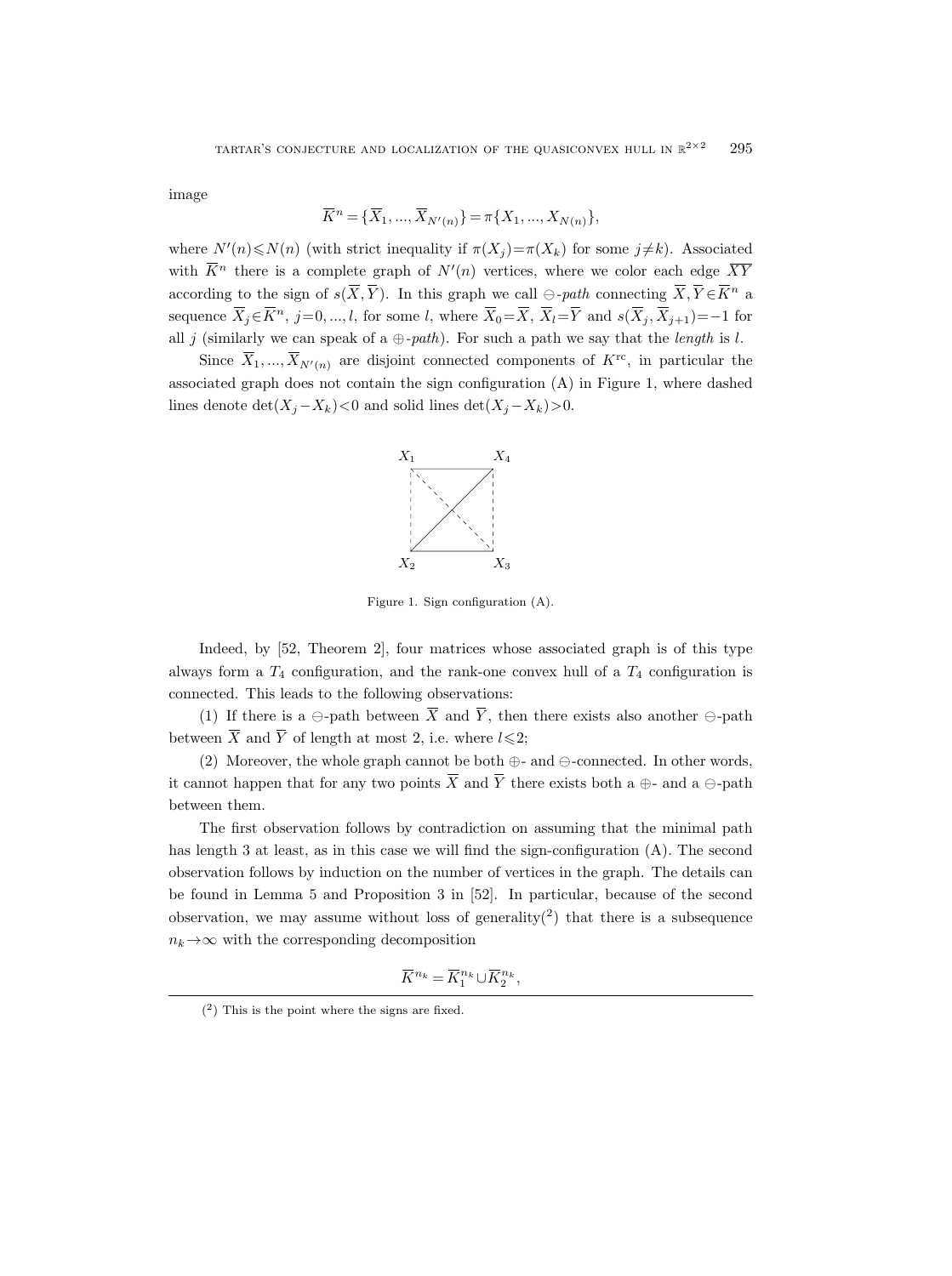such that

D. FARACO AND L. SZÉKELYHIDI JR.
$$
s(\overline{X},\overline{Y})=1\quad\mbox{for all }\overline{X}\in\overline{K}_1^{n_k}\mbox{ and }\overline{Y}\in\overline{K}_2^{n_k}.
$$

296 D. FARACO AND L. SZÉKELYHIDI JR.<br>
such that<br>  $s(\overline{X}, \overline{Y}) = 1$  for all  $\overline{X} \in \overline{K}_1^{n_k}$  and  $\overline{Y} \in \overline{K}_2^{n_k}$ .<br>
Since each connected component of  $K^{\text{re}}$  is compact and  $\overline{K}^{n_k}$  is finite, we deduce th there exist  $c_k>0$  such that D. FARACO AND L. SZÉKI $s(\overline{X},\overline{Y}) = 1 \quad \text{for all $\overline{X} \in \overline{K}_1^n$}$ ch connected component of  $K^{\text{rc}}$  is compa<br/>ist  $c_k > 0$  such that  $\det(X-Y) \geqslant c_k \quad \text{for all $X \in \overline{X}$ and $Y \in \overline{Y}$}$ ELYHIDI JR.<br>
\* and  $\overline{Y} \in \overline{K}_2^{n_k}$ <br>
ct and  $\overline{K}^{n_k}$  is<br>
with  $\overline{X} \in \overline{K}_1^{n_k}$ finite,  $% \mathbf{r}$  and  $\overline{Y}$ we dee<br> $\in \overline{K}_2^{n_k}$  $s(\overline{X}, \overline{Y}) = 1$  for all  $\overline{X} \in \overline{K}_1^n$ <br>
h connected component of  $K^{\text{rc}}$  is comparent of  $c_k > 0$  such that<br>  $\text{let}(X-Y) \geq c_k$  for all  $X \in \overline{X}$  and  $Y \in \overline{Y}$ <br>  $\phi$ , either  $c_k \geq c > 0$ , or (for a subsequence)<br>
u *k* and  $\overline{Y}$  ∈  $\overline{K}_2^{n_k}$ <br>ict and  $\overline{K}^{n_k}$  is<br> $c_k \to 0$ .<br> $c_k \to 0$ .<br>is  $c > 0$  such the with  $\overline{X}$  ∈  $\overline{K}_1^{n_k}$ finite,  $% \mathbf{r}$  and  $\overline{Y}$ <br>t and  $\overline{Y}$ we de $\begin{aligned} \in \overline{K}_2^{n_k} \end{aligned}$ <br/> $\in \overline{K}_2^{n_k}$ 

$$
\det(X - Y) \geq c_k \quad \text{for all } X \in \overline{X} \text{ and } Y \in \overline{Y} \text{ with } \overline{X} \in \overline{K}_1^{n_k} \text{ and } \overline{Y} \in \overline{K}_2^{n_k}.\tag{23}
$$

As  $k \rightarrow \infty$ , either  $c_k \ge c>0$ , or (for a subsequence)  $c_k \rightarrow 0$ .

Let us consider first the case when there exists  $c > 0$  such that

$$
\det(X - Y) \geqslant c \quad \text{for all } X \in \overline{X} \text{ and } Y \in \overline{Y} \text{ with } \overline{X} \in \overline{K}_1^{n_k} \text{ and } \overline{Y} \in \overline{K}_2^{n_k}
$$

for all k. Since K is compact, there exists  $\delta > 0$  such that  $\det(X_1 - Y_1) \geq \frac{1}{2}c$  whenever Since each connected component of *l*<br>there exist  $c_k > 0$  such that<br> $\det(X - Y) \geq c_k$  for all  $X \in$ .<br>As  $k \to \infty$ , either  $c_k \geq c > 0$ , or (for a st<br>Let us consider first the case whe<br>det $(X - Y) \geq c$  for all  $X \in \mathbb{Z}$ <br>for all  $\overline{X}$  and  $Y \in \overline{Y}$ <br>ubsequence)  $c_l$ <br>in there exists<br> $\overline{X}$  and  $Y \in \overline{Y}$ <br>exists  $\delta > 0$  s<br>with  $\overline{X} \in \overline{K}_1^{n_k}$  $n_k^{n_k}$  and  $Y \in K_2^{n_k}$ . Fix k large enough so and  $\overline{X}$ <br>  $\overline{X} \rightarrow 0.$ <br>  $\overline{X} \rightarrow 0$  su  $\overline{X}$ <br>  $\overline{X}$  ch that<br>
and  $\overline{Y}$  $\overline{K}^{n_k}$  is<br>  $\in \overline{K}_1^{n_l}$ <br>  $\neq$   $\overline{K}_1^{n_k}$ <br>  $\downarrow$  det $\downarrow$ <br>  $\in \overline{K}_2^{n_k}$ that  $n_k>1/\delta$ , and let  $(-Y) \geq c_k$  for all  $X \in \overline{X}$  and  $Y \in \overline{Y}$  with  $\overline{X} \in \overline{K}_1^{n_k}$  and<br>  $(x, y) \geq c$  or (for a subsequence)  $c_k \to 0$ .<br>  $(x, y) \geq c$  for all  $X \in \overline{X}$  and  $Y \in \overline{Y}$  with  $\overline{X} \in \overline{K}_1^{n_k}$  and<br>  $(x, y) \geq c$  for al  $x \in C_k$  is the state of the state of  $c_k \to 0$ .<br>
Suder first the case when there exists  $c > 0$  such that<br>  $-Y$ ) ≥  $c$  for all  $X \in \overline{X}$  and  $Y \in \overline{Y}$  with  $\overline{X} \in \overline{K}_1^{n_k}$  and<br>  $x \in K$  is compact, there exists  $\delta >$ Let us consider first the case when there exists  $c > 0$  such that<br>  $\det(X - Y) \geq c$  for all  $X \in \overline{X}$  and  $Y \in \overline{Y}$  with  $\overline{X} \in \overline{K}_1^{n_k}$  and  $\overline{Y} \in \overline{K}_2^{n_k}$ <br>
for all k. Since K is compact, there exists  $\delta > 0$ for all k. Since K is compact, then<br>  $|X - X_1|, |Y - Y_1| \le \delta, X \in \overline{X}$  and  $Y \in$ <br>
that  $n_k > 1/\delta$ , and let<br>  $K_1 = \{X \in K : |X - X$ <br>  $K_2 = \{X \in K : |X - X\}$ <br>
By definition,  $K_1, K_2 \subset K$  are close<br>
(1/ $n_k$ )-net. Also, det $(X - Y) \ge \frac{1}{2}$ Figure exist<br>
Figure with<br>  $|1| \leq \delta$  if<br>  $|2| \leq \delta$  if<br>  $\delta$ <br>
and  $\delta$  if<br>  $K = 3$  if<br>
the and  $\overline{Y}_i$ s  $\delta > 0$ <br>  $\overline{X} \in \overline{K}$ <br>
for som<br>
for som<br>
and  $K$ <br>  $\overline{K}_1$  and<br>  $K = K_1 \cup K$ <br>
consta<br>  $\overline{k} \in \overline{K}_2^{n_k}$ 

$$
K_1 = \{ X \in K : |X - X_1| \le \delta \text{ for some } X_1 \text{ with } \overline{X}_1 \in \overline{K}_1^{n_k} \},
$$
  

$$
K_2 = \{ X \in K : |X - X_2| \le \delta \text{ for some } X_2 \text{ with } \overline{X}_2 \in \overline{K}_2^{n_k} \}.
$$

(1/n<sub>k</sub>)-net. Also,  $\det(X-Y)$ ≥ $\frac{1}{2}c$  for all  $X \in K_1$  and  $Y \in K_2$  by the choice of k. In turn this implies that  $K_1 \cap K_2 = \emptyset$ , and therefore  $K = K_1 \cup K_2$  yields the required decomposition.

Now consider the case when in (23) the constant  $c_k \rightarrow 0$  as  $k \rightarrow \infty$ . In this case we find  $i_1^{n_k}$  and  $Y_k \in K_2^{n_k}$ , such that  $\det(X_k - Y_k) \to 0$  as  $k \to \infty$ . By taking further subsequences, we may assume that  $X_k \to P$  and  $Y_k \to Q$  in K, so that in particular det(<sup>P</sup> <sup>−</sup>Q)=0. But then <sup>P</sup> <sup>∼</sup>Q, so that <sup>Q</sup>  $X_1$  v<br>  $X_2$  v<br>  $X_1 \cup$ <br>  $\in K$ <br>
yield<br>  $\infty_k \rightarrow$ <br>  $X_k - \overline{P}$ with  $\overline{X}_1 \in \overline{K}_1^{n_k}$ ,<br>
with  $\overline{X}_2 \in \overline{K}_2^{n_k}$ .<br>  $K_2$  because  $\overline{K}^{n_k}$  arises<br>  $\overline{X}_2$  by the choice of  $k$ . In the<br>
ds the required decompo<br>  $\Theta$  as  $k \rightarrow \infty$ . In this case<br>
that det $(X_k - Y_k) \rightarrow 0$  as<br>  $\rightarrow P$ particular det(P-Q)=0. But then  $P\sim Q$ , so that  $\overline{Q}=\overline{P}$ . We claim that  $s(\overline{X},\overline{P})=1$  for By defini<br>  $(1/n_k)$ -ne<br>
implies the<br>
sequences<br>
By taking<br>
particula<br>
all  $\overline{X} \neq \overline{P}$  $K_1 = \{X \in K : |X - X_1| \leq \delta \text{ for som }$ <br>  $K_2 = \{X \in K : |X - X_2| \leq \delta \text{ for som }$ <br>
ition,  $K_1, K_2 \subset K$  are closed sets and  $K_1$ <br>
et. Also,  $\det(X - Y) \geq \frac{1}{2}c$  for all  $X \in K_1$  and<br>
hat  $K_1 \cap K_2 = \emptyset$ , and therefore  $K = K_1 \cup K$ <br>
consider t and s(P , h  $\overline{X}_1 \in \overline{K}_1^{n_k}$ ,<br>
h  $\overline{X}_2 \in \overline{K}_2^{n_k}$ .<br>
because  $\overline{K}^{n_k}$  arises from a<br>
by the choice of k. In turn this<br>
the required decomposition.<br>
as  $k \to \infty$ . In this case we find<br>
at det( $X_k - Y_k$ ) →0 as  $k \to \infty$ .<br>  $K_1 = \{X \in K : |X_2| \le K\}$ <br>  $K_2 = \{X \in K : |X_2| \le K\}$ <br>
By definition,  $K_1, K_2 \subset K$  are  $(1/n_k)$ -net. Also,  $\det(X - Y) \ge \lim_{k \to \infty} \sum_{k \in K} K_1 \cap K_2 = \emptyset$ , and therefore Nesequences  $X_k, Y_k \in K$ , with  $\overline{X}_k$  (By taking further subseq and  $\det(Q-R) < 0$  (since  $Q \in \overline{P}$ ), and so, for some  $\delta > 0$ , sequences  $X_k, Y_k \in K$ , with  $\overline{X}_k \in \overline{K}_1^{n_k}$  and  $\overline{Y}_k \in \overline{K}_2^{n_k}$ , such th<br>By taking further subsequences, we may assume that  $X_k \rightarrow$ <br>particular det( $P-Q$ )=0. But then  $P \sim Q$ , so that  $\overline{Q} = \overline{P}$ .<br>all  $\overline{$ By taking further subsequenc<br>
particular det( $P-Q$ )=0. Bu<br>
all  $\overline{X} \neq \overline{P}$ . Indeed, if there exi<br>
and det( $Q-R$ )<0 (since  $Q \in$ <br>  $\det(P_1 - R_1)$  <<br>  $\det(Q_1 - R_1)$  <<br>
Take k sufficiently large so th<br>
matrix X in the ( $1/n_k$ ) ces, we may assume that  $X_k \rightarrow P$  and  $Y_k \rightarrow \infty$ <br>t then  $P \sim Q$ , so that  $\overline{Q} = \overline{P}$ . We claim th<br>ists  $R \in K$  with  $\overline{R} \neq \overline{P}$  and  $s(\overline{P}, \overline{R}) = -1$ , th<br> $\overline{P}$ ), and so, for some  $\delta > 0$ ,<br> $< 0$  whenever  $|P - P_1| <$ or in  $K$ , so<br>t  $s(\overline{X}, \overline{P})$ <br>en det $(P-$ <br> $\cdot$ ,<br> $\delta$ .<br>en there e<br>the other<br>the other<br>or in  $\overline{K}_2^{n_k}$ 

$$
\det(P_1 - R_1) < 0 \quad \text{whenever} \quad |P - P_1| < \delta \text{ and } |R - R_1| < \delta,
$$
\n
$$
\det(Q_1 - R_1) < 0 \quad \text{whenever} \quad |Q - Q_1| < \delta \text{ and } |R - R_1| < \delta. \tag{24}
$$

Take k sufficiently large so that  $n_k>1/\delta$  and  $|X_k-P|, |Y_k-Q|<\delta$ . Then there exists a matrix X in the  $(1/n_k)$ -net for which  $|X-R|<\delta$ , and so (24) implies that  $\det(X-X_k)<0$ and  $\det(X-Y_k)<0$ . Therefore  $s(\overline{X},\overline{X}_k)=-1$  and  $s(\overline{X},\overline{Y}_k)=-1$ . On the other hand,  $i_1^{n_k}$  or in  $K_2^{n_k}$ . This is a contradiction, from which we deduce that  $\overline{P}$ ), and<br>  $0 \text{ when }$ <br>  $0 \text{ when }$ <br>  $x \geq 0$ <br>  $x \geq 0$ <br>  $x \geq 0$ <br>  $x \geq 1$ <br>  $x \geq 0$ <br>  $x \in \overline{X}$ <br>  $x \in \overline{X}$ <br>  $x \in \overline{X}$ so, for some  $\delta > 0$ ,<br>
snewer  $|P-P_1| < \delta$  as<br>
enever  $|Q-Q_1| < \delta$  as<br>  $\frac{1}{\delta}$  and  $|X_k - P|$ ,  $|Y|$ <br>  $|X-R| < \delta$ , and so  $(2\overline{X}_k) = -1$  and  $s(\overline{X})$ ,<br>
epending on whether<br>
luce that<br>  $) = 1$  for all  $\overline{X} \neq \overline{P}$ 

$$
s(\overline{X}, \overline{P}) = 1 \quad \text{for all } \overline{X} \neq \overline{P}.
$$
 (25)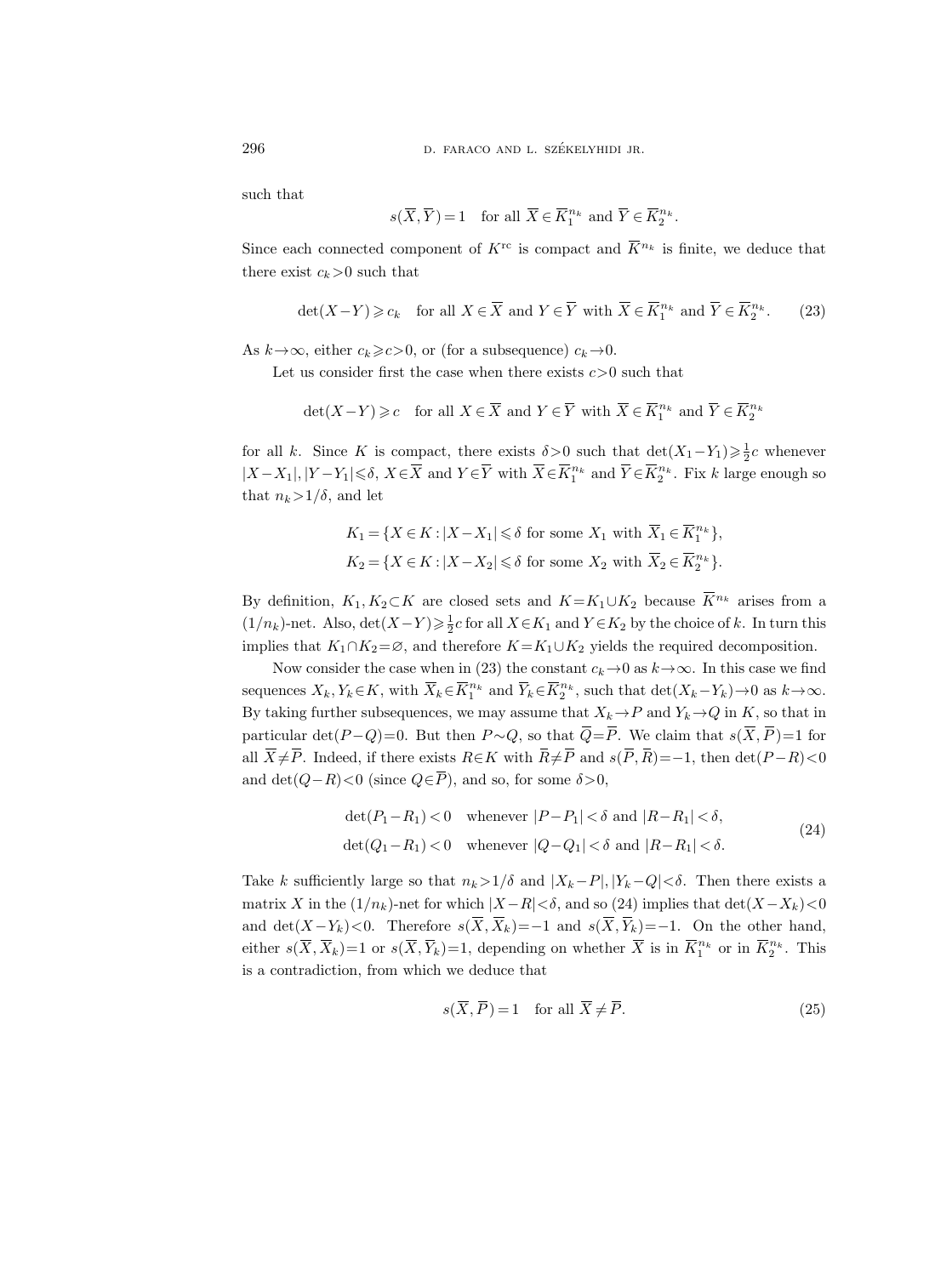TARTAR'S CONJECTURE AND LOCALIZATION OF THE US point out here that the decomposition  $\overline{P}$ F THE QI $\cup (K\backslash \overline{P})$ Let us point out here that the decomposition  $\overline{P} \cup (K \setminus \overline{P})$  would give a sign-separation,  $\begin{aligned} \text{TAI} \\ \text{Let us point } K\backslash \overline{P} \end{aligned}$ but  $K\backslash\overline{P}$  might not be compact. To get a decomposition into compact sets we need to work more. TARTAF $K \setminus \overline{P}$  might of  $K \setminus \overline{P}$  might of  $\text{If } s(\overline{X}, \overline{Y})$ <sup>2</sup> conjecture at the solution of the that the company  $)=1$  for all  $\overline{X}\neq\overline{Y}$ TARTAR'S CONJECTURE AND LOCALIZATION OF THE QUASICONVEX HULL IN  $\mathbb{R}^{2\times 2}$  297<br>us point out here that the decomposition  $\overline{P} \cup (K \setminus \overline{P})$  would give a sign-separation,<br> $K \setminus \overline{P}$  might not be compact. To get a s CONJECTURE AND LOCALIZATION OF THE QUASICONVEX HULL<br>ut here that the decomposition  $\overline{P} \cup (K \setminus \overline{P})$  would give a si<br>ht not be compact. To get a decomposition into compact s<br>=1 for all  $\overline{X} \neq \overline{Y}$ , then any no Let us point out here that the decomposition  $\overline{P} \cup (K \setminus \overline{P})$  would give a sign-separation,<br>but  $K \setminus \overline{P}$  might not be compact. To get a decomposition into compact sets we need to<br>work more.<br>If  $s(\overline{X}, \overline{Y}) = 1$ 

If  $s(\overline{X}, \overline{Y}) = 1$  for all  $\overline{X} \neq \overline{Y}$ , then any nontrivial decomposition of  $K^{\text{rc}}$  into two closed subsets (such a decomposition must exist by the assumption that  $K^{\text{rc}}$  is not connected) yields a decomposition for  $K$  as required. Let us point out here that the decomposition  $P\cup(K \backslash P)$  would give a sign-separation,<br>but  $K\setminus\overline{P}$  might not be compact. To get a decomposition into compact sets we need to<br>work more.<br>If  $s(\overline{X}, \overline{Y})=1$  for all  $\over$ 

proof of [52, Proposition 3] we consider

$$
CC_{\ominus}(X_1) = \{ X \in K : \text{there exists a } \ominus \text{-path from } \overline{X}_1 \text{ to } \overline{X} \},
$$

but  $K \setminus P$  might not be compact. To get a decomposition into compact sets we need to<br>work more.<br>If  $s(\overline{X}, \overline{Y}) = 1$  for all  $\overline{X} \neq \overline{Y}$ , then any nontrivial decomposition of  $K^{rc}$  into two closed<br>subsets (such a length at most 2. Using this fact, we also deduce that  $CC_{\ominus}(X_1)$  is compact, and since If  $s(X, Y) = 1$  for all  $X \neq Y$ , then any nontrivial decomposition of  $K^{1c}$  into two closed<br>subsets (such a decomposition must exist by the assumption that  $K^{rc}$  is not connected)<br>yields a decomposition for  $K$  as requi The proofs of these facts are again precisely as in the proof of [52, Proposition 3]. Finally, (25) impies that  $P \notin CC_{\ominus}(X_1)$ , so that

$$
K_1 = CC_{\ominus}(X_1) \quad \text{and} \quad K_2 = K \backslash K_1
$$

give the required nontrivial decomposition.

(II) Existence of a separating curve.

So far we have proved that if  $K^{\text{rc}}$  is not connected, then K admits a decomposition  $K=K_1\cup K_2$  into nonempty disjoint compact subsets such that (without loss of generality)

$$
\det(X - Y) > 0 \quad \text{for all } X \in K_1 \text{ and } Y \in K_2,
$$

and moreover, whenever  $X_1, X_2 \in K_1$  and  $Y_1, Y_2 \in K_2$ , the four-point set  $\{X_1, X_2, Y_1, Y_2\}$ is not a  $T_4$  configuration. In turn [52, Theorem 4] implies that there exists a continuous curve  $\Gamma: \mathcal{S}^1 \to \mathbb{R}^{2 \times 2}$  with the properties that

(i) det(X- $\Gamma(t)$ )>0 for all  $X \in K$  and all  $t \in S^1$ ;

(ii) the projection  $\Gamma^+$  of  $\Gamma$  onto the conformal plane is a Jordan curve;

(iii) the projections of  $K_1$  and  $K_2$  onto the conformal plane lie in different components of  $\mathbb{C}\backslash\Gamma^+$ .

Since K and  $\Gamma$  are compact, the conditions (i)–(iii) are preserved under small ( $C^0$ -)perturbations of the curve Γ. Therefore in particular we may assume that Γ is a Lipschitz curve, so that  $|\Gamma(t) - \Gamma(s)| \le L |t-s|$  for all  $t, s \in S^1$ . Furthermore, again by compactness, there exists  $\delta$ >0 such that

$$
\det(X - \Gamma(t)) \ge \delta \quad \text{for all } X \in K \text{ and } t \in S^1.
$$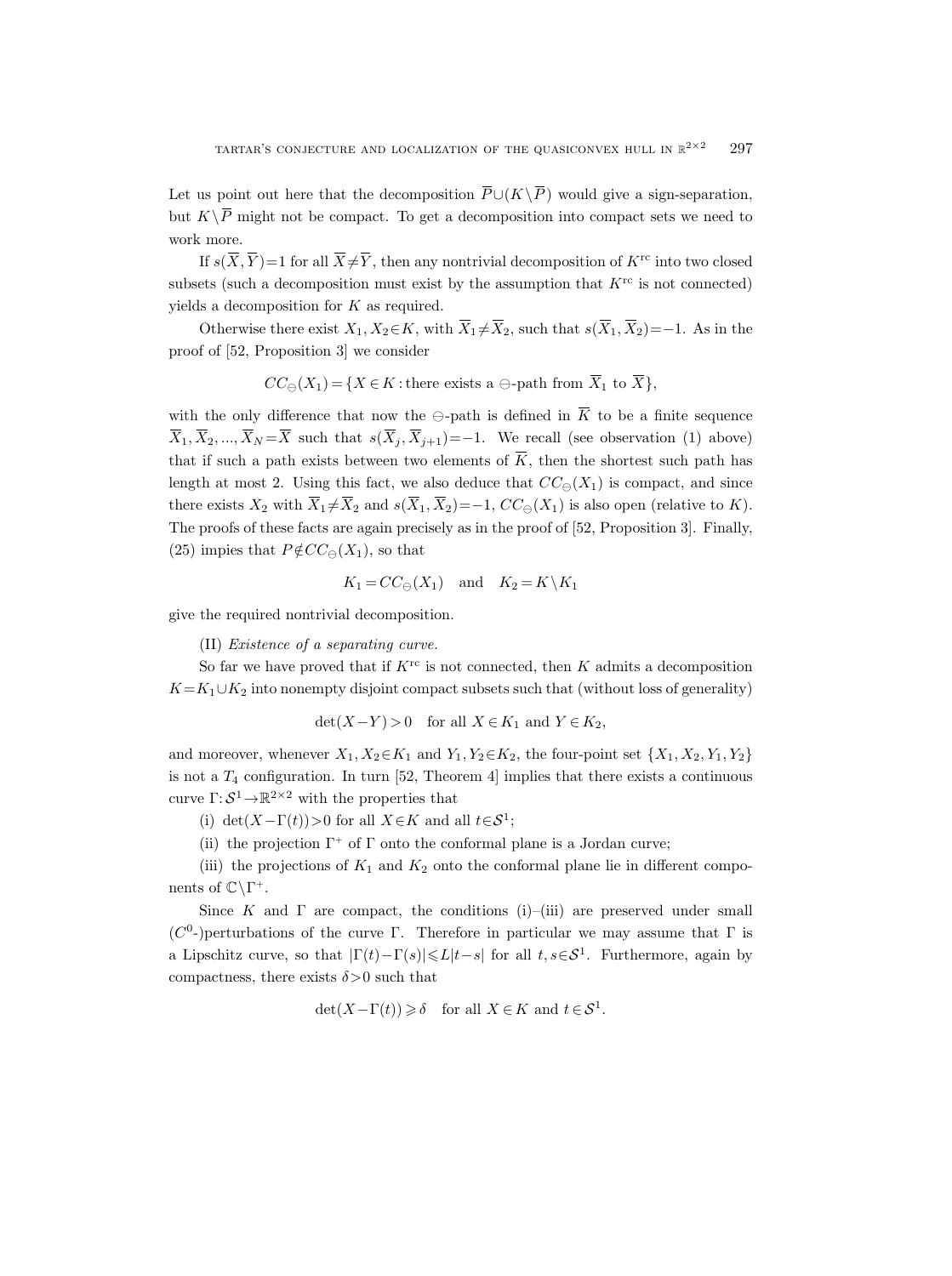#### (III) Existence of an elliptic separating curve.

Our aim is to prove the existence of a separating curve for  $K$ , which is elliptic in the sense of Definition 1. In the following it will be more convenient to parametrize the closed curves with the unit interval [0, 1], so that  $\Gamma: [0, 1] \to \mathbb{R}^{2 \times 2}$  with  $\Gamma(0) = \Gamma(1)$ .

In obtaining ellipticity, it turns out to be rather difficult to control which particular subsets of K the curve "separates", and for this reason we fix elements  $X_1 \in K_1$  and  $X_2 \in K_2$ . For a closed Lipschitz curve  $\Gamma: [0, 1] \to \mathbb{R}^{2 \times 2}$  consider the projection  $\Gamma^+ : [0, 1] \to \mathbb{C}$ onto the conformal plane and for any point  $z \in \mathbb{C}$  let

$$
\iota_{\Gamma}(z) = \frac{1}{2\pi i} \int_{\Gamma^+} \frac{dw}{z-w}
$$

be the winding number of the curve  $\Gamma^+$  at the point z. It is not difficult to check that  $\Gamma \mapsto \iota_{\Gamma}(z)$  is continuous on the set of closed Lipschitz curves  $\Gamma : [0, 1] \to \mathbb{R}^{2 \times 2}$  with respect to the sup-norm topology, and moreover that  $z \mapsto \iota_{\Gamma}(z)$  is an integer-valued function on  $\mathbb{C}\backslash\Gamma^+$  which is constant on each connected component of  $\mathbb{C}\backslash\Gamma^+$ . For  $C^1$ -curves this is classical, see for example [45]. To pass to Lipschitz curves we argue by density using the weak<sup>\*</sup> continuity of  $\Gamma \mapsto \iota_{\Gamma}(z)$  in  $W^{1,\infty}([0,1], \mathbb{R}^{2\times 2})$ . We will consider closed curves which "separate"  $X_1$  and  $X_2$  in the sense that  $\iota_{\Gamma}(x_1^+) \neq \iota_{\Gamma}(x_2^+)$ .

Let S be the set of curves  $\Gamma$ : [0, 1]  $\rightarrow \mathbb{R}^{2 \times 2}$  satisfying the following properties:

$$
\begin{cases}\n\Gamma(0) = \Gamma(1), \\
|\Gamma(t) - \Gamma(s)| \le L|t - s| & \text{for all } t, s \in [0, 1], \\
\det(X - \Gamma(t)) \ge \delta & \text{for all } X \in K \text{ and } t \in [0, 1], \\
\iota_{\Gamma}(x_1^+) \ne \iota_{\Gamma}(x_2^+).\n\end{cases}
$$

From step  $(II)$  we see that S is nonempty, and from Arzelà–Ascoli's theorem it follows that S is compact in  $C([0,1], \mathbb{R}^{2\times 2})$ . For any  $\Gamma \in S$ , let  $l(\Gamma)$  be the length of the curve, i.e.

$$
l(\Gamma) = \int_0^1 |\dot{\Gamma}(s)| \, ds.
$$

It is clear that l is lower semicontinuous on S, so that  $\inf_S l$  is achieved for some  $\Gamma \in S$ . We claim that for the minimizer  $\Gamma$  we necessarily have that

$$
\det(\Gamma(t) - \Gamma(s)) \geq 0.
$$

Indeed, assume that  $\Gamma \in S$  is a minimizer and that there exist  $t_0 < s_0$  such that

$$
\det(\Gamma(t_0) - \Gamma(s_0)) < 0. \tag{26}
$$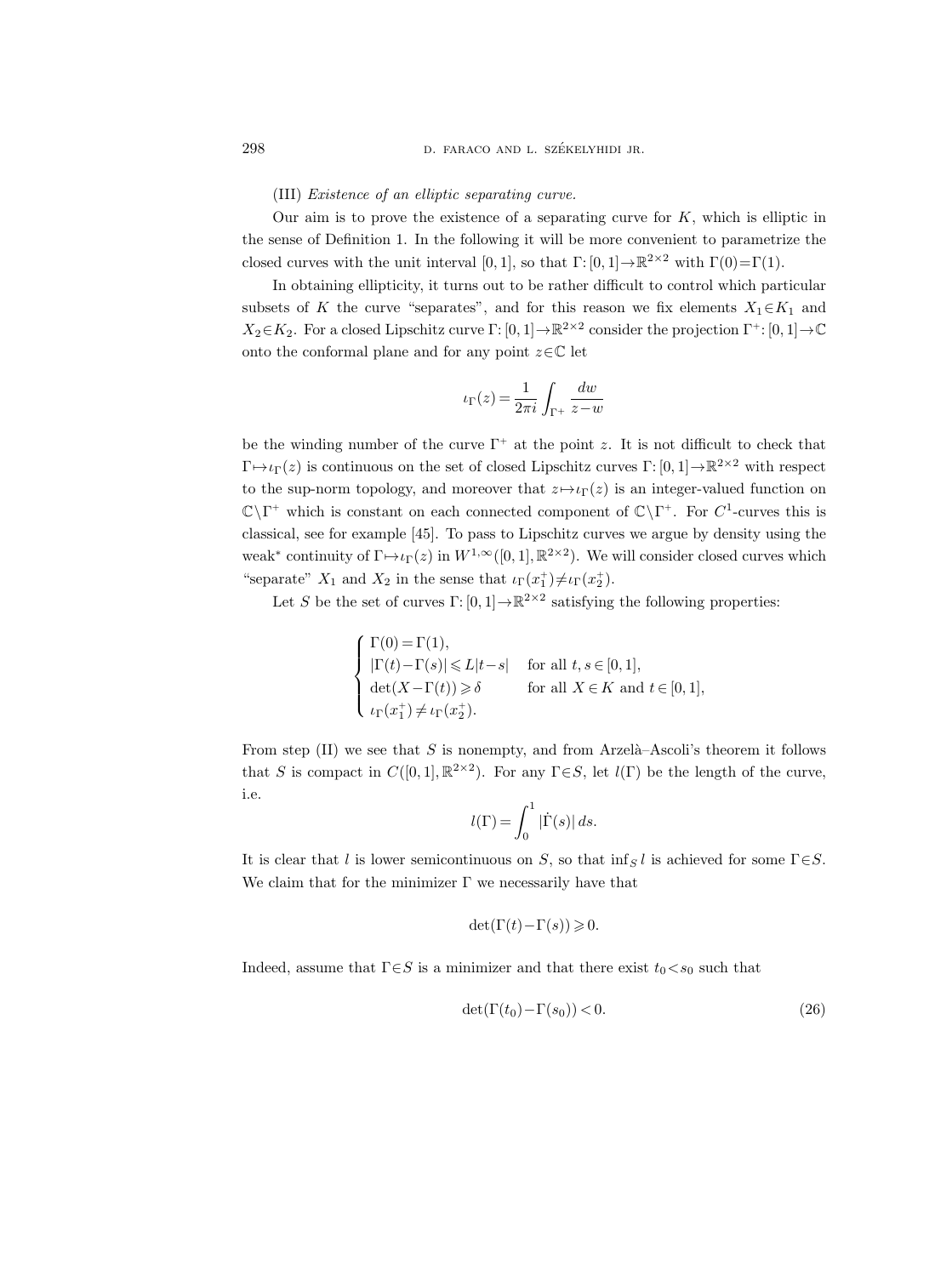For  $\lambda \in [0, 1]$  let  $Z_{\lambda} = \lambda \Gamma(t_0) + (1 - \lambda) \Gamma(s_0)$ , and let  $X \in K$ . Then

$$
det(Z_{\lambda} - X) = det(\Gamma(s_0) - X + \lambda(\Gamma(t_0) - \Gamma(s_0)))
$$
  
= det(\Gamma(s\_0) - X) + \lambda(\Gamma(s\_0) - X, cof(\Gamma(t\_0) - \Gamma(s\_0))) + \lambda^2 det(\Gamma(s\_0) - \Gamma(t\_0)),

so that, since  $\det(\Gamma(s_0)-\Gamma(t_0))<0$ , the function

$$
\lambda \longmapsto f(\lambda) \stackrel{\text{def}}{=} \det(Z_{\lambda} - X)
$$

is concave. But  $f(0) \geq \delta$  and  $f(1) \geq \delta$ , so that  $f(\lambda) \geq \delta$  for  $\lambda \in [0, 1]$ .

Now consider the two new closed curves  $\Gamma_j \in C([0,1], \mathbb{R}^{2 \times 2})$ ,  $j=1, 2$ , formed by connecting  $\Gamma(t_0)$  and  $\Gamma(s_0)$  with a straight line segment. More precisely, we define

$$
\Gamma_1(t) = \begin{cases} \Gamma(t), & \text{if } t \in [0, t_0] \cup [s_0, 1], \\ \lambda \Gamma(t_0) + (1 - \lambda) \Gamma(s_0), & \text{if } t \in (t_0, s_0) \text{ with } t = \lambda t_0 + (1 - \lambda)s_0, \end{cases}
$$

and similarly  $\Gamma_2$ , oriented in such a way that  $\int_{\Gamma} = \int_{\Gamma_1} + \int_{\Gamma_2}$ .

The above argument shows that  $\det(X - \Gamma_j(t)) \geq \delta$ , for all  $X \in K$  and  $t \in S^1$ , j=1,2. Furthermore, it is clear that  $|\Gamma_j(t) - \Gamma_j(s)| \le L|t-s|$ . Finally, since  $\iota_{\Gamma}(z) = \iota_{\Gamma_1}(z) + \iota_{\Gamma_2}(z)$ for any  $z \in \mathbb{C} \setminus (\Gamma_1 \cup \Gamma_2)$ , and since  $\iota_{\Gamma}(x_1^+) \neq \iota_{\Gamma}(x_2^+)$ , we have either  $\iota_{\Gamma_1}(x_1^+) \neq \iota_{\Gamma_1}(x_2^+)$  or  $\iota_{\Gamma_2}(x_1^+) \neq \iota_{\Gamma_2}(x_2^+).$ 

Therefore, either  $\Gamma_1$  or  $\Gamma_2$  satisfies the conditions for being in S. Notice also that unless the straight line segment  $[\Gamma(t_0), \Gamma(s_0)]$  is contained in Γ, then both Γ<sub>1</sub> and Γ<sub>2</sub> have strictly smaller length. Because  $\Gamma$  was a length-minimizer, we deduce that necessarily  $[\Gamma(t_0), \Gamma(s_0)]$  is contained in Γ.

Now choose  $t_1$  and  $s_1$  so that

$$
t_1 = \min\{t \leq t_0 : \Gamma \text{ is a straight line on } [t_1, s_0]\},\
$$
  
 $s_1 = \max\{s \geq s_0 : \Gamma \text{ is a straight line on } [t_0, s_1]\}.$ 

By the assumption (26), we have  $\det(\Gamma(t_1)-\Gamma(s_1))<0$ . If  $t_1=0$  and  $s_1=1$ , then in particular  $\Gamma$  is a straight line segment, contradicting the requirement that  $\iota_{\Gamma}(x_1^+) \neq \iota_{\Gamma}(x_2^+)$ . Therefore, we may assume without loss of generality that  $t_1>0$ . By continuity, there exists  $t_2 < t_1$  such that  $\det(\Gamma(t_2)-\Gamma(s_0)) < 0$ , but then the above argument again implies that  $\Gamma$  is a straight line on  $[t_2, s_0]$ , a contradiction.

We have shown that there exists a Lipschitz-continuous closed curve  $\Gamma: \mathcal{S}^1 \to \mathbb{R}^{2 \times 2}$ such that

(i) det( $X-\Gamma(t)$ )  $\geq \delta$  for all  $X \in K$  and all  $t \in S^1$ ;

(ii) det( $\Gamma(t) - \Gamma(s)$ ) ≥ 0 for all  $t, s \in [0, 1]$ ;

(iii) the projections of  $X_1$  and  $X_2$  onto the conformal plane lie in different components of  $\mathbb{C}\backslash\Gamma^+$ .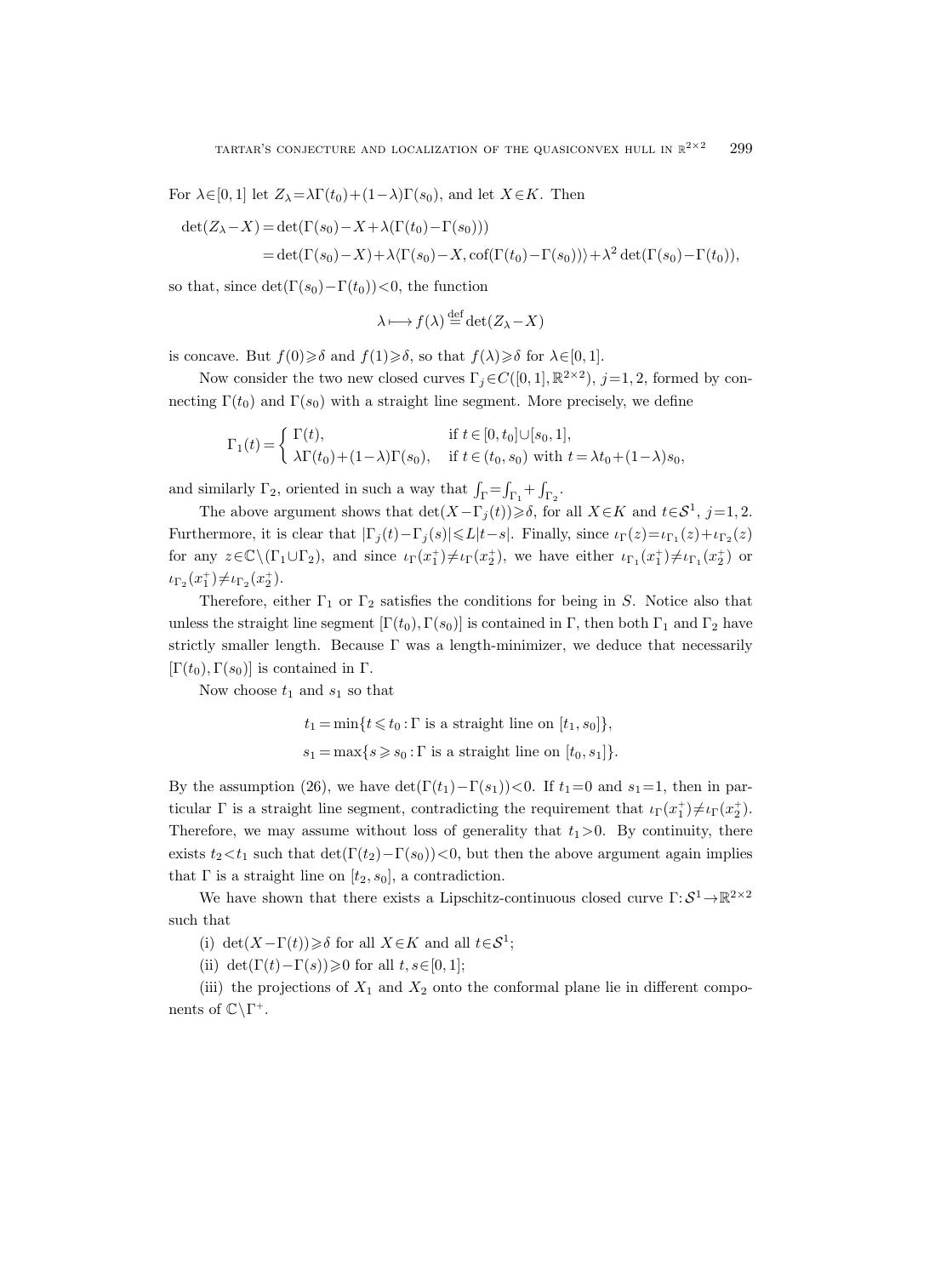To obtain a separating curve which is elliptic in the sense of Definition 1, consider for  $0 < k < 1$  the new curve

$$
\Gamma(t) = (\Gamma^+(t), k\Gamma^-(t)) \ .
$$

If  $1-k$  is sufficiently small, then  $\det(X-\Gamma(t))>0$  for all  $X\in K$  and  $t\in S^1$ , by compactness of K, and  $\Gamma^+$  still separates  $x_1^+$  and  $x_2^+$ . Moreover,

$$
|\widetilde{\Gamma}^-(t) - \widetilde{\Gamma}^-(s)| \leq k|\widetilde{\Gamma}^+(t) - \widetilde{\Gamma}^+(s)| \quad \text{for all } t, s \in \mathcal{S}^1,
$$

and therefore  $\tilde{\Gamma}$  is K-elliptic with  $\mathcal{K}=(1+k)/(1-k)$ .

# 5. Rank-one convexity versus quasiconvexity

Finally, we come to the main results in the paper. In order to state them in the strongest form, we use the language of Young measures. As discussed in  $\S 2$ , Theorem 1 is equivalent to Corollary 2, and we restate Theorem 2 as Corollary 3 below. In fact these results can all be easily deduced from the following theorem.

THEOREM 6. If  $\nu$  is a compactly supported homogeneous gradient Young measure, then  $(\text{supp }\nu)$ <sup>rc</sup> is a connected set.

form, we use the langu<br>to Corollary 2, and we<br>all be easily deduced f<br>THEOREM 6. If then (supp $\nu$ )<sup>rc</sup> is a co<br>Proof. Let  $K$ =su<br>Then Theorem 5 impli<br>In particular, since  $K$ <br> $K$ -quasiconformal env<br>both nonempty compa<br>th age of Young n<br>restate Theor<br>om the follow<br>is a compact<br>nnected set.<br>pp  $\nu$  and assumed as that there e<br> $\mathbb{R}^{2\times 2}$  is complope of  $\Gamma$ , we<br>ct sets. But there e<br>or supp  $\nu \subset \overline{\mathcal{E}}_{\Gamma}^{\Gamma}$ neasures. As discussed in §2, Th<br>
rem 2 as Corollary 3 below. In<br>
ring theorem.<br> *lly supported homogeneous grad*<br>
me for a contradiction that *K*<br>
xists an elliptic separating curv<br>
pact, there exists  $K > 1$  so that,<br>
ch Theore<br>
I fact<br>
International<br>  $K^{\rm rc}$  is<br>  $\mathcal{E}^0_\Gamma \cap K$ <br>
Theor<br>  $\overline{\mathcal{E}}^0_\Gamma \cap \overline{\mathcal{E}^1_\Gamma}$ *Proof.* Let  $K = \text{supp }\nu$  and assume for a contradiction that  $K^{\text{rc}}$  is not connected. Then Theorem 5 implies that there exists an elliptic separating curve  $\Gamma: \mathcal{S}^1 \to \mathbb{R}^{2 \times 2}$  for K. In particular, since  $K \subset \mathbb{R}^{2 \times 2}$  is compact, there exists  $K>1$  so that, with  $\mathcal{E}_{\Gamma}$  denoting the K-quasiconformal envelope of  $\Gamma$ , we have  $K \subset \mathcal{E}_{\Gamma}$ , and moreover  $\mathcal{E}_{\Gamma}^0 \cap K$  and  $\mathcal{E}_{\Gamma}^1 \cap K$  are both nonempty compact sets. But this gives a contradiction with Theorem 3, which says <sup>0</sup> or supp  $\nu \subset \mathcal{E}_{\Gamma}^1$ . Recall from Lemma 2 that  $\mathcal{E}_{\Gamma}^0 \cap \mathcal{E}_{\Gamma}^1 = \Gamma$ . This proves  $\Box$ the theorem.

COROLLARY 1. (Incompatible sets) Disjoint compact sets  $K_1, K_2 \subset \mathbb{R}^{2 \times 2}$  are incompatible for homogeneous gradient Young measures if and only if they are incompatible for laminates.

Proof. Since laminates are also homogeneous gradient Young measures, it suffices to prove one direction, namely that incompatibility for laminates implies incompatibility for homogeneous gradient Young measures. So assume that  $K_1$  and  $K_2$  are incompatible for laminates. We claim that in this case  $(K_1 \cup K_2)^{rc}$  is disconnected. Once we prove this, the corollary will follow from Theorem 6.

Let  $P \in (K_1 \cup K_2)^{rc}$ . Then there exists a laminate  $\nu$  with supp  $\nu \subset K_1 \cup K_2$  and barycenter  $\bar{\nu}=P$ . Since  $K_1$  and  $K_2$  are incompatible for laminates, supp  $\nu \subset K_1$  or supp  $\nu \subset K_2$ . Thus  $P \in K_1^{\text{rc}}$  or  $P \in K_2^{\text{rc}}$ . This shows that  $(K_1 \cup K_2)^{\text{rc}} = K_1^{\text{rc}} \cup K_2^{\text{rc}}$ . On

 $\Box$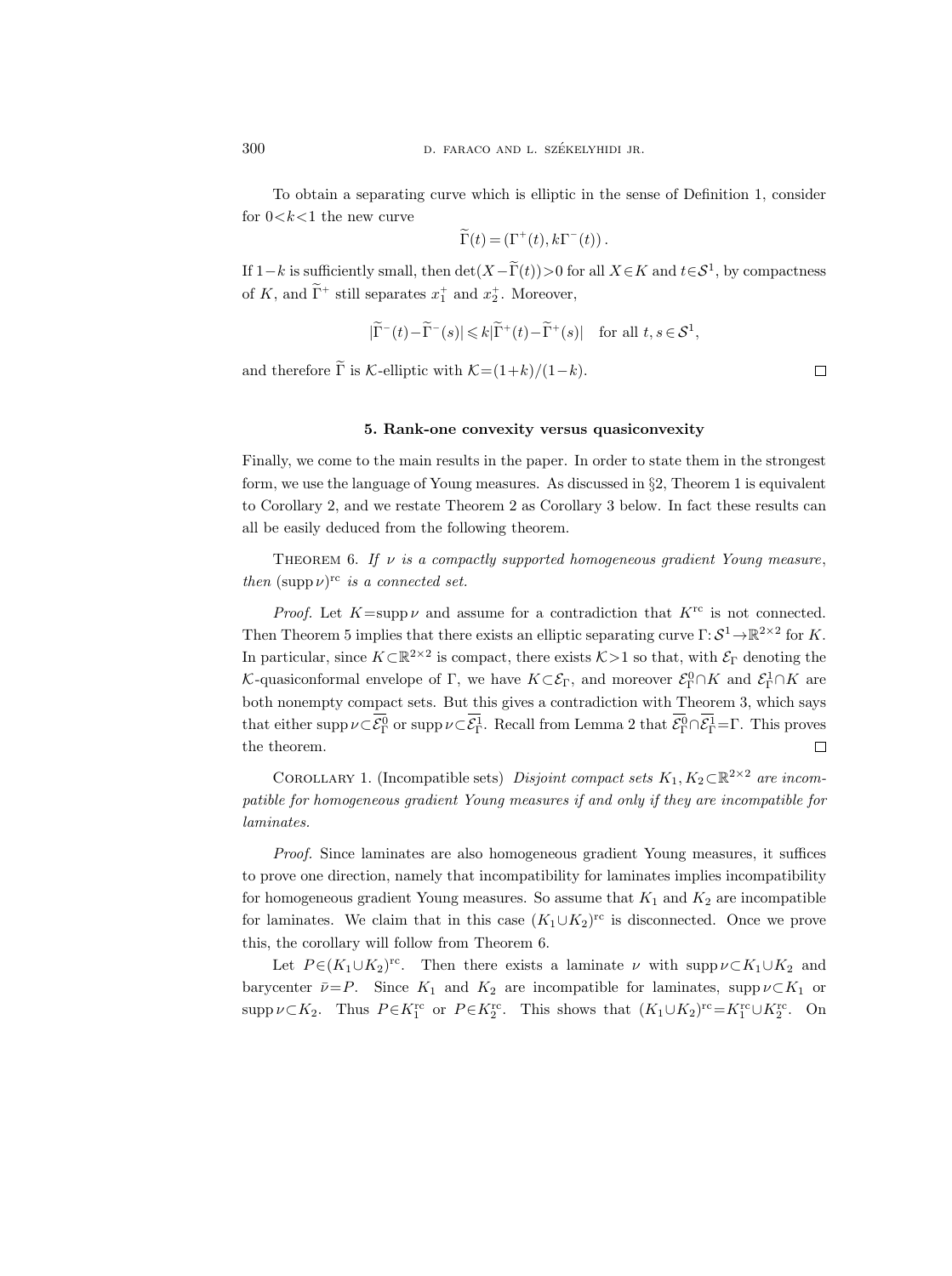the other hand, if  $P \in K_1^{\text{rc}} \cap K_2^{\text{rc}}$ , then  $P = \bar{\nu}_1 = \bar{\nu}_2$  for laminates  $\nu_j$  with supp  $\nu_j \subset K_j$ , but then  $\nu = \frac{1}{2}(\nu_1 + \nu_2)$  is a laminate where supp  $\nu \cap K_1$  and supp  $\nu \cap K_2$  are both nonempty, contradicting the incompatibility. Hence  $(K_1 \cup K_2)^{rc} = K_1^{rc} \cup K_2^{rc}$  is disconnected.  $\Box$ 

COROLLARY 2. (Compactness) If  $K \subset \mathbb{R}^{2 \times 2}$  is a compact set without rank-one connections and contains no  $T_4$  configuration, then K supports no nontrivial homogeneous gradient Young measures.

*Proof.* First of all, [52, Theorem 1] implies that  $K^{rc}=K$ . Let  $\nu$  be a homogeneous gradient Young measure with support supp  $\nu \subset K$ . Theorem 6 implies that  $(\text{supp }\nu)^{rc}$  is connected. On the other hand,  $(\text{supp }\nu)^{rc} \subset K^{rc} = K$ , and hence  $(\text{supp }\nu)^{rc}$  is a compact, connected subset of  $\mathbb{R}^{2\times 2}$  with no rank-one connections. But then [48, Lemma 3] implies that  $\nu = \delta_{\bar{\nu}}$ .  $\Box$ 

COROLLARY 3. (Structure of quasiconvex hulls) If  $\nu$  is a compactly supported homogeneous gradient Young measure, then  $(\text{supp }\nu)^{\text{qc}}$  is a connected set.

If  $K \subset \mathbb{R}^{2 \times 2}$  is a compact set and  $K^{\text{qc}} \subset \bigcup_{j=1}^n U_j$  for pairwise disjoint open sets  $U_j$ , then  $K^{qc} \cap U_j = (K \cap U_j)^{qc}$ .

*Proof.* Let  $\nu$  be a compactly supported homogeneous gradient Young measure, let  $K=\text{supp }\nu$ , and suppose that  $K^{\text{qc}}$  is not connected. Then there exist disjoint open sets  $U_1$  and  $U_2$ , with  $K^{qc} ⊂ U_1 \cup U_2$ , such that  $U_j ∩ K^{qc} \neq \emptyset$  for  $j=1, 2$ . From Theorem 6 we know that  $K^{\text{rc}}$  is connected, so let us assume without loss of generality that  $K^{\text{rc}}\subset U_1$ . In particular  $K \subset U_1$ . Furthermore, let  $X_0 \in U_2 \cap K^{qc}$ .

Then there exists a homogeneous gradient Young measure  $\mu_0$  with barycenter  $\bar{\mu}X_0 = X_0$  and support supp  $\mu_0 \subset K$ . But then also the new measure

$$
\mu = \frac{1}{2}(\mu_0 + \delta_{X_0})
$$

is a homogeneous gradient Young measure. Applying Theorem 6 again, we find that  $(\text{supp }\mu)^{rc} = (\text{supp }\mu_0 \cup \{X_0\})^{rc}$  is a connected set. On the other hand,

$$
(\mathrm{supp}\,\mu_0\cup\{X_0\})^{\mathrm{rc}}\subset (\mathrm{supp}\,\mu_0\cup\{X_0\})^{\mathrm{qc}}\subset (K\cup\{X_0\})^{\mathrm{qc}}=K^{\mathrm{qc}},
$$

since  $X_0 \in K^{qc}$ . This shows that  $X_0$  and supp  $\mu_0$  are in the same connected component of K<sup>qc</sup>. In particular, since  $X_0 \in U_2$ , we have that supp  $\mu_0 \subset U_2$ . But this contradicts the fact that  $\text{supp }\mu_0 \subset K \subset U_1$ .

To prove the second part of the corollary, let  $X \in K^{qc} \cap U_i$ . Then there exists a homogeneous gradient Young measure  $\nu$  with  $\bar{\nu}=X$  and supp  $\nu\subset K$ . Since  $(\text{supp }\nu)^{\text{qc}}$ is connected and  $X \in (\text{supp }\nu)^{\text{qc}}$ , necessarily  $(\text{supp }\nu)^{\text{qc}} \subset U_j$ , and hence  $\text{supp }\nu \subset U_j$ . But then  $X \in (K \cap U_j)^{\text{qc}}$ . Conversely, if  $X \in (K \cap U_j)^{\text{qc}}$ , then there exists a homogeneous gradient Young measure  $\nu$  with  $\bar{\nu}=X$  and supp  $\nu\subset K\cap U_j$ . Again, connectedness of  $(\text{supp }\nu)^{\text{qc}}$ implies that  $(\text{supp }\nu)^{\text{qc}} \subset U_j$ , so that  $X \in U_j$ .  $\Box$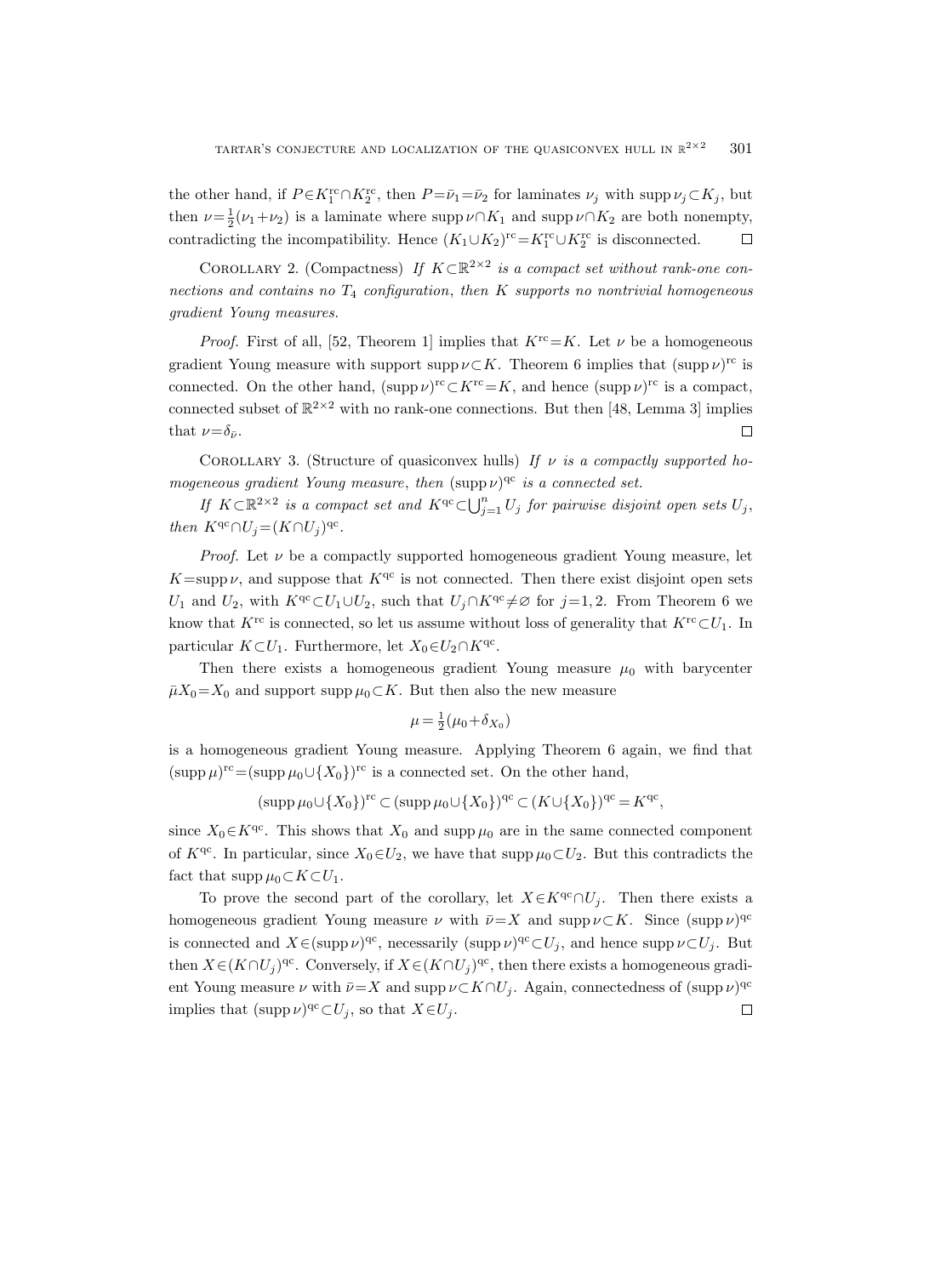302 D. FARACO AND L. SZÉKELYHIDI JR.

Acknowledgement. The authors are very grateful to Tadeusz Iwaniec for providing them with a copy of [14], which proved to be of crucial importance to the proof of Theorem 4. Part of this research took part when L. Sz. was visiting UAM in Madrid and when D. F. was visiting ETH in Zürich. We would like to thank the hospitality of both institutions. For financial support D. F. was partially supported by the program Ramon y Cajal and by the project MTM2005-07652-C02-C01 of MEC.

## References

- [1] Ahlfors, L. V., Lectures on Quasiconformal Mappings. The Wadsworth & Brooks/Cole Mathematics Series. Wadsworth & Brooks/Cole, Monterey, CA, 1987.
- [2] Astala, K., Analytic aspects of quasiconformality, in Proceedings of the International Congress of Mathematicians, Vol. II (Berlin, 1998), pp. 617–626.
- [3] Astala, K. & Faraco, D., Quasiregular mappings and Young measures. Proc. Roy. Soc. Edinburgh Sect. A, 132 (2002), 1045–1056.
- [4] Astala, K., Iwaniec, T. & Martin, G., Elliptic Partial Differential Equations and Quasiconformal Mappings in the Plane. Book in preparation.
- [5] Astala, K., Iwaniec, T. & Saksman, E., Beltrami operators in the plane. Duke Math. J., 107 (2001), 27–56.
- [6] Aumann, R. J. & Hart, S., Bi-convexity and bi-martingales. Israel J. Math., 54 (1986), 159–180.
- [7] Baernstein, A. II & Montgomery-Smith, S. J., Some conjectures about integral means of  $\partial f$  and  $\bar{\partial} f$ , in Complex Analysis and Differential Equations (Uppsala, 1997), Acta Univ. Upsaliensis Skr. Uppsala Univ. C Organ. Hist., 64, pp. 92–109. Uppsala Univ., Uppsala, 1999.
- [8] Ball, J. M., Convexity conditions and existence theorems in nonlinear elasticity. Arch. Ration. Mech. Anal., 63 (1976/77), 337–403.
- [9] Ball, J. M. & James, R. D., Fine phase mixtures as minimizers of energy. Arch. Ration. Mech. Anal., 100 (1987), 13–52.
- [10] Proposed experimental tests of a theory of fine microstructure and the two-well problem. Phil. Trans. R. Soc. Lond. Ser. A Math. Phys. Eng. Sci., 338 (1992), 389–450.
- [11] Incompatible sets of gradients and metastability. In preparation.
- [12] Bhattacharya, K., Firoozye, N. B., James, R. D. & Kohn, R. V., Restrictions on microstructure. Proc. Roy. Soc. Edinburgh Sect. A, 124 (1994), 843–878.
- [13] Bojarski, B., Generalized solutions of a system of differential equations of first order and of elliptic type with discontinuous coefficients. Mat. Sb., 43(85) (1957), 451–503 (Russian).
- [14] Bojarski, B., D'Onofrio, L., Iwaniec, T. & Sbordone, C., G-closed classes of elliptic operators in the complex plane. Ricerche Mat., 54 (2005), 403–432 (2006).
- [15] Bojarski, B. & Iwaniec, T., Quasiconformal mappings and non-linear elliptic equations in two variables. I; II. Bull. Acad. Polon. Sci. Sér. Sci. Math. Astronom. Phys., 22 (1974), 473–478; 479–484.
- [16] CASADIO TARABUSI, E., An algebraic characterization of quasi-convex functions. Ricerche Mat., 42 (1993), 11–24.
- [17] CHIPOT, M. & KINDERLEHRER, D., Equilibrium configurations of crystals. Arch. Ration. Mech. Anal., 103 (1988), 237–277.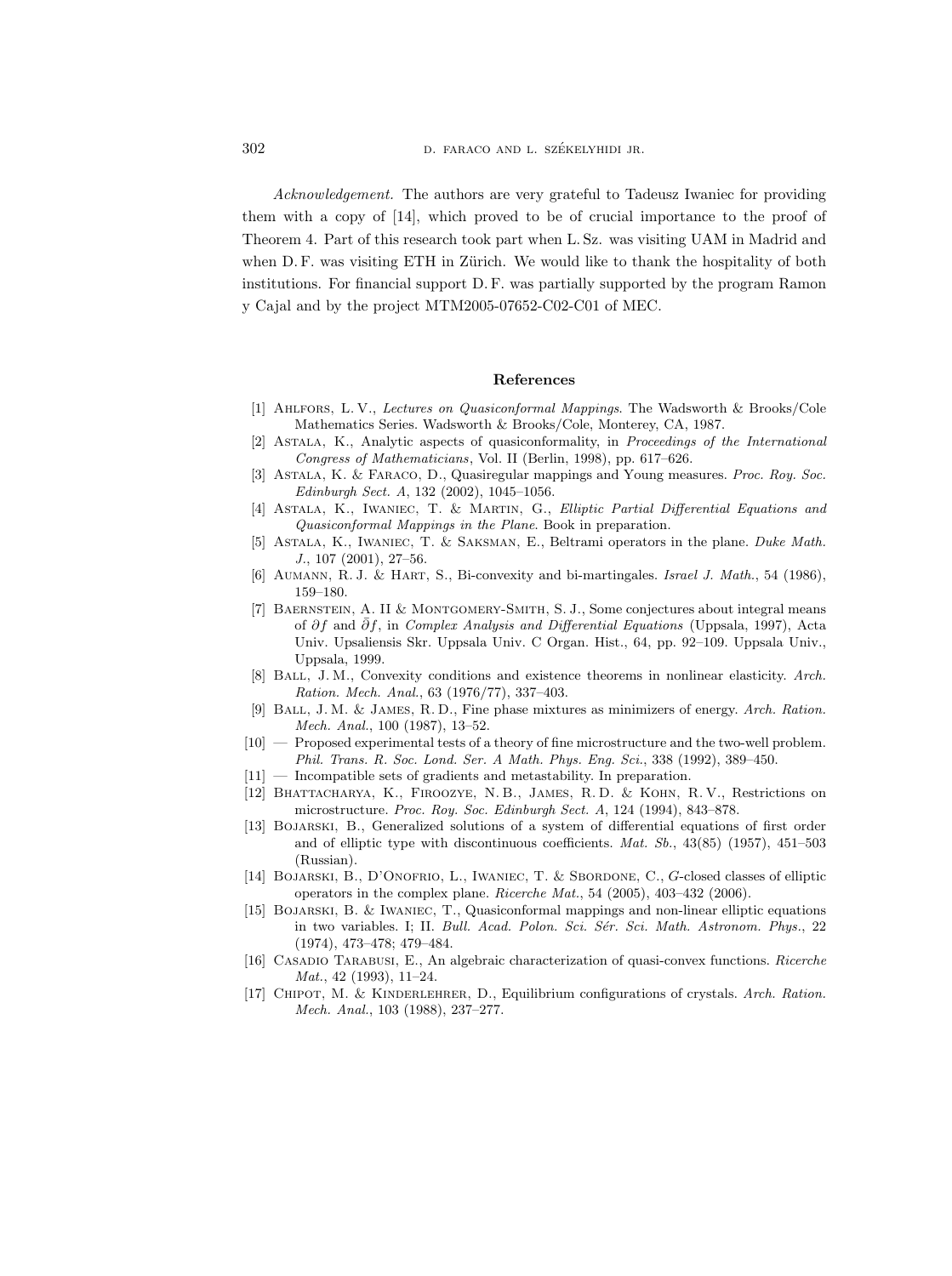- [18] Dacorogna, B., Direct Methods in the Calculus of Variations. Applied Mathematical Sciences, 78. Springer, Berlin–Heidelberg, 1989.
- [19] DiPerna, R. J., Compensated compactness and general systems of conservation laws. Trans. Amer. Math. Soc., 292 (1985), 383–420.
- [20] EKELAND, I. & TEMAM, R., Convex Analysis and Variational Problems. Studies in Mathematics and its Applications, 1. North-Holland, Amsterdam, 1976.
- [21] Faraco, D., Tartar conjecture and Beltrami operators. Michigan Math. J., 52 (2004), 83–104.
- [22] Gromov, M., Partial Differential Relations. Ergebnisse der Mathematik und ihrer Grenzgebiete, 9. Springer, Berlin–Heidelberg, 1986.
- [23] Iwaniec, T., Quasiconformal mapping problem for general nonlinear systems of partial differential equations, in Symposia Mathematica, Vol. XVIII (Convegno sulle Transformazioni Quasiconformi e Questioni Connesse, INdAM, Rome, 1974), pp. 501–517. Academic Press, London, 1976.
- $[24]$  Nonlinear Cauchy–Riemann operators in  $\mathbb{R}^n$ . Trans. Amer. Math. Soc., 354:5 (2002), 1961–1995.
- [25] Iwaniec, T. & Martin, G., Geometric Function Theory and Non-Linear Analysis. Oxford Mathematical Monographs. Oxford University Press, New York, 2001.
- [26] Kinderlehrer, D. & Pedregal, P., Characterizations of Young measures generated by gradients. Arch. Ration. Mech. Anal., 115 (1991), 329–365.
- [27] KIRCHHEIM, B., Rigidity and Geometry of Microstructures. Habilitation Thesis, University of Leipzig, 2003.
- [28] KIRCHHEIM, B., MÜLLER, S. & ŠVERÁK, V., Studying nonlinear PDE by geometry in matrix space, in Geometric Analysis and Nonlinear Partial Differential Equations, pp. 347–395. Springer, Berlin–Heidelberg, 2003.
- [29] KRISTENSEN, J., On the non-locality of quasiconvexity. Ann. Inst. H. Poincaré Anal. Non Linéaire, 16 (1999), 1–13.
- [30] KUIPER, N. H., On  $C^1$ -isometric imbeddings. Nederl. Akad. Wetensch. Proc. Ser. A., 58 (1955), 545–556.
- [31] LEHTO, O. & VIRTANEN, K. I., Quasiconformal Mappings in the Plane. Die Grundlehren der mathematischen Wissenschaften, 126. Springer, New York, 1973.
- [32] LEONETTI, F. & NESI, V., Quasiconformal solutions to certain first order systems and the proof of a conjecture of G.W. Milton. J. Math. Pures Appl., 76 (1997), 109–124.
- [33] MATOUŠEK, J., On directional convexity. *Discrete Comput. Geom.*, 25 (2001), 389–403.
- [34] MATOUŠEK, J. & PLECHÁČ, P., On functional separately convex hulls. Discrete Comput. Geom., 19 (1998), 105–130.
- [35] MILTON, G. W. & NESI, V., Polycrystalline configurations that maximize electrical resistivity. J. Mech. Phys. Solids, 39 (1991), 525–542.
- [36] Morrey, C. B., Jr., Quasi-convexity and the lower semicontinuity of multiple integrals. Pacific J. Math., 2 (1952), 25–53.
- [37] MÜLLER, S., Rank-one convexity implies quasiconvexity on diagonal matrices. *Internat.* Math. Res. Notices, 1999:20 (1999), 1087–1095.
- [38] Variational models for microstructure and phase transitions, in Calculus of Variations and Geometric Evolution Problems (Cetraro, 1996), Lecture Notes in Math., 1713, pp. 85–210. Springer, Berlin–Heidelberg, 1999.
- [39] MÜLLER, S. & ŠVERÁK, V., Convex integration for Lipschitz mappings and counterexamples to regularity. Ann. of Math., 157 (2003), 715–742.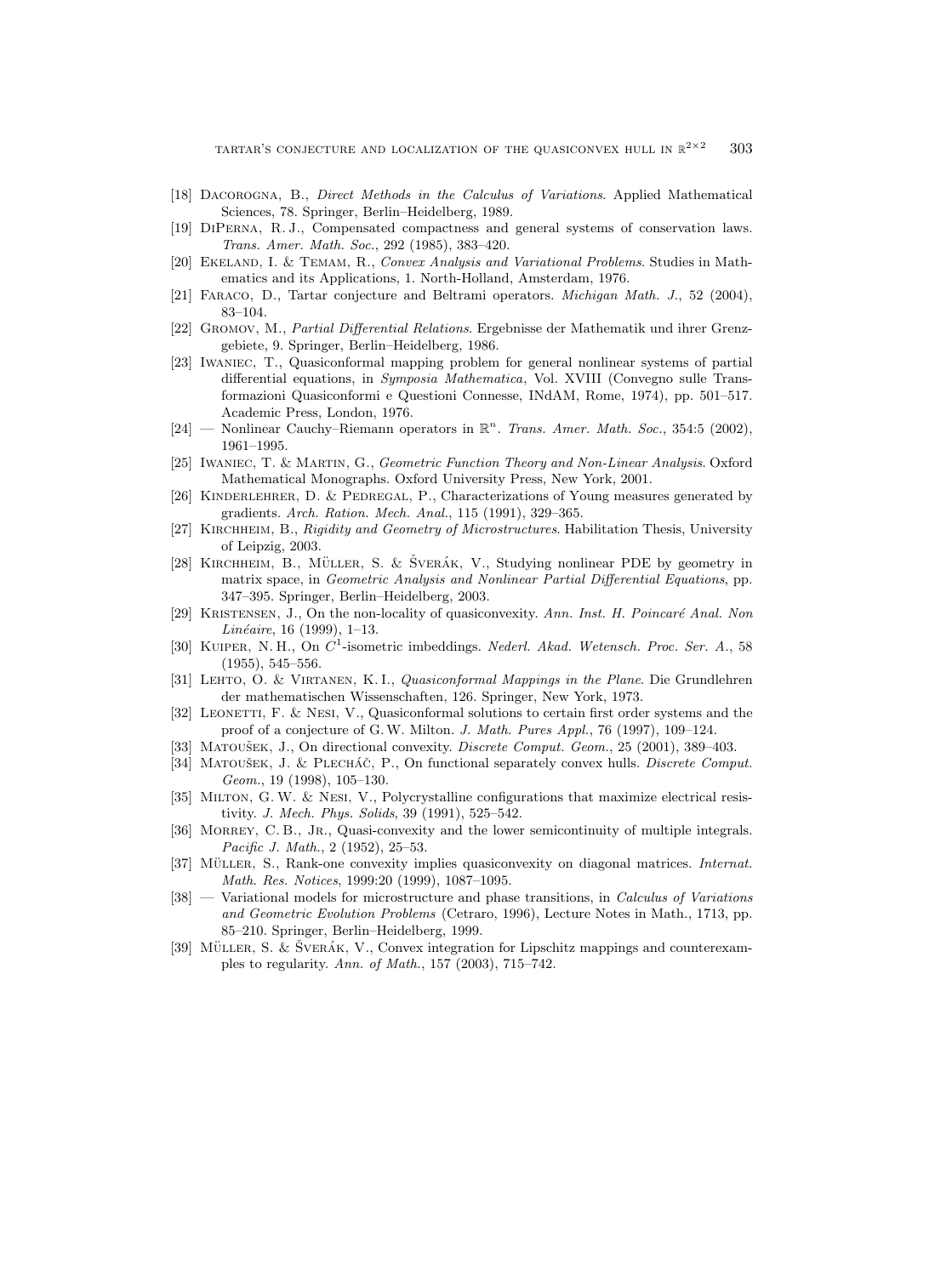- [40] MURAT, F., Compacité par compensation. Ann. Scuola Norm. Sup. Pisa Cl. Sci., 5 (1978), 489–507.
- $[41]$  Compacité par compensation: condition nécessaire et suffisante de continuité faible sous une hypothèse de rang constant. Ann. Scuola Norm. Sup. Pisa Cl. Sci., 8 (1981), 69–102.
- [42] NASH, J.,  $C^1$  isometric imbeddings. Ann. of Math., 60 (1954), 383-396.
- [43] PEDREGAL, P., Laminates and microstructure. European J. Appl. Math., 4 (1993), 121-149.
- [44] Parametrized Measures and Variational Principles. Progress in Nonlinear Differential Equations and their Applications, 30. Birkhäuser, Basel, 1997.
- [45] RUDIN, W., Real and Complex Analysis. McGraw-Hill, New York, 1987.
- [46] Scheffer, V., Regularity and Irregularity of Solutions to Nonlinear Second Order Elliptic Systems and Inequalities. Ph.D. Thesis, Princeton University, 1974.
- [47] SVERÁK, V., Rank-one convexity does not imply quasiconvexity. Proc. Roy. Soc. Edinburgh Sect. A, 120 (1992), 185–189.
- $[48]$  On Tartar's conjecture. Ann. Inst. H. Poincaré Anal. Non Linéaire, 10 (1993), 405–412.
- [49] On the problem of two wells, in Microstructure and Phase Transition, IMA Vol. Math. Appl., 54, pp. 183–189. Springer, New York, 1993.
- [50] Lower-semicontinuity of variational integrals and compensated compactness, in Proceedings of the International Congress of Mathematicians, Vol. 2 (Zürich, 1994), pp. 1153–1158. Birkhäuser, Basel, 1995.
- [51] SZÉKELYHIDI, L., JR., The regularity of critical points of polyconvex functionals. Arch. Ration. Mech. Anal., 172 (2004), 133–152.
- [52] Rank-one convex hulls in  $\mathbb{R}^{2\times 2}$ . Calc. Var. Partial Differential Equations, 22 (2005), 253–281.
- [53] On quasiconvex hulls in symmetric  $2 \times 2$  matrices. Ann. Inst. H. Poincaré Anal. Non  $Linéaire, 23 (2006), 865–876.$
- [54] Erratum to: "Rank-one convex hulls in  $\mathbb{R}^{2\times 2}$ " [Calc. Var. Partial Differential Equations, 22 (2005), 253–281]. Calc. Var. Partial Differential Equations, 28 (2007), 545–546.
- [55] Tartar, L., Compensated compactness and applications to partial differential equations, in Nonlinear Analysis and Mechanics: Heriot–Watt Symposium, Vol. IV, Res. Notes in Math., 39, pp. 136–212. Pitman, Boston, MA, 1979.
- [56] The compensated compactness method applied to systems of conservation laws, in Systems of Nonlinear Partial Differential Equations (Oxford, 1982), NATO Adv. Sci. Inst. Ser. C Math. Phys. Sci., 111, pp. 263–285. Reidel, Dordrecht, 1983.
- [57] Some remarks on separately convex functions, in Microstructure and Phase Transition, IMA Vol. Math. Appl., 54, pp. 191–204. Springer, New York, 1993.
- [58] Zhang, K., A construction of quasiconvex functions with linear growth at infinity. Ann. Scuola Norm. Sup. Pisa Cl. Sci., 19 (1992), 313–326.
- [59] On connected subsets of  $M^{2\times 2}$  without rank-one connections. Proc. Roy. Soc. Edinburgh Sect. A, 127 (1997), 207–216.
- $[60]$  Quasiconvex functions,  $SO(n)$  and two elastic wells. Ann. Inst. H. Poincaré Anal. Non  $Lin\acute{e}aire$ , 14 (1997), 759–785.